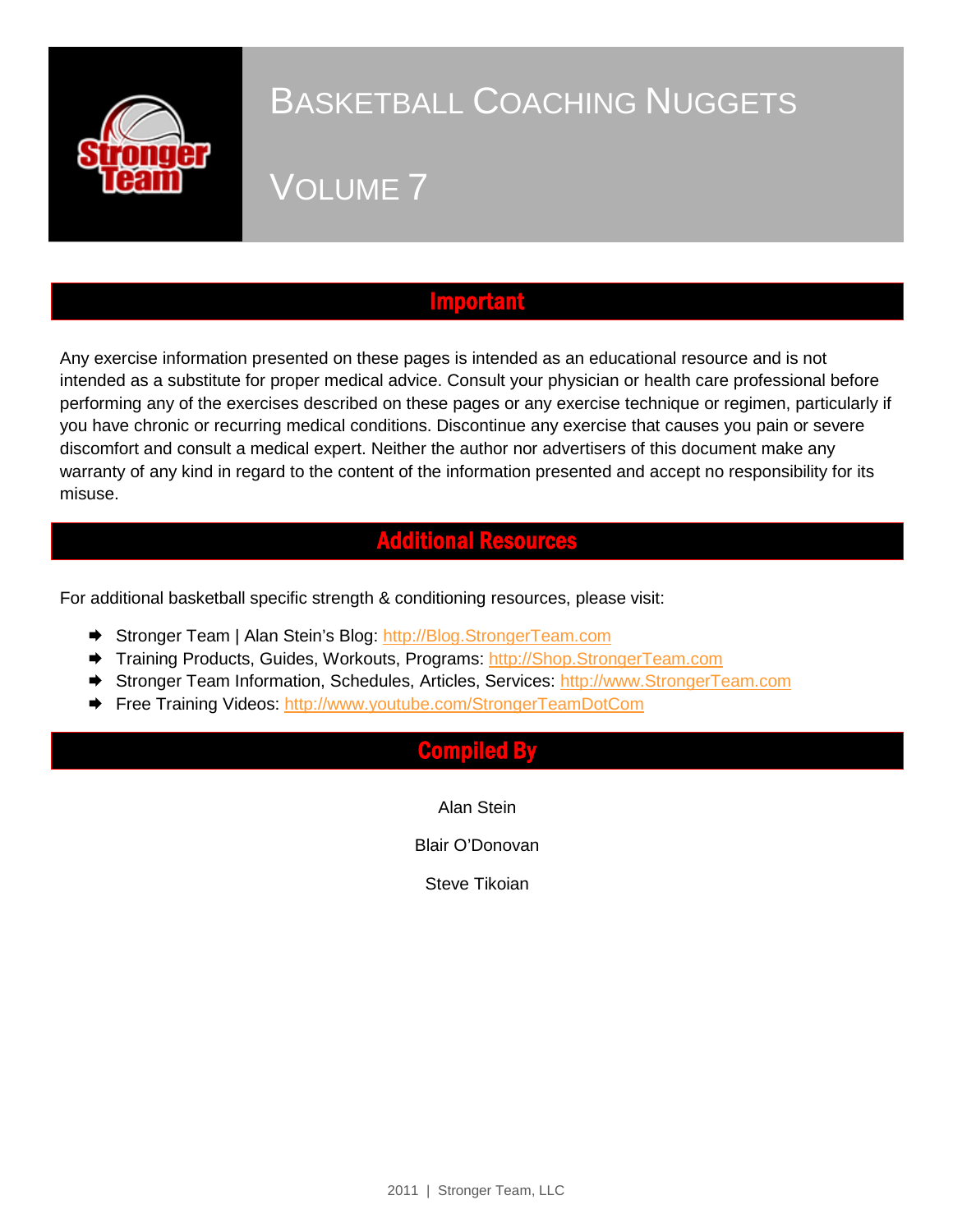# Introduction

What follows is a collection of tidbits, hand-outs, and notes I have gathered from some of the game's most brilliant minds. I am thankful to be a part of the coaching fraternity and want to do my part to spread quality information.

## **I am not the author of this material, but have gathered it from a variety of sources, and am just paying it forward.**

If you did not receive this document directly from me (it was forwarded to you by a colleague), you can use the following link to register for future monthly editions:

<http://www.strongerteam.com/RegisterNuggets.aspx>

If you have any 'basketball nuggets' you would like to submit – please email them directly to me at:

[Alan@StrongerTeam.com](mailto:Alan@StrongerTeam.com)

I appreciate your support. Work on your craft every day and enjoy the journey,

### **Alan Stein**

# **Contents**

- 1. [7 Ways to Spread Your Passion](#page-2-0)
- 2. [Jeff Capel's Thoughts On Assistant Coaches](#page-4-0) (Phil Beckner)
- 3. [Thoughts About Positive Criticism](#page-5-0) (Mike Dunlap)
- 4. [What Is A Coach?](#page-8-0)

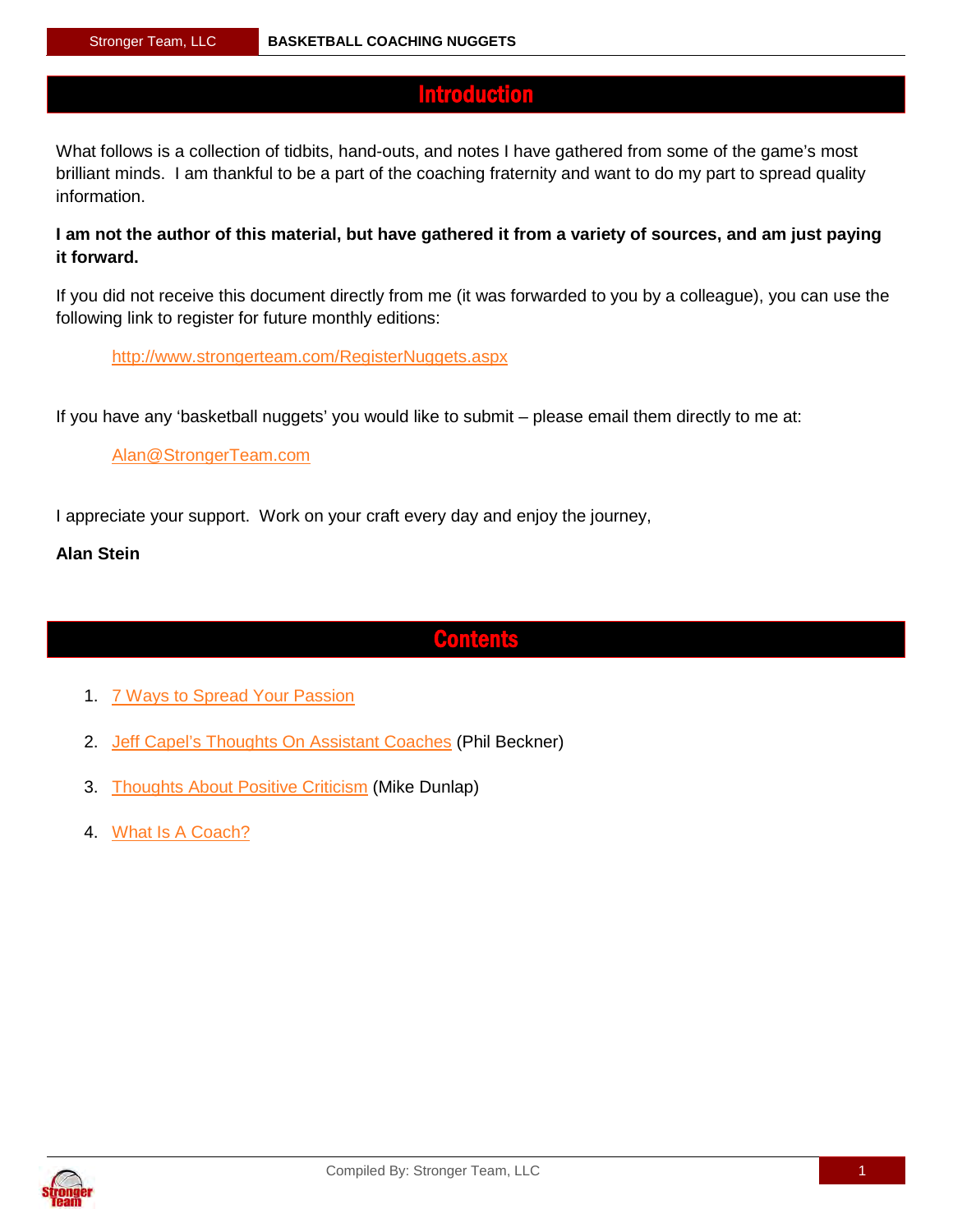# ays to Spread Your Passion

<span id="page-2-0"></span>If there is one trait that stands out in those considered the best of the coaching and teaching profession, it is passion. Watching a teacher or coach who truly loves what they are doing is both inspiring and educational. A great teacher brings out the best in those around them because their passion is contagious and creates an environment in which learning and working becomes fun for everyone.

As coaches, we must always remember that teaching is the most important part of our job, and that our passion for what we do is our greatest tool. It helps us in building relationships with players and other coaches which both enhances the impact we can have, as well as makes our job more fulfilling.

### **Here are 7 ways you can spread your PASSION for the game and this profession:**

- 1. **Pick a 'thinking team.'** Start by picking a group of colleagues who you respect and assemble a team of people to run ideas by. This group can consist of your former teachers, coaches, and mentors, opposing coaches who you have built a relationship with, or coaches who are known for their expertise in a certain area. Try to find a diverse collection of coaches with different philosophies and coaching styles. You will find that the conversations you have with members of your "Thinking Team" will be some of the most enjoyable and rewarding you will ever know.
- 2. **Ask questions.** Many coaches, particularly young coaches, make the mistake of not asking questions. They feel that it shows a sign of weakness and let their pride get in the way of development. No matter what your coaching background is, you can ALWAYS learn more about the game.
- 3. **Share information.** Find ways to share what you learn. If you go to a clinic, take great notes and make copies for your staff and the staff of the opposite gender at your school. Sign up for newsletters and spend a little time each day researching different areas of coaching. When you feel like you have enough material, make it available to others. The internet is an incredible coaching tool. Create a web page or develop an e-mail list or newsletter and send information to those who are interested. The more information you share, the more information will come back to you. Do not be concerned that you will be giving away secrets that will cost you games. This is a common mistake among coaches. News flash…most opposing coaches will know exactly what your team's offense and defense is before you play them.
- 4. **Speak passionately about the game.** Take every opportunity to speak about the game. Write an article, start a clinic, speak at clinics, have staff meetings designed to throw out ideas and debate what you are doing in your program. Talk to your players about the subtleties of the game. Let anyone who will listen know that you have a committed passion for the profession.
- 5. **Investigate different ways to do things.** Never rest on what you run, no matter how much success you have with it. There are always little tweaks in the game that can make your program better. Tweaks in X's and O's, changes in how you teach the game, and finding different drills to keep things from getting stale are just some of the areas you can improve. Go watch other teams practice. You may find that they run the same things you run, but you might pick up a different way of saying something that could improve the way you teach your players. Attend clinics. If you come away with just ONE THING from a clinic that can help your program, it is worth the price of admission. Record televised games and dissect them. Today's technology puts you in the film room with some of the best coaching minds in the

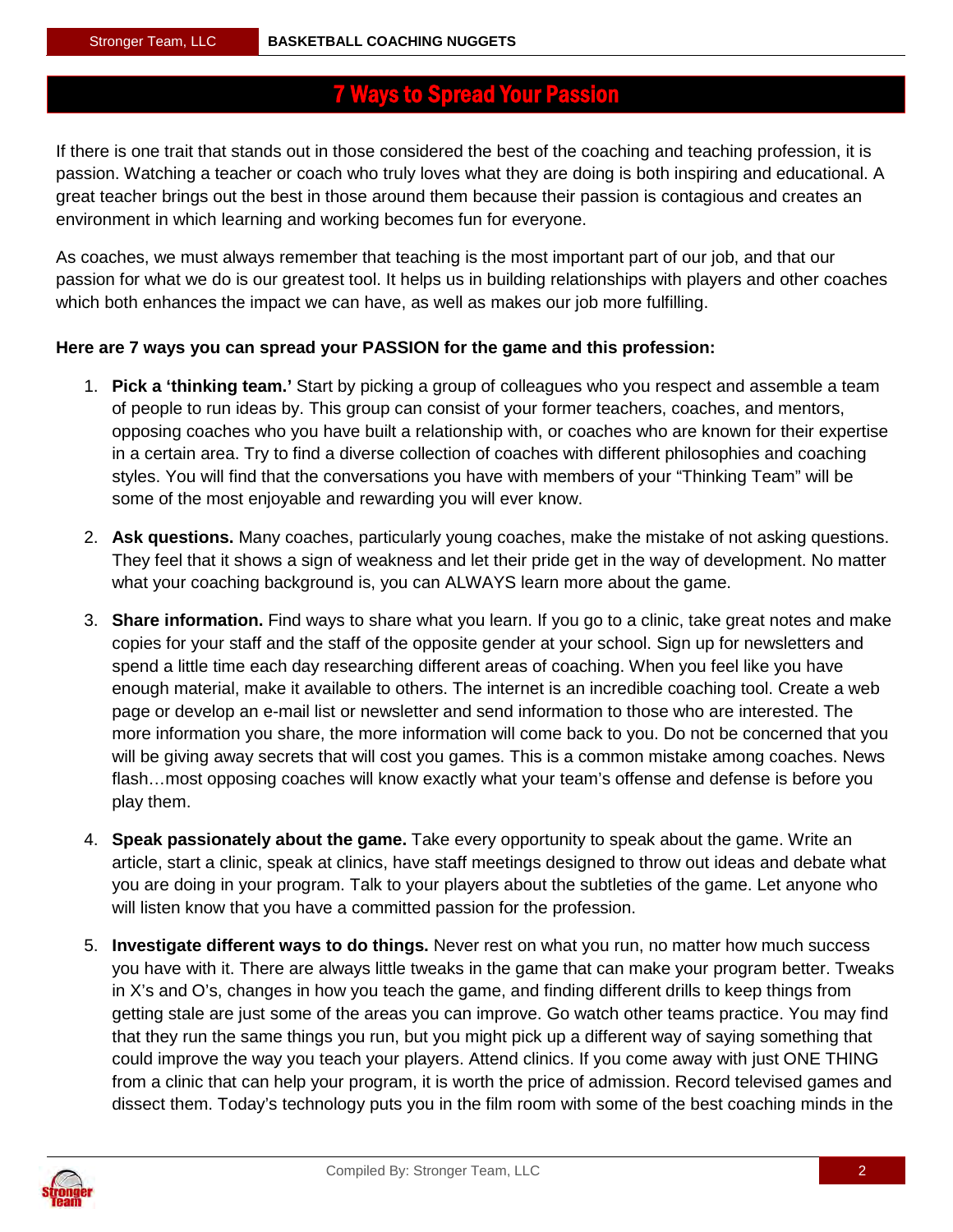country. Study how different coaches handle different game situations. Scout the top teams and determine their game plans.

- 6. **Organize your coaching material.** Organization is the key to sharing information. Develop a system to keep track of the mass of information you accumulate. Organize by coaches, phases of the game, skill or come up with a system that makes sense to you. I believe there is no better tool for organizing play and drill diagrams than [FastDraw \(http://FastModelSports.com\)](http://fastmodelsports.com/). Invest in a scanner or a good filing system and you won't be sorry. Keeping material organized and handy will save you time when a colleague asks you for something.
- 7. **Network with other coaches who share your passion.** Being around others who share your passion will keep you sharp and stimulate your desire to learn. Coaches and teachers go through things that people in other professions don't understand. Join a coaching association and attend events where coaches will be sharing ideas. Keep in touch with the coaches you meet and connect with. The relationships you build through networking will last you a lifetime.

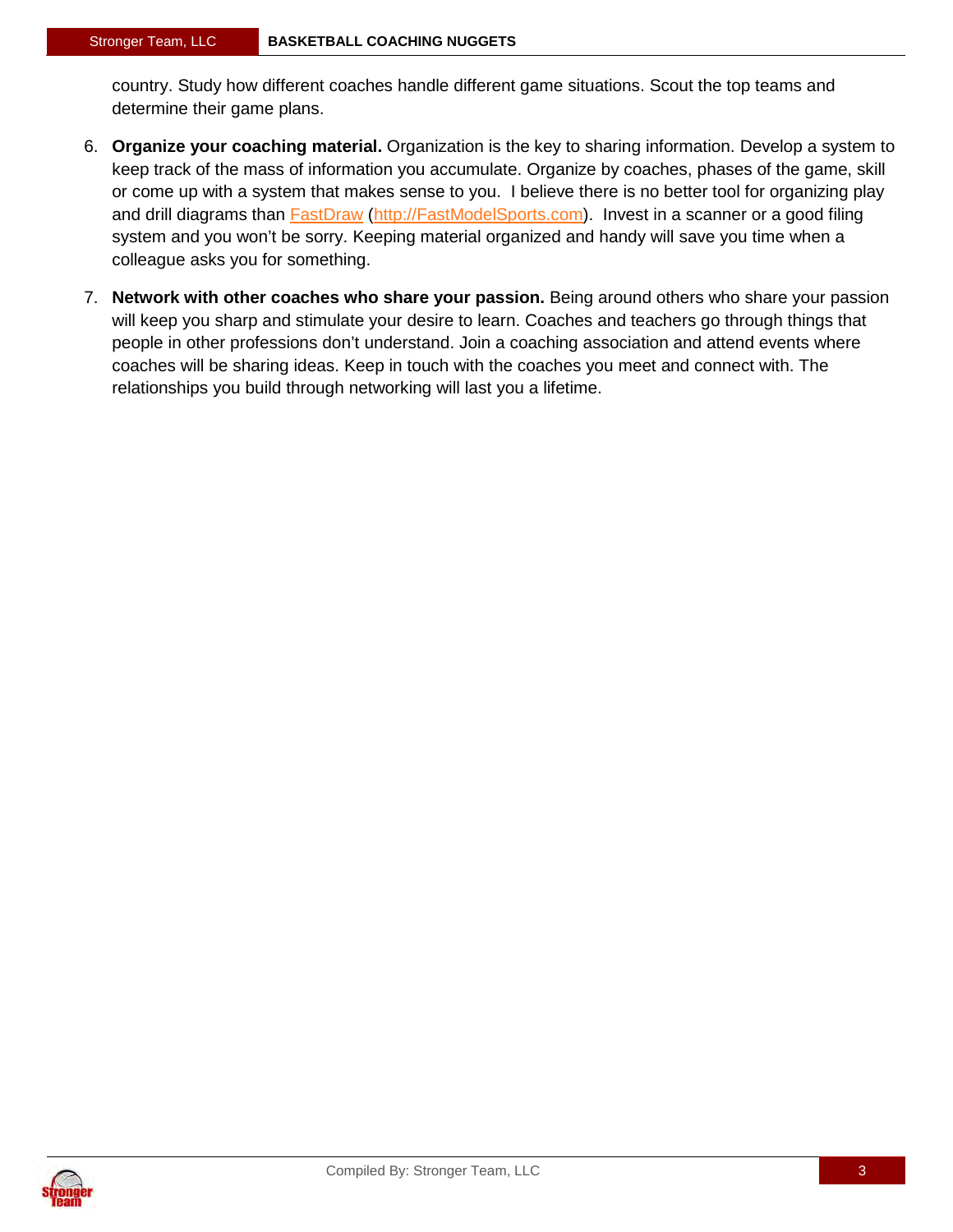# **On Assistant**

## <span id="page-4-0"></span>**Provided By: Phil Beckner, Weber State Assistant Coach [phillipbeckner@weber.edu](mailto:phillipbeckner@weber.edu)**

Great first quote - "You are more honest evaluating yourself after getting fired."

Coach Capel said he looked for 3 things in Assistant Coaches when he became a head coach (loyalty, hard workers, and basketball smarts) but these things eventually changed into the 6 things below...

- 1. **Communicate**-need to know how to communicate with different people (players, parents, advisors, etc.)
- 2. **Energy**-head coaches do not want an assistant who is negative or moody every day. Bring positive energy to staff meetings.
- 3. **Evaluator**-being able to evaluate talent is imperative! Know your head coach (what he likes/who can play for him)
- 4. **Innovative/Intelligent**-ideas for recruiting, practice, have a way to figure things out
- 5. **Relentless**-assistants that are not afraid to be told no, assistants that are relentless recruiters
- 6. **Tireless**-you have to be a worker, have to try to improve yourself

#### **3 keys for Assistant Coaches:**

- **1. Know your head coach and believe in him!**
	- Know how he handles things
	- The types of players that can/can't play for him
	- His personality

#### **2. You cannot have an ego problem**

- Practice effective communication
- Use "We" vs. "I"
- Whenever you leave the meeting, even if difference in opinion-be connected

#### **3. Protect your head coach**

- Don't blindside w/bad issues
- Be loyal

#### **Other thoughts:**

"If you want opportunities---Win where you are!"

"Assistants most important job is to make the head coach look good."

"If your boss trusts you, don't be afraid to speak up in meetings."

Capel to players when first taking the VCU job - "You're not allowed to be average in anything you do-we demand excellence."

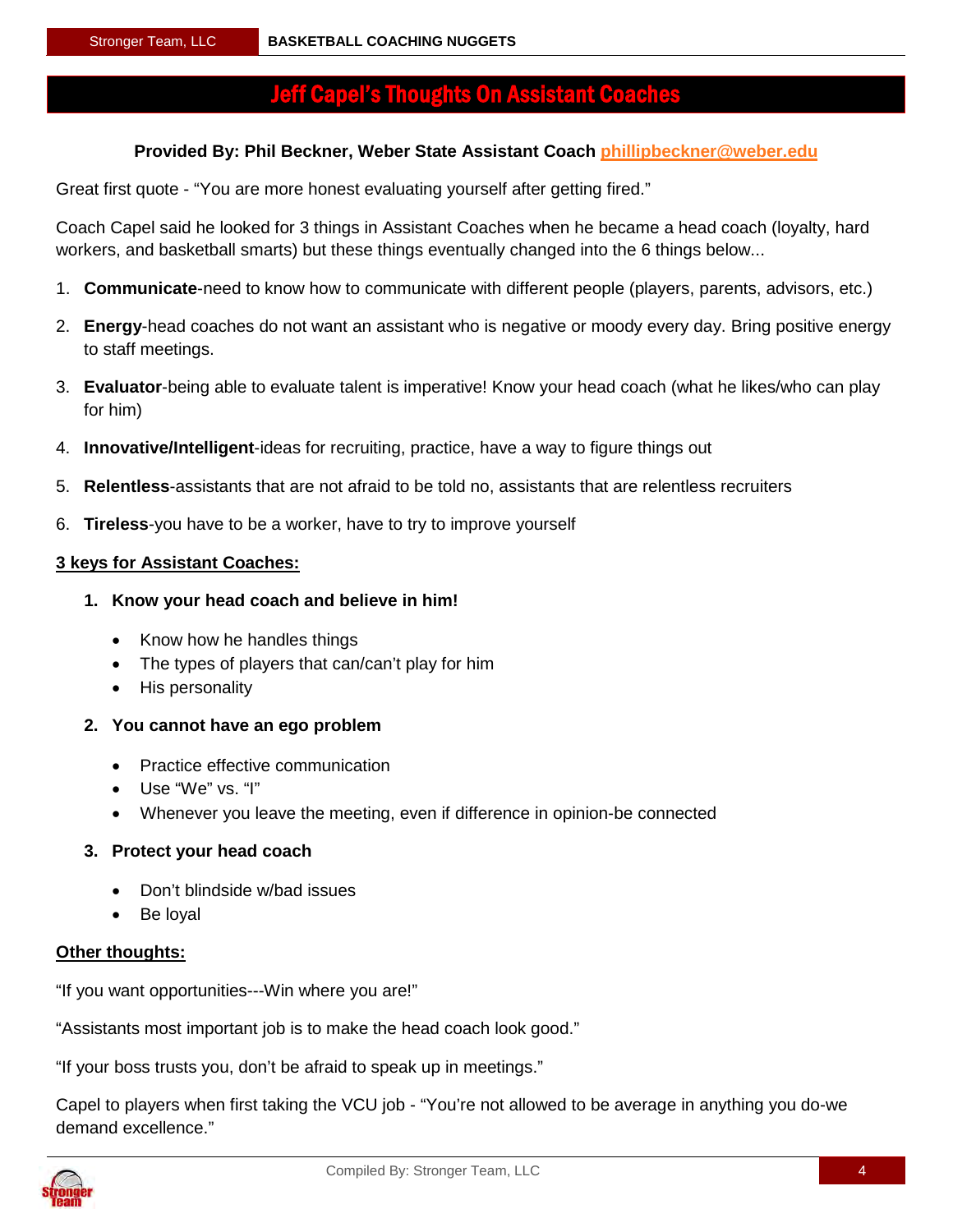# Thoughts About Positive Criticism

### **By: Mike Dunlap, Assistant Coach at St. John's University**

<span id="page-5-0"></span>*A special thanks Shane Dreiling [\(www.TeamArete.com\)](http://www.teamarete.com/) for sharing the following thoughts from Coach Dunlap.* 

- From day one the teacher-coach should explain the power that positive criticism will establish within a team. In brief, we must drink from the cup of criticism if we are going to improve.
- Criticism is much like weightlifting as there is a process that will make the team and the individual change.
- The criticism strategy is simple—Praise, Prompt, and Leave. For example, "I like the way you locked out your elbow on the shot. Please use more legs and then we will have something special."
- We must use the word "criticism" in a literal sense. We do not want to be clever by using "feedback" sessions—call it what it is.
- There will be an adjustment period with any positive criticism technique. The instructor must show emotional maturity. For instance, you may get "the face" when you first correct the pupil. Keep a level head and get to your point quickly and move on…for example, "I like when you sprint from spot to spot. You can do this for longer than you think and when that loose ball comes up late in the game you'll be ready." If you see "the face" during this criticism, ignore it until you see a pattern.
- Criticism will ultimately involve consequences for actions—good and bad. In other words, use actions, not words. If you get "the face" in a repetitive manner then move quickly with your discipline. For example, I remove the player from the court to the locker room. Hence, he is not a distraction to the group and I am letting the team know that my energy will be spent on those that are doing what I want. I will do this early in the season as the bitter pill of discipline and should be taken early in the process. This player has done you a favor.
- Different students have varying degrees of handling criticism—positive or negative. They simply nod to everything you say. I move quickly on this situation as the player is deflecting what you are saying. For instance, the coach says, "Please stop reaching on the ball," yet the player keeps doing this while always nodding at your corrections. "O.K., we are going to play a defensive game and everyone must hold their hands behind their back while on defense."
- If done poorly, criticism can become a self-fulfilling prophecy. Your observations and words must push towards the positive.
	- o Wrong: "You are a dog and if you keep doing that you'll never get better."
	- o Right: "Yesterday you moved around here like a champion getting 6 loose balls. Today, you are off two beats and just need to get 2 boards in a row to start the engine—now do it!" (Praise, Prompt, and Leave)
		- You have not only told the player something positive but also have given him a specific target.
- The consequences for actions should be used in a positive manner. Specifically, reward the behavior that you want and like. The example would be, "Rick, you really please me by jumping through the pass and that will get us at least one win this year in crunch time." We let the group know what wins and also how to gain the praise of the instructor.
- Criticism must be realistic when you lay out your positive predictions. Such as, "I see you getting two more boards a game with those V back cuts on the weak side of the boards—good!" If I use the number 10 instead of 2 I have overdone it and will lose credibility over time. The instructor must take a balanced approach. Hence, a statement of expectation can be good or bad.

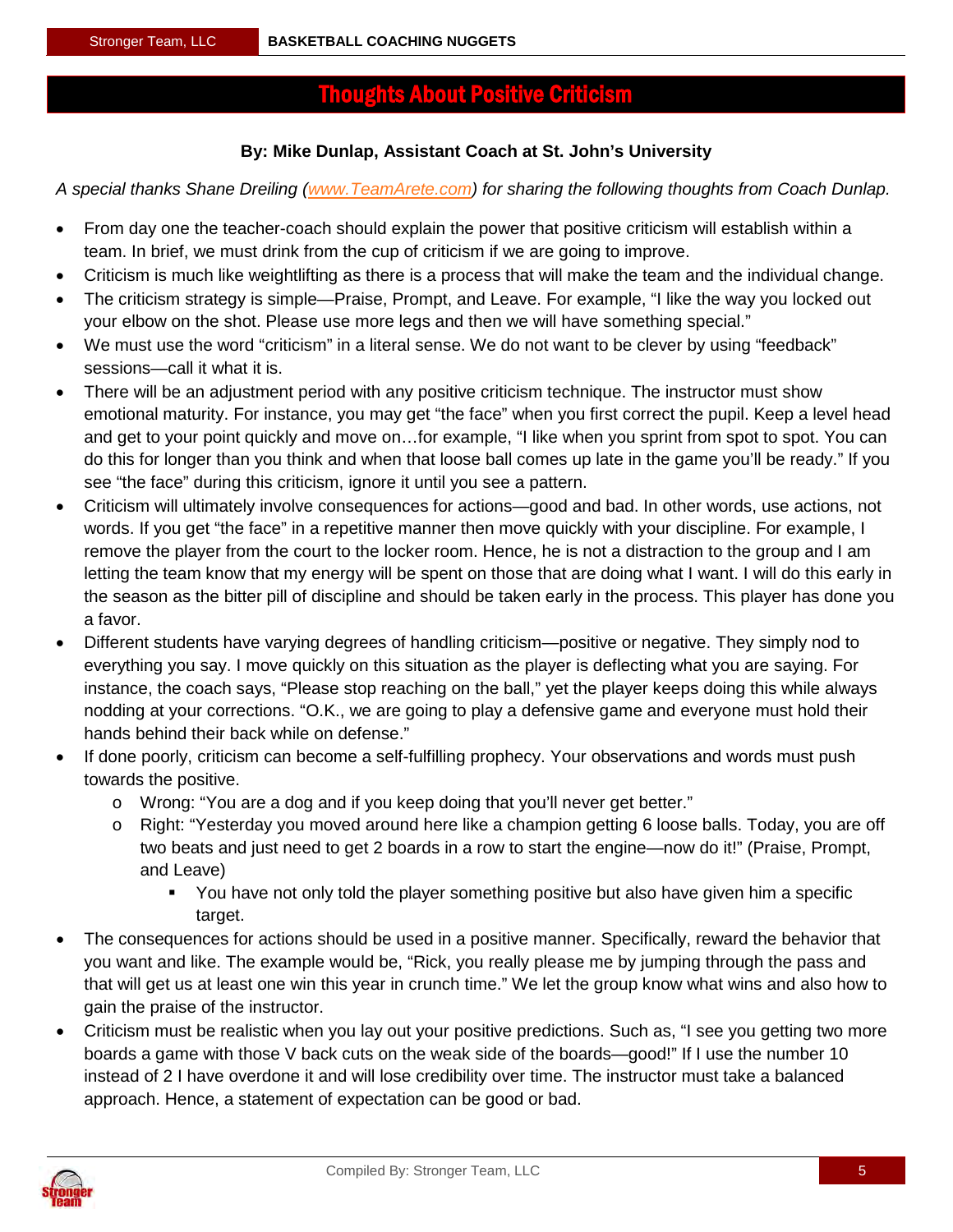- Positive Criticism should use the language of the audience. We use metaphors that are relevant to the times as word pictures create a visual imprint. For instance, "Lee, you must think of yourself as a yo-yo. You are trying to stop and go with the dribble, changing speeds and creating space." Another way of using language is, "When we start out the season everyone must board the plane, get seated, follow instructions, as there is no getting off. We will pick up speed as we go along."
- Use prediction with your positive criticism (e.g. "When you make the front pivot with your eyes to rim no one can defend you—period—no one!")
- Do NOT use conjunctions when you praise:
	- o Wrong: "I really think you are doing a superb job with your voice but you could really speak up."
	- $\circ$  Right: "I really think you are doing a superb job with your voice. Now try to speak louder because we are going to play in a packed house next week."
- If the coach personalizes the criticism or uses sarcasm, you will be rejected by the player and ultimately by the team. You should criticize the act as much as possible.
	- o Wrong: "You didn't get that board in crunch time and we lost the game at that moment. Maybe if you drank a little less beer we would have won."
	- o Right: "I know you will get that board next game because you are using the V back technique on the weak side. What do you think?" Thus, your player has specific targets and this takes away from the subjective evaluation of the instructor. Our players talk about the deflection chart as the criticisms become most powerful when the players accept them as an objective form of evaluation.
- Positive criticism is ongoing. We develop a critical eye with experience. We must be careful as time can create a negative view.
	- a) How? Just like quality wine, we begin to understand bad wines. Does this mean we do not continue to try other wines? No! We simply understand the depth of our experience and use caution as we grow more aware.
	- b) The evolution comes from using fewer words to instruct. While our database grows with time, the economy of words becomes our reward.
- Use the Socratic method to engage the minds. For example, "I'm going to ask the team a question and I want to see if you have the answer." This is effective because the entire audience is thinking as opposed to one person. They are probably thinking please don't ask me but nonetheless the team is on their toes.
- A quality critic bases his criticism on a certain criteria. This helps you be more specific and objective. Your reference points for judgment are important. For example, "Our effort is measured by our deflection chart which calculates your positive impact on the outcome. Specifically, you get 1 point for getting a loose ball, taking a charge, or getting a deflection."
- When criticizing, know the person you are addressing as we say, "Understand but do not accept negative behavior." See through the eyes of the student when evaluating their background and role models.
- When you are forced to criticize someone for a personal matter, link it to a bigger outcome. "Frank, I am hesitant to tell you this because I don't want to embarrass you. This bad habit will hold you back as a team leader, with women, and the business community. You need to shower every day. Your odor affects others in a negative way. We can change this habit now. What do you think?"
- Criticism in groups is more dangerous than criticizing the individual alone. However, there may be a time and place to do both. Know your audience, the situation, and the person.
- Criticism must be linked to individual accountability.
	- o The teacher must admit his mistakes when they happen, as it is a show of humanness and accountability.
	- o We cannot accept excuses in our team culture.
	- $\circ$  The instructor must tackle the excuse maker quickly as this can only go one way—BAD.
		- The teacher must be ready for criticism when it comes your way—it WILL!

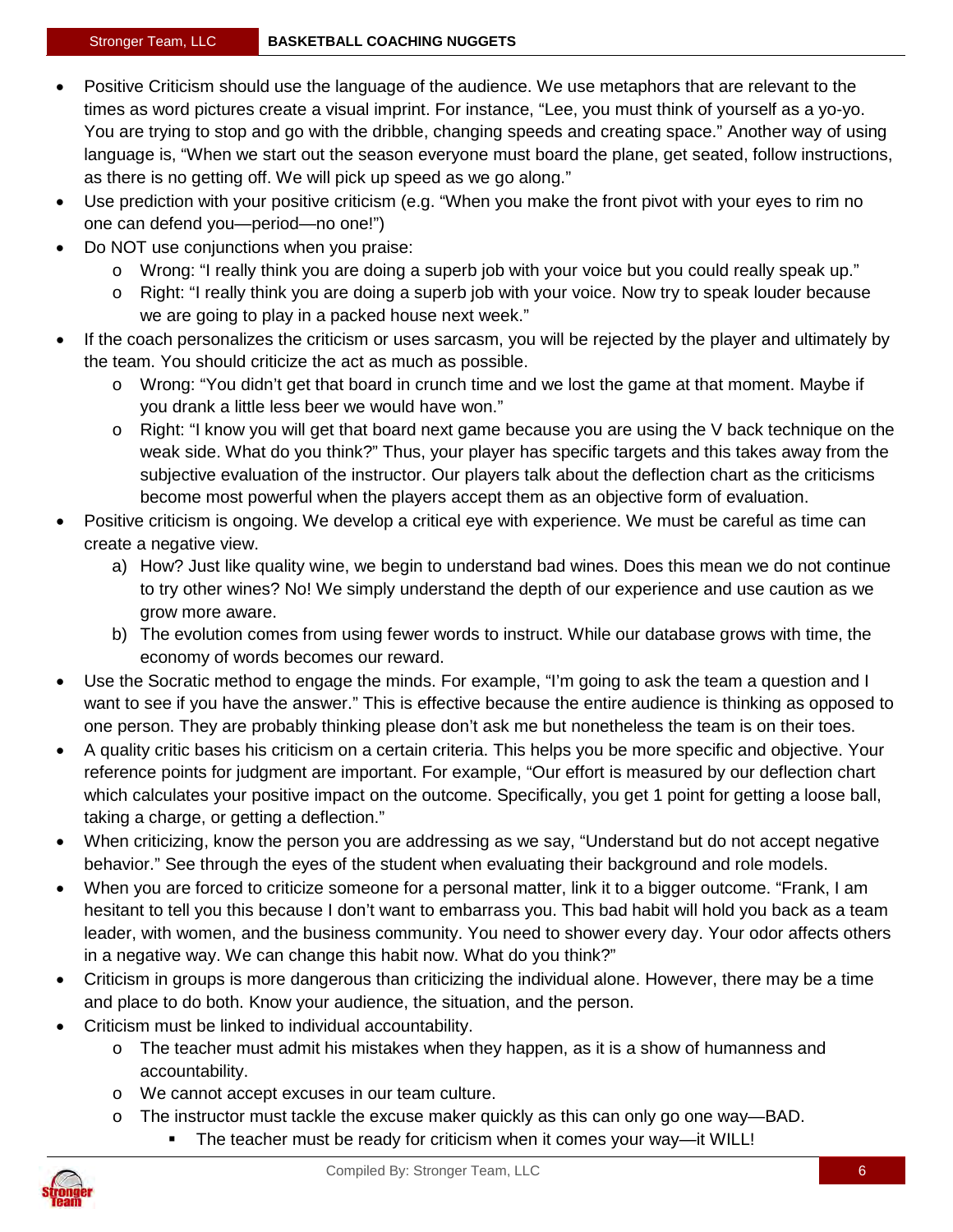- a) Please do not take the approach that the customer is always right—as there are times when they are not. Hence, we still want to get resolution and move on and besides we want to show emotional intelligence and maturity.
- b) The technique goes something like this when confronted by a player, "I think you are a jerk, because you keep coming at me in practice and it isn't fair!"
	- Coach: "O.K. let's assume you are right. I'm not sure that the jerk part will help us go anywhere. Why don't we just stick to the part about me coming at you because ultimately you want to play here and so do I. Why don't you be specific about what is bother you. We will then put together a strategy that works. Again, please respect my position and you will address me with manners."
- Criticism is a fact of life. We must have a system in place so that we can be effective and grow as a team. Certainly there will be some "hot" moments. Yet, we can be proactive with our communications. When pressure is applied, chaos will thrive unless we build in a flexible system for communication and criticism.

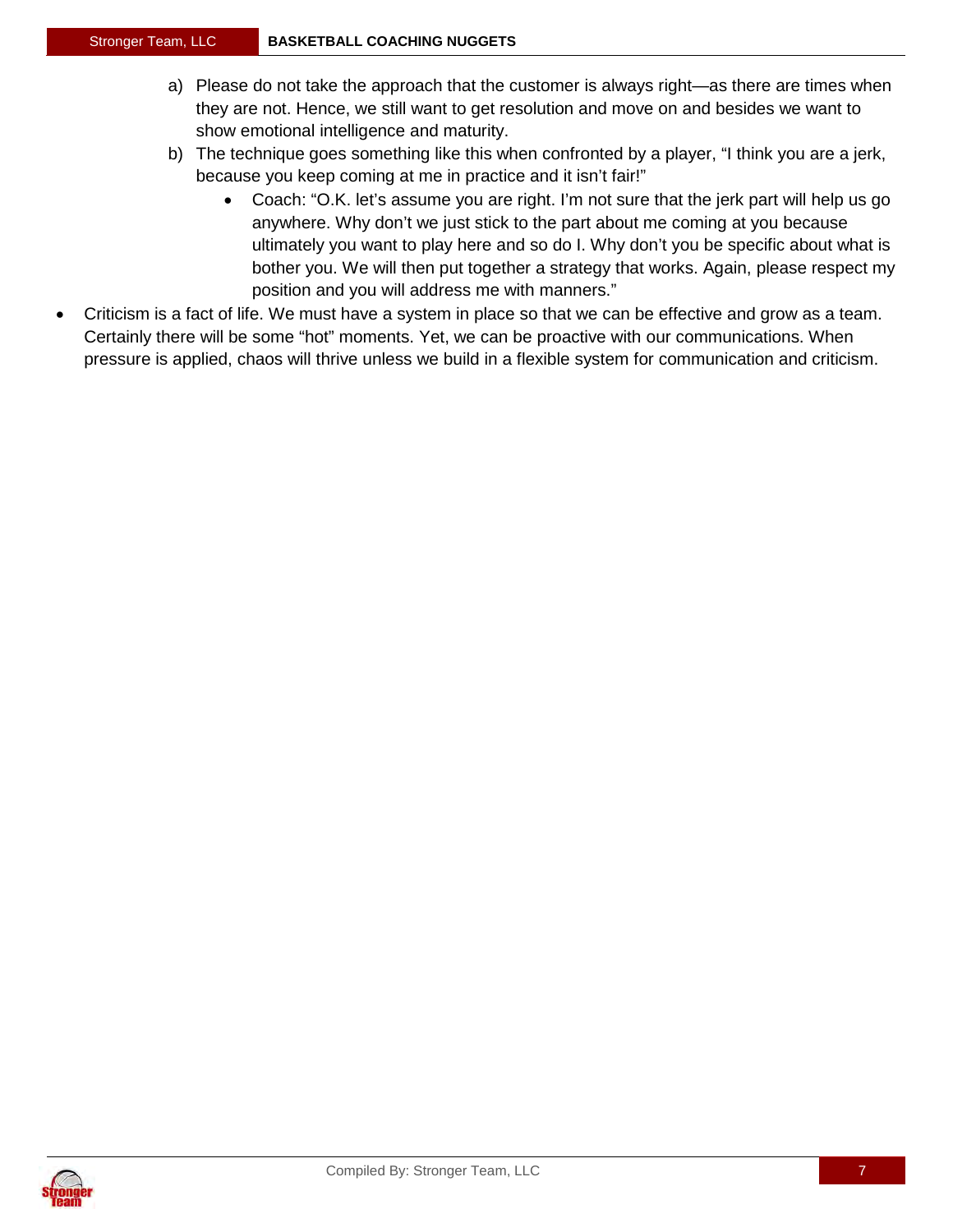# at Is A Coach?

<span id="page-8-0"></span>A coach is a politician, a judge, a public speaker, a teacher, a trainer, a financier, a laborer, a psychiatrist, a psychologist and a chaplain. It also helps if he is an astrologer or at least understands numerology.

He must be an optimist and yet at times appear a pessimist, seem humble and yet be very proud, strong but at times weak, confident yet not over-confident, enthusiastic but not too enthusiastic.

He must have the hide of an elephant, the fierceness of a lion, the pep of a young pup, the guts of an ox, the stamina of an antelope, the wisdom of an owl, the cunning of a fox, and the heart of a kitten. It will also be to his benefit to develop the acting ability of a poker player with a pat hand.

He must be willing to give freely of his time, his money, his energy, his youth, his family life, his health and sometimes even life itself. In return, he must expect little financial reward, little comfort on earth, little privacy, little praise but plenty of criticism.

However, a good coach is respected in his community, is a leader in his school, is loved by his team, and makes lasting friends wherever he goes.

He has the satisfaction of seeing youth develop and improve in ability. He learns the thrill of victory and how to accept defeat with grace. His associations with athletes help keep him young in mind and spirit; and he, too, must grow and improve with his team.

In his heart he knows that, in spite of the inconveniences, the criticisms, and the demands on his time, he loves his profession, for he is…

…THE COACH.

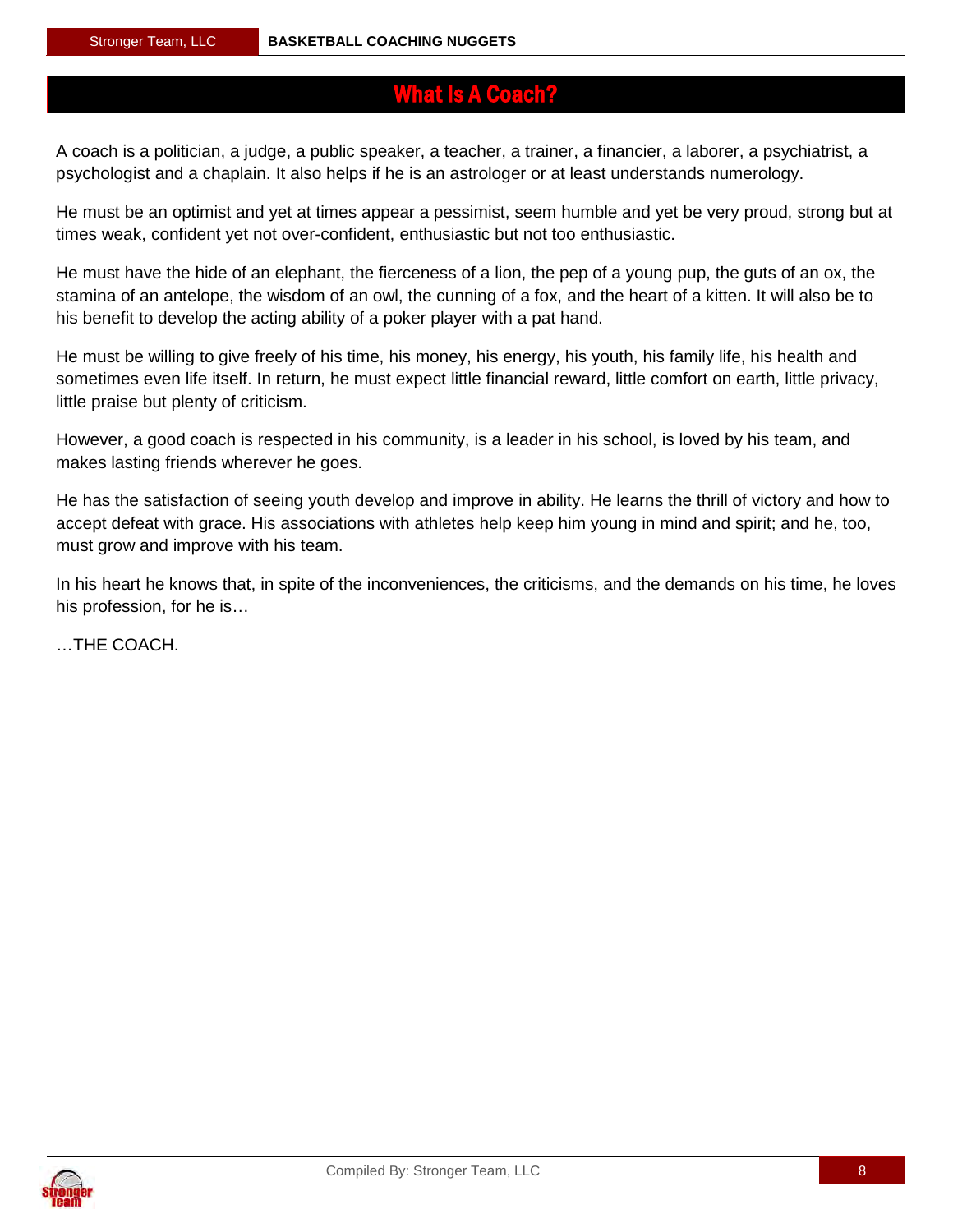

# BASKETBALL COACHING NUGGETS

VOLUME 8

# **Important**

Any exercise information presented on these pages is intended as an educational resource and is not intended as a substitute for proper medical advice. Consult your physician or health care professional before performing any of the exercises described on these pages or any exercise technique or regimen, particularly if you have chronic or recurring medical conditions. Discontinue any exercise that causes you pain or severe discomfort and consult a medical expert. Neither the author nor advertisers of this document make any warranty of any kind in regard to the content of the information presented and accept no responsibility for its misuse.

# **Additional Resources**

For additional basketball specific strength & conditioning resources, please visit:

- ◆ Stronger Team | Alan Stein's Blog: [http://Blog.StrongerTeam.com](http://blog.strongerteam.com/)
- ◆ Training Products, Guides, Workouts, Programs: [http://Shop.StrongerTeam.com](http://shop.strongerteam.com/)
- ♦ Stronger Team Information, Schedules, Articles, Services: [http://www.StrongerTeam.com](http://www.strongerteam.com/)
- ◆ Free Training Videos:<http://www.youtube.com/StrongerTeamDotCom>

# **Com**

Alan Stein

Blair O'Donovan

Steve Tikoian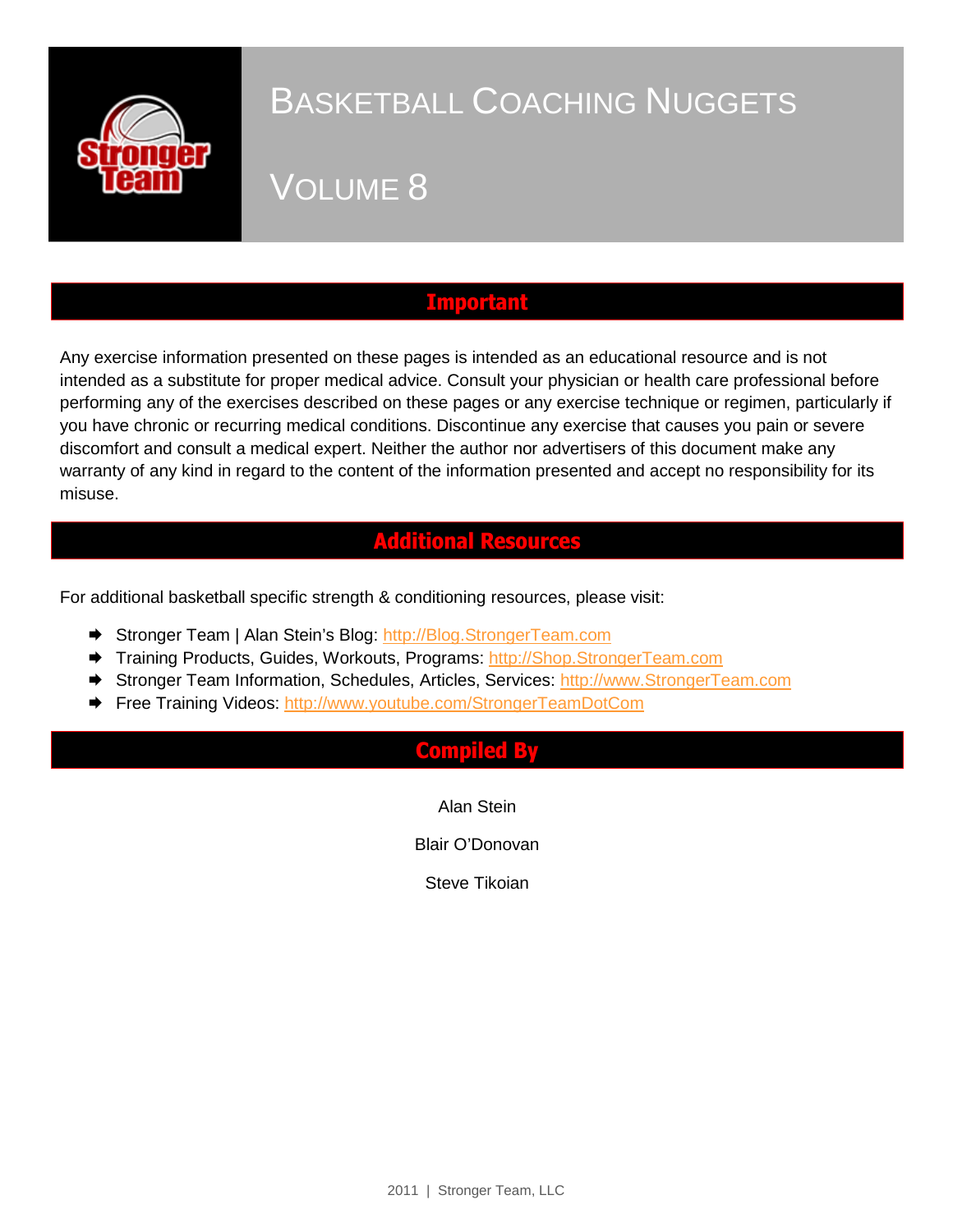# **Introduction**

What follows is a collection of tidbits, hand-outs, and notes I have gathered from some of the game's most brilliant minds. I am thankful to be a part of the coaching fraternity and want to do my part to spread quality information.

## **I am not the author of this material, but have gathered it from a variety of sources, and am just paying it forward.**

If you did not receive this document directly from me (it was forwarded to you by a colleague), you can use the following link to register for future monthly editions:

#### <http://www.strongerteam.com/RegisterNuggets.aspx>

If you have any 'basketball nuggets' you would like to submit – please email them directly to me at:

[Alan@StrongerTeam.com](mailto:Alan@StrongerTeam.com)

I appreciate your support. Work on your craft every day and enjoy the journey,

### **Alan Stein**

# **Contents**

- 1. [23 Characteristics of Great Players](#page-11-0) (Lyndsey Fennelly)
- 2. [Skill Work and Things to Think About](#page-14-0) (Brad Stevens)
- 3. [Herm Edwards' Speech to NFL Rookies](#page-17-0)
- 4. ["Toughness"](#page-19-0) (Jay Bilas ESPN .com)

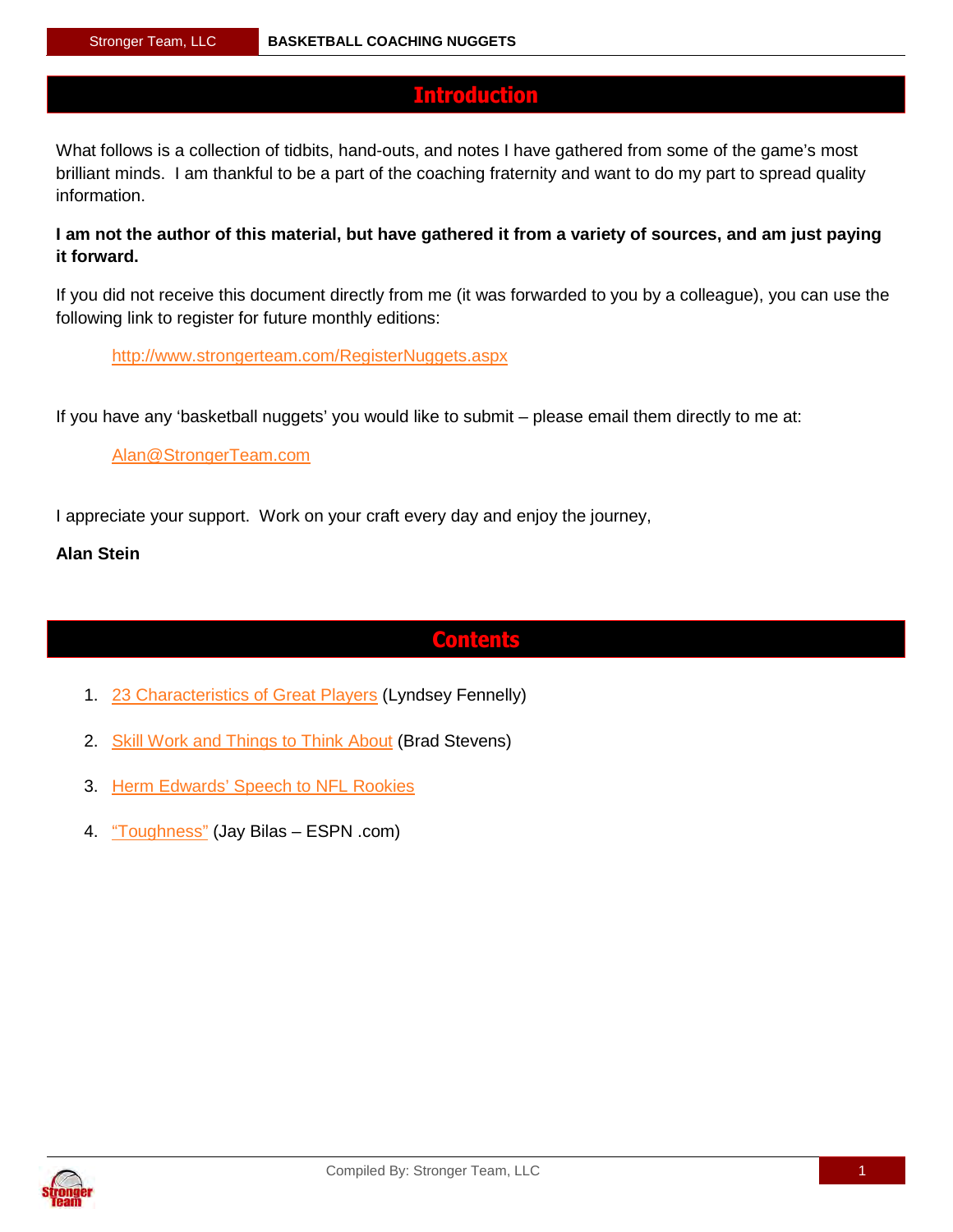# **22 Archaracteristics of Great Play**

## **By: Coach Lyndsey Fennelly | [lyndshoops@gmail.com](mailto:lyndshoops@gmail.com) | @LyndsHoops**

<span id="page-11-0"></span>Lyndsey Fennelly directed an 8-week fall skills program for the All Iowa Attack AAU program last year and each day had a one objective focus for 5 hour training sessions with boys and girls from 2nd grade to high school. She shares this document as a resource for coaches looking to use similar phrases, concepts, and ideas. Her experience with PGC Basketball (www.pgcbasketball.com) was an invaluable training ground which has helped shape her coach education.

1: Getting Better – the #1 emphasis and purpose behind training. Each athlete's goal every time you walk into a gym should be to pick up 1-2 new golden nuggets of improvement. Commit to this improvement by starting a basketball journal and writing the concepts you learn each day down on paper for maximum information retention. The way to create big separation in your game is by picking up as many 'little things' as you can.

2: Energy - there are 2 things people do when they walk into any room: they either take away energy with frowns, negative body language, and constant complaints or they give energy with genuine smiles, positive body language, and encouraging comments. An energetic gym is more fun to be so, as is living an energetic life. Create the energy in your own gyms, classrooms, and other environments.

3: Focus – most people attribute the success of athletes to the physical game. This is key and important, but you cannot under-estimate the power of a strong and focused mind. Great players focus on what is taking place in every drill, every practice, every game, and every day. The mind is constantly asking oneself : What can I do in this moment to get better?

4: Hustle – great players have an uncommon hustle. You should know that your career window is limited, so make it a habit to maximize every second every time you are in the gym. Set the standard of hustle in your practices, not in games. Great players don't have an 'on-off switch'; they simply have it always turned 'on'!

5: Attitude – one of the few things in life we can control. You have only one September 19, 2010 your entire life. Why not have a great attitude every single day? What's special is having a terrific attitude every day under every circumstance. Show off your great attitude during the toughest of times – that's impressive.

6: Commitment – the act of being pledged, loyal, and true to your dreams and visions. Create a goal for this season. Write it down somewhere that you can look at it daily. Remind yourself of the commitment you'll need to make both on and off the court this year to have a successful season.

7: Passion – do what you love and love what you do. You cannot fake passion. If you truly love the game of basketball, you should have a passion for your improvement and development. You should have passion every time you step into the gym with a willingness to learn and mentality of, 'what can I do to get better?'

8: Teamwork – in a team sport like basketball, the we is always more important than the me. The better the team, the more noticed the player. Do all you can to foster great teamwork, knowing that will get you the attention most players desire? A program with great teamwork, constantly putting others before themselves, is easily envied by the weak.

9: Body Language – 93% of what we say is non-verbal. You are constantly communicating even if your mouth isn't moving. Communicate all the time that you're paying attention, you're engaged, you're tough, and you're eager to learn more. Great body language will make your coaches coach you more, will make your teachers teach you more, and will make an employer want to hire you one day.

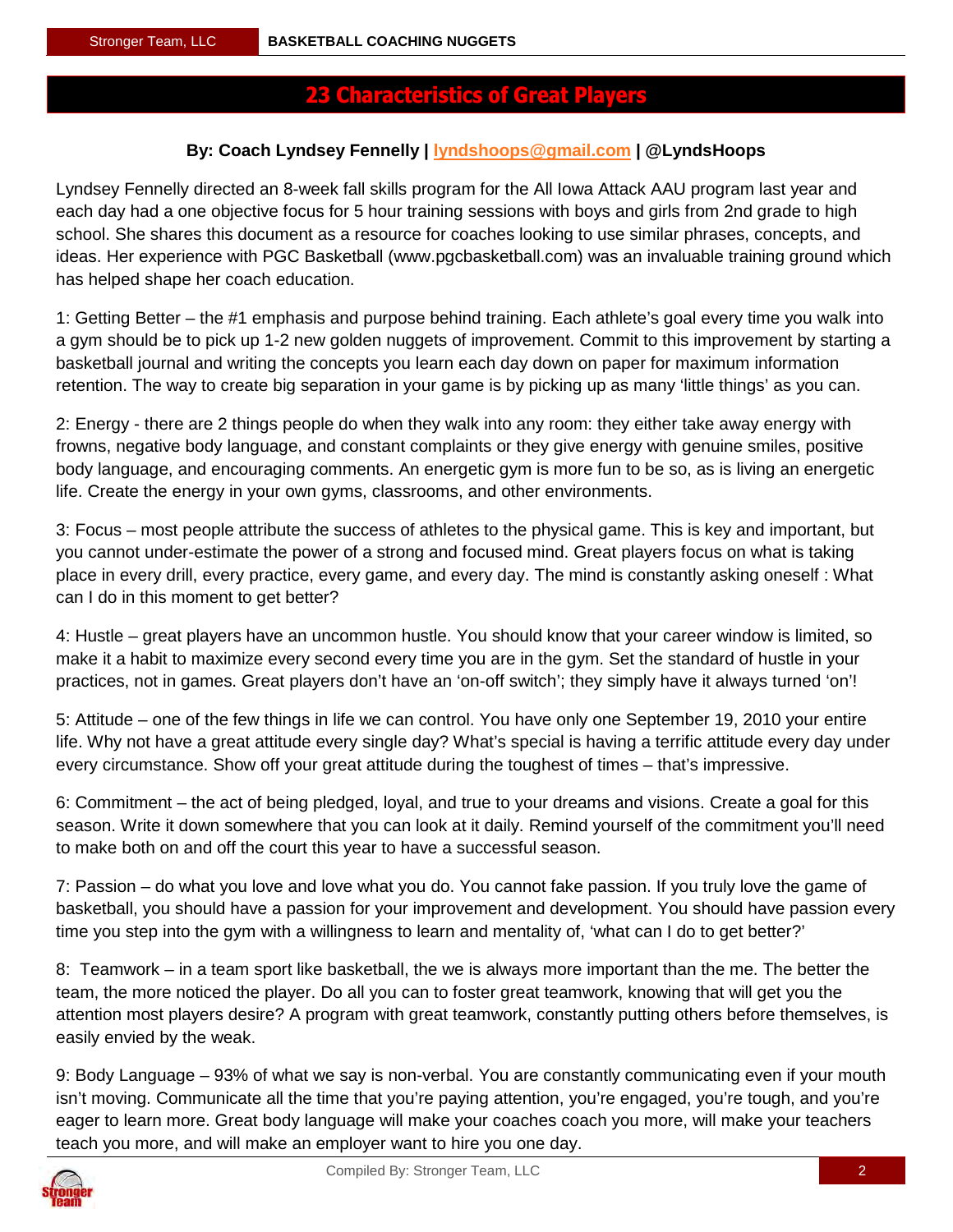10: Hard Work – "If everyone worked as hard as I did, I would be out of a job" is a quote by Steve Nash that is a great reminder that there is truly no substitute for hard work. Hard work is unquestionably one of the best skills you can master to master a successful life both on and off the court. Allow no one to out work you.

11: Control – control of body, control of eyes, control of thoughts, control of emotions, control of the game, control of the tempo, and most importantly, control the controllable. Rather than blame, make excuses, or point fingers, focus on the things you can control : your effort, your attitude, your mind.

12: Practice Makes Pe…Permanent – practice does not make perfect, it instead makes permanent. Great players don't go half speed at any time, knowing that the opportunity to become permanently great was just missed. Practice habits that will make your game permanently improve and allow you to compete at the highest level.

13: Sportsmanship – the best players have a respect for the game, its rules, officials, and participants, including coaches, players, and fans. Be gracious in defeat and humble in wins without compromising the unrelenting desire to succeed, improve, and most importantly win.

14: Character – you speak louder in action than you do with words with the decisions you make. Live this simple rule : "do the right thing". If you don't whether you know it's right or wrong, it's most likely the wrong decision. Treat others as you want to be treated, including your teammates. Be 'bigger' than negative people and show off your true self all the time, not just when things are going well.

15: Pride – a true champion has the pride of a lion: self-respect and personal worth. You have satisfaction with your achievements, and you allow your pride to fuel your burning passion to always improve. Those with pride have a feeling of 'dislike' when they know they've fallen below their own standards.

16: Loyalty – you are honest with your family, your coaches, your teammates, your friends, your teachers, but most importantly, yourself. You are loyal in words and actions with those you surround yourself with. Be loyal to these people in life by never violating their trust, turning your back on them, or speaking about them instead of to them.

17: Appreciation – life is TOO short to not appreciate each and every day you are given on this Earth. Two powerful words that we don't use enough : "thank you" can be said more often than most do. Be verbally appreciative with sincere words and physically appreciative by never wasting an opportunity on court to improve.

18: Respect – most importantly, respect yourself because it's impossible to respect others if you can't respect the most important person in your life, you. Treat others as you want to be treated : coaches, parents, teachers, friends, family, teammates, officials, and opponents. Respect the facilities you play in and the environments you are surrounded by.

19: Accountability – you are the driver of your own life and of your own career. Do not fall prey to allow others to dictate your future. Take accountability and responsibility for your actions, your dedication, your work ethic, and ultimately, your decisions. Hold yourself to a higher standard of excellence than anyone else.

20: Finish – the great Michael Jordan once said, "It's not how hard you push along the way, it's having something in you to finish". The great players and people in life finish what they have started. Make it a habit to complete everything you do with the same energy and effort you start with.

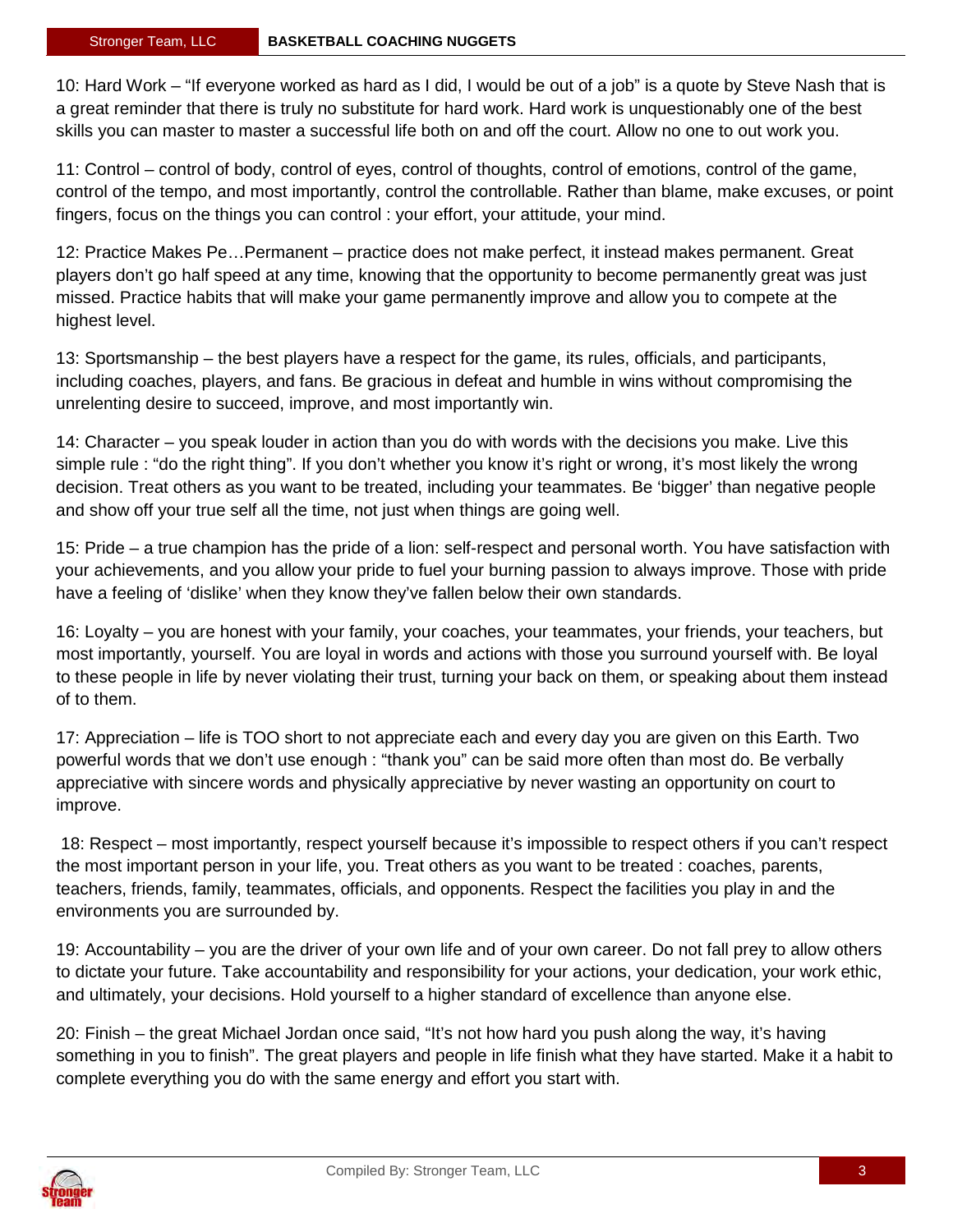21: Intensity – an effort defined by expression of great zeal, energy, determination, and concentration. You 'attack' drills with speed, power, and a rage for improvement. Your end of game intensity is paralled by your in practice intensity. You show off your intensity not only in effort, but in your consistent body language.

22: Poise – having a calmness under every situation and always being yourself. Pressure situations don't faze you, but instead bring out your greatness. You are always communicating an "I got this" with your teammates and coaches. People turn to you knowing you have an un-faze-ability.

23: Excellence – "the habit of excellence can become enjoyable addictive" (Dick DeVenzio, author of Stuff Good Players Should Know). We have trained all Fall Skills in creating habits of excellence on the court. Make excellence your habit in everything you do. Be an excellent student. Be an excellent friend. Be an excellent daughter, son, sister, brother. Be an excellent athlete. Be an excellent human being.

## **General Teaching Ideas and Concepts:**

- We are all creatures of habit. Players under pressure always revert to their most dominant habits. The goal of your off-season is to build positive habits of play to create more in-season success.
- The lower to the ground you are, the more explosive you are going to be.
- Great offensive players seek, initiate, and maintain contact.
- A good shot fake is everything but the shot.
- Basketball is a game of explosive changing of speeds, not continual same speed movement up and down the court. Make your dribble moves more effective by stopping as often as possible. If you want to become quicker, stop more.
- Vision is not staring straight ahead, but instead always knowing what's to the right left and who's coming behind while never losing sight of what's ahead.
- The best players are able to coach themselves through workouts by talking themselves through the points of emphasis and seeing opposing players as they compete at drills 'on air'.
- Talking to yourself will create instant focus and increase the intensity of your workouts especially when in a gym by yourself.
- The most important offensive skill is the ability to handle the basketball. You can never become a 'good enough' ball handler. Formula for improvement = 20 minutes per day with 2 basketballs
- Successful players transfer game thoughts into their workouts. The mental aspect of the game is not practiced enough by young players.
- The more coach-able you are, the more coaching you'll get. Show off with your body language that you want to be coached.
- The easiest body part to fake with is your eyes. Be deceptive with your eye movements.

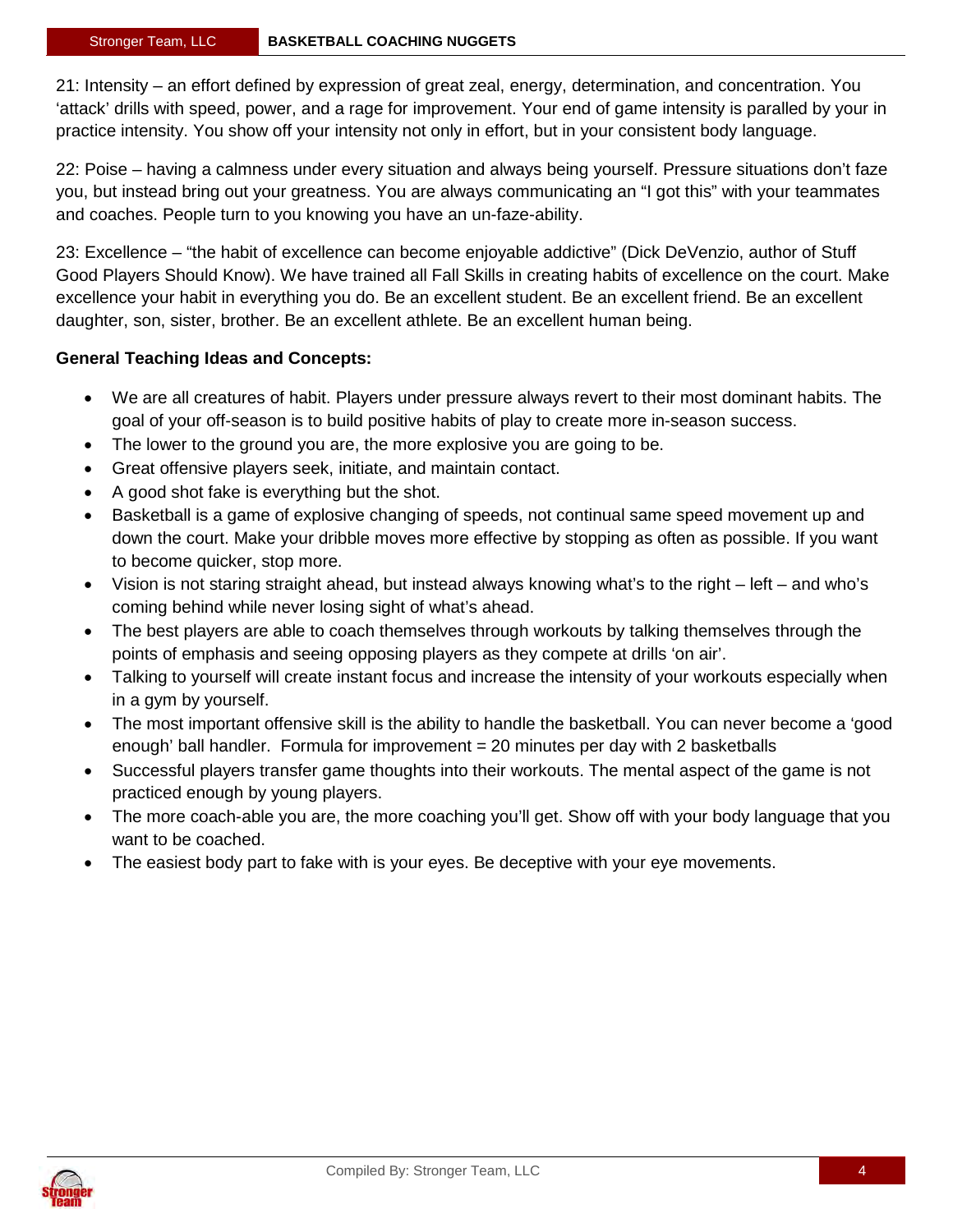# **Skill Work and Things to Think About**

## **By Brad Stevens, Head Basketball Coach at Butler University**

<span id="page-14-0"></span>*Notes Compiled By: Josh Nugent, Assistant Basketball Coach at St. Edward High School*

"Get your eyes to tell a story."

- **Coaching Skill Work**
	- Players need to be "Efficient Workers" (on court workouts = 40-45 min. max).
	- Coaches' job to show and use workouts/drills that players can then do on their own or with a small group of players (only get x amount of time to work with players so you have to equip them with things to do on their own).

## **• Teaching Points and Drills**

- "More Ball Quick" speed with the ball
	- Quick Pick-ups: Sideline
		- x-over, pick-up (quick and tight) down sideline
	- X Ball Handling: Baseline (ft line, 1/2 court, ft line)
		- Explode to ft line (speed dribble), 2 back dribbles, then x-over move and explode out to next spot.
		- After making last move at far ft line, 1 dribble and finish at rim
	- Star Ball Handling: 3 pt. line (4 spots corner, wing, top, wing)
		- Start in corner, rip though middle, explode to key (i.e. start in right corner and rip through middle, dribble with left)
		- Decelerate then slide out to next spot (wing) while dribbling
		- Decelerate, plant outside foot on wing (3 pt line extended) and explode back to key.
		- At last spot (far wing), explode out and finish at rim ( 1 or 2 dribbles max).
- Ball Screen Reads
- Penetrate and Kick Reads
- End of Workout: **"Nuggets Drill"**
	- 3 Point Shooting Drill 5 Spots, Make 3-in-a-row
		- Start on wing, drift (slide) to corner corner 3's
		- Transition 3's at wing 1/2 court, sprint into 3's at wing
		- Use ball screen at top of key
		- Flares at wing
		- Cross screens block to corner
	- Goal: 30 Total Attempts to make 3-in-a-row from the 5 spots
	- Can mix up the actions at each spot
- Best Drill to Get Shots During Practice
	- 3 Man Shooting (Shooter, Passer, Rebounder)
- Team Drill: **"7, 7 and 7"** (2 Teams Competition)
	- 3 Lines (Corner, Slot, Wing)
	- Pass from Corner to Slot and then from Slot to Wing (follow your pass)
	- When ball gets to Wing:
		- 1. Rip through finish at rim (make 7 as a team)
		- 2. 1 Dribble Pull-ups (make 7 as a team)
		- 3. Spot up 3's (make 7 as a team)
	- Shooter gets their own rebound and passes back to Corner
	- 1st team to make 7, 7 and 7 WINS

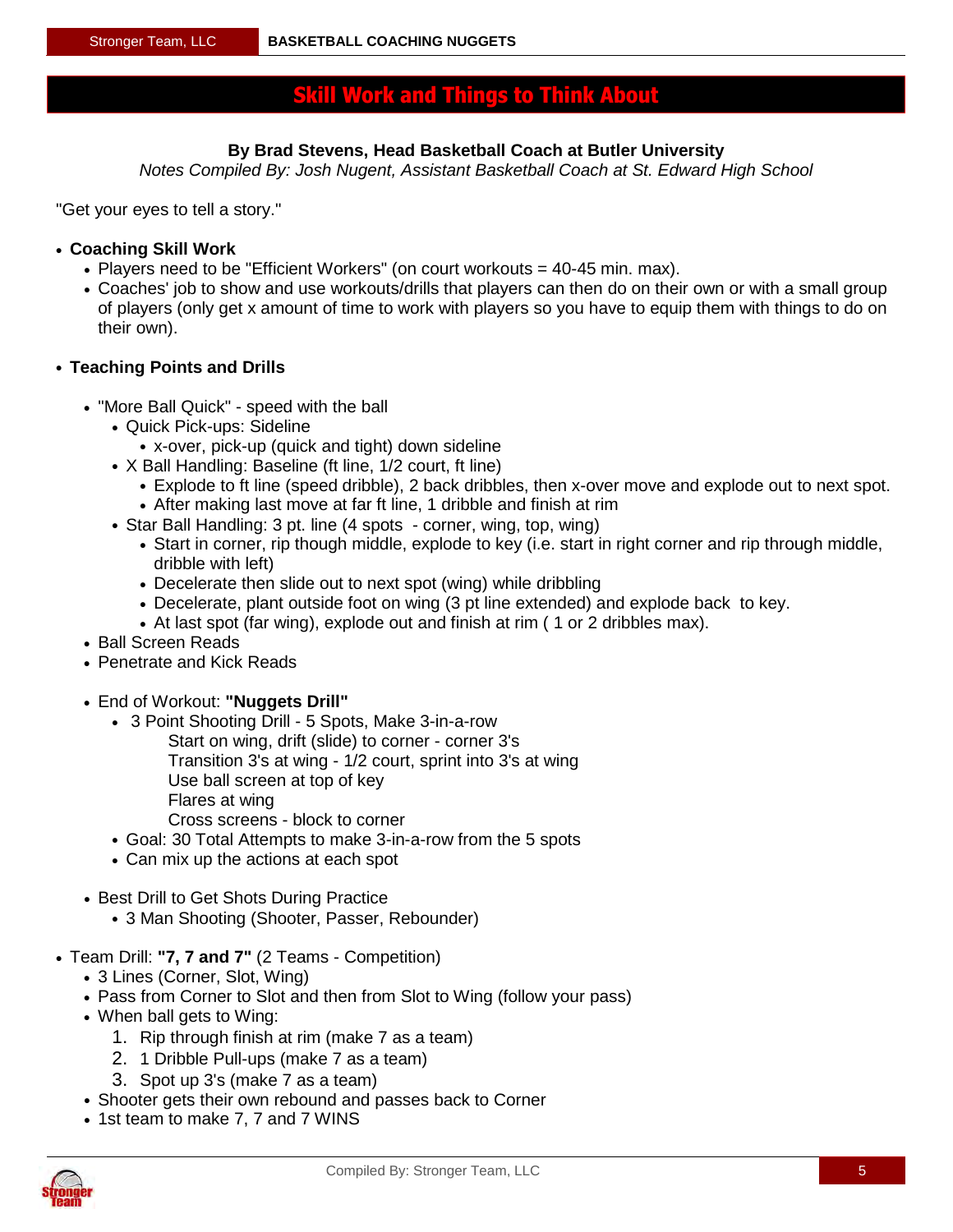- End of Practice Shooting/Conditioning Drill (Team vs. Clock): **"Butler Shooting"**
	- 80 makes in 3 minutes
	- Line at each elbow at 1 hoop, 1 side of the court (2 balls at the front of each line)
		- Shoot
		- Get your own rebound
		- Pass to the opposite line
		- Sprint to far baseline
		- Sprint back to the line you passed to after your shot
	- Some notes/observations Coach Stevens made about his teams using this drill.
		- Usually on pace to get 80 after 1st minute
		- 2nd minute team drops off
		- 3rd minute (sense of desperation, more focus) team almost reaches goal
		- Hard to keep focus for the entire drill
		- "Middle moments of the Game" are just as important as the beginning and end of the game. 13 minute mark of 2nd half just as important as 3 min left in game.
		- \*After failing to make 80 in 3 minutes, sometimes we'll line up again and the goal will be to make 30 in 1 minute. **They almost always get 30 in 1 minute**
		- So the question becomes: **"Why don't we do it all the time?"**
		- **Drills that serve multiple purposes are the best drills to use in practice**
			- This drill is a great conditioner
			- Players get a lot of shots up in 3 minutes
			- Teaches broader concepts about what it takes to succeed "the middle moments of the game"
- Things to Think About and Other Teaching Points
	- Values (Vision and Mission Statement)
	- Team First, Ready to Improve on a Daily Basis
	- 4 Things We Must Do to Win (Urban Meyer Florida Practice) adapted by Butler
		- Be tough with the basketball Dominate Defensively - "If we don't have a defensive DNA, there is a limit to what we can achieve." Take Great Shots Dominate Effort Plays
	- Early in the season, at least 100 GAME shots before/during practice
	- "In the midst of struggles; 'What are you good at? What do you do best?'"
	- Typical Butler Practice
		- 15 minutes Skill work
		- 30-35 minutes Defensive DNA and Transition Defense
		- 5 minutes Water/Free Throws
		- 15 minutes Skill work
		- 15-20 minutes Offensive Review
		- Total: 90 minutes
	- Some important statistics that Butler uses
		- Offensive Rebounding %
		- 3 pt. attempt per field goal attempt
		- FT attempts per field goal attempt
		- FT rate
		- T/O % (off/def)
			- Coach Stevens uses numbers to make comparisons and get points across
			- EX: At 1 point last year teams were shooting 48% against Butler. 3 more stops would lower that to 40%. **Just 3 more stops per game.**

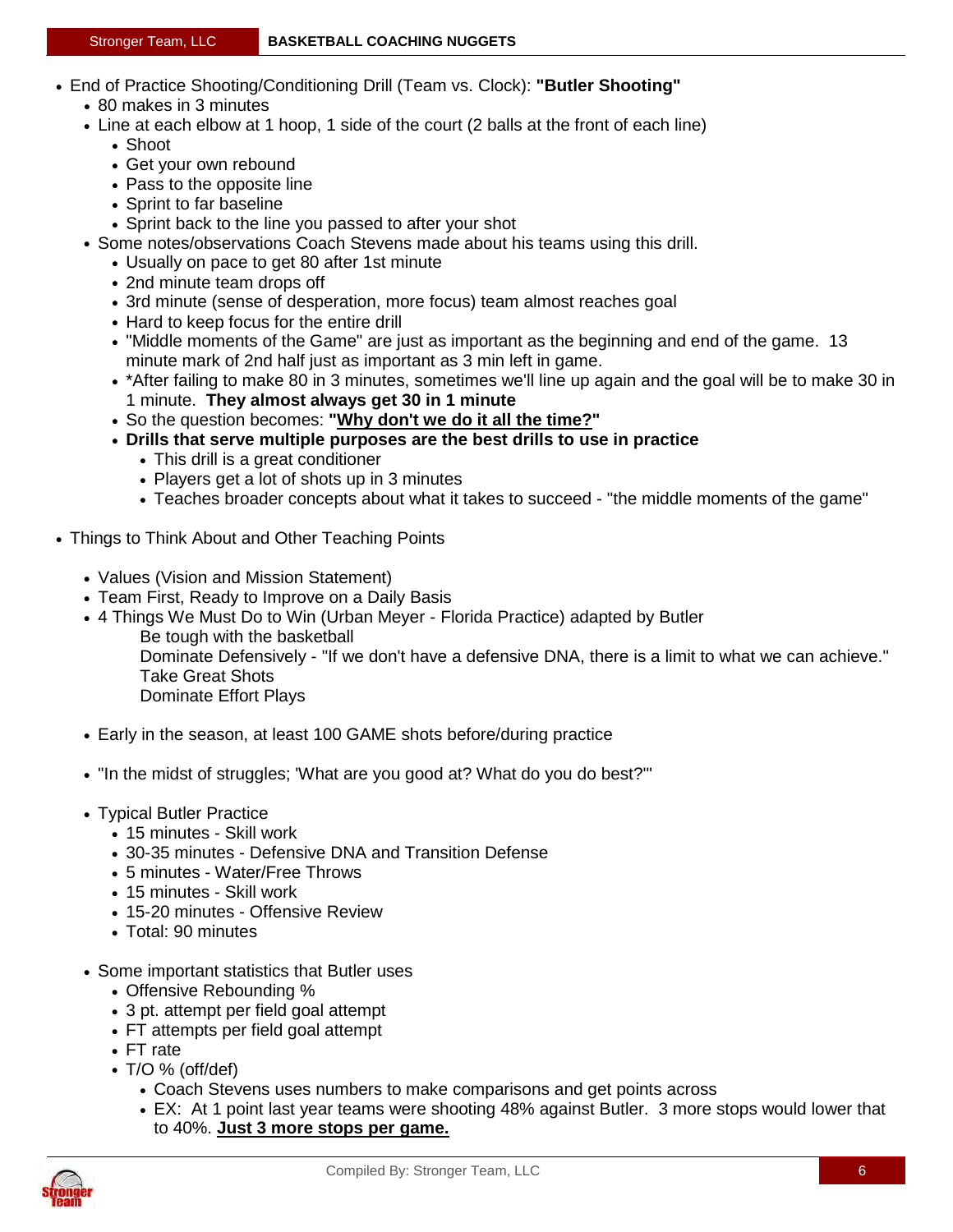- Shooting
	- Are you prepared?
	- How good do you feel about yourself?
- Free Throws **Limit Your Motion**
- **No Charge Drills and Very Little Rebounding Drills** 
	- Teaches rebounding and taking charger primarily through film (**Positioning**)

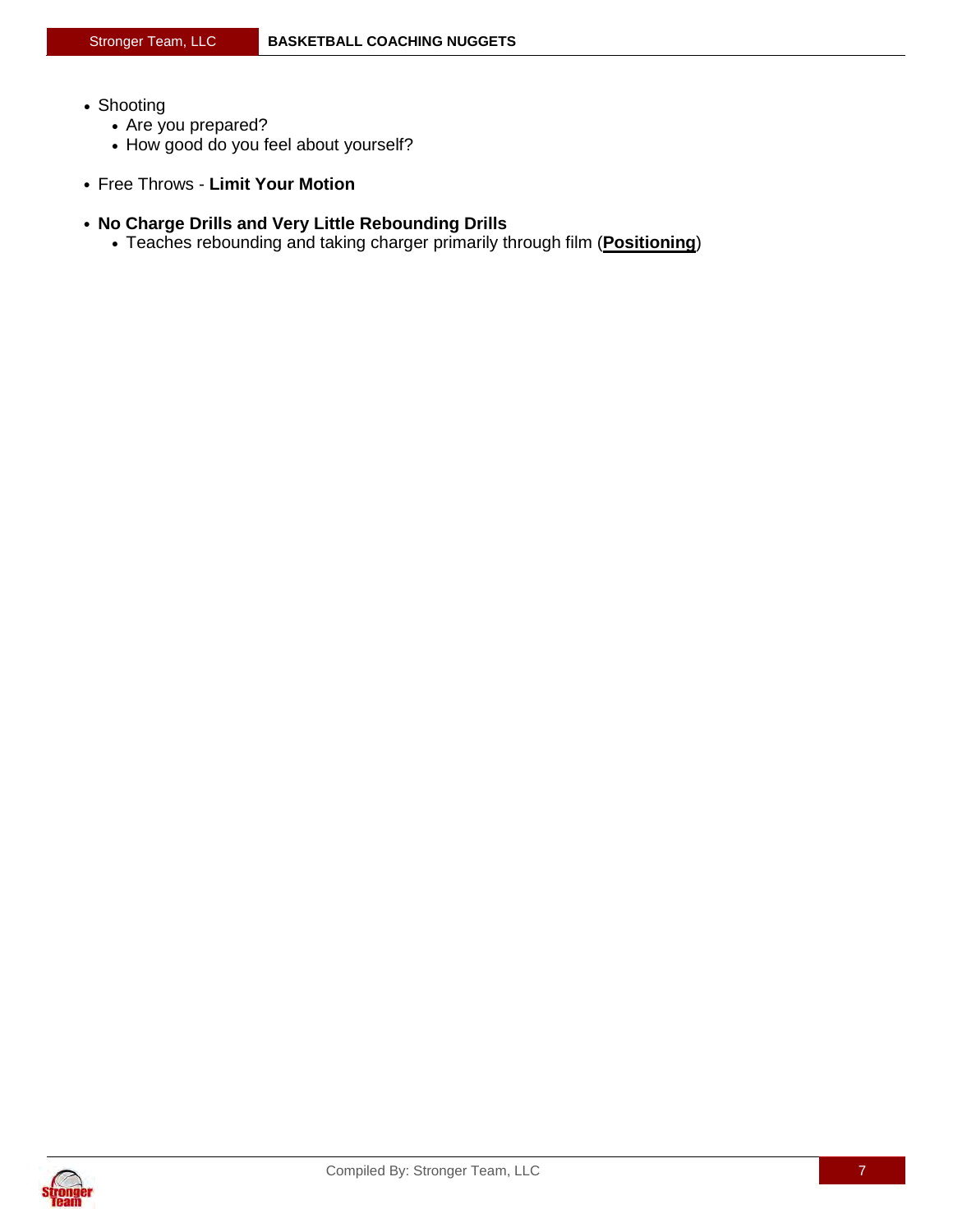# **Herm Edwards' Speech to NFL Rookies**

<span id="page-17-0"></span>**Submitted By: Phil Beckner, Weber State Assistant Coach | [phillipbeckner@weber.edu](mailto:phillipbeckner@weber.edu)**

## **1st QTR**

- **It's not a right but a privilege to play and coach in the NFL.**
- **Talent, Expectation, and Production these can sometimes be a curse.**
	- o Does the production meet the talent?
	- o Don't waste your talent!
- **Expectations a goal without a plan is a wish!**
- **Priorities your habits create who you are.**
	- o If you're not willing to change your habits, you're not going to change!
	- o What are *your* priorities? Herm Edwards: Faith, Family, Occupation
	- o 12 o'clock rule: Nothing good happens after midnight!

## **2nd QTR**

- **Professional football player it's not a hobby, it's your occupation.**
	- o You have to take a grown man's job.
- $\triangleright$  Be coachable and available know your role and do your job.
	- o Don't get sensitive, be coachable
	- o "Hurt got to play, hurt got to practice." Everyone hurts, but you don't get better on the sideline!
- **Be a good listener processing information is critical to having a successful career.**
- **Coaches teach you 3 things What, How, and Why.**

## **3rd QTR**

- **Commitment** it usually starts with a struggle. *"Everyone wants to go to heaven but nobody wants to die."*
- **Distractions**  wealth & fame attracts many friends (you choose your friends, don't let them choose you).
- $\triangleright$  **Enthusiasm** compete in everything you do, every day!
	- o Brett Favre, the all-time best example, never lost enthusiasm.
- **Be Accountable**  to coaches and teammates
	- o You must earn the trust of coaches and veteran players

# **4th QTR**

 $\triangleright$  **Legacy** – once you receive the pro helmet and jersey your legacy begins.

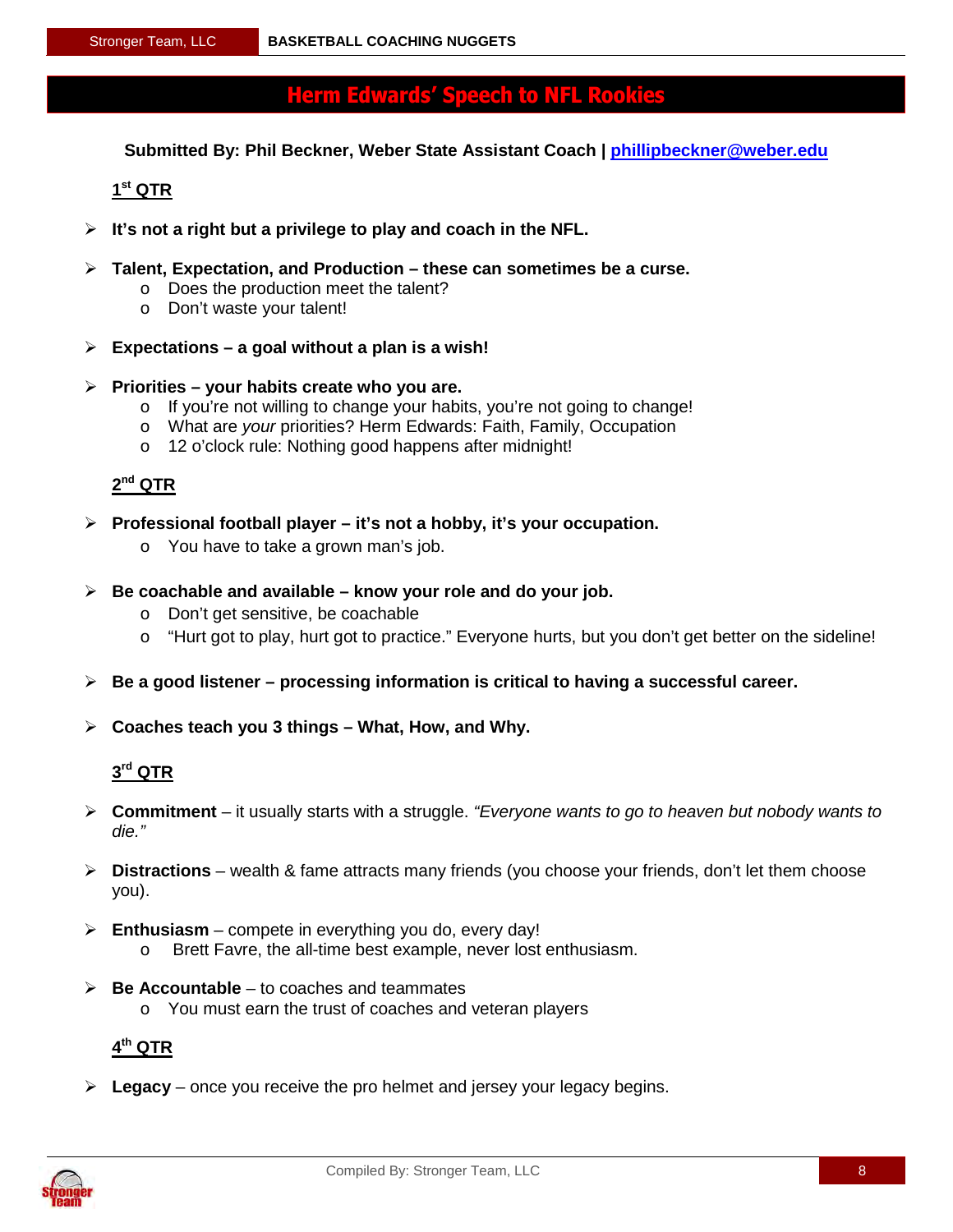**A true professional….**

- **Is always early** studies the game plan and opponents' film/notebook to prepare for work.
- **Is all about the team** always puts the team ahead of personal glory.
- **Is physically prepared**  never tires in practice or game. Ever.
- **Competes**  thrives on challenges; the tougher the better (especially in 1-on-1 contests)
- **Is a leader** by example, he epitomizes the way the game should be played.

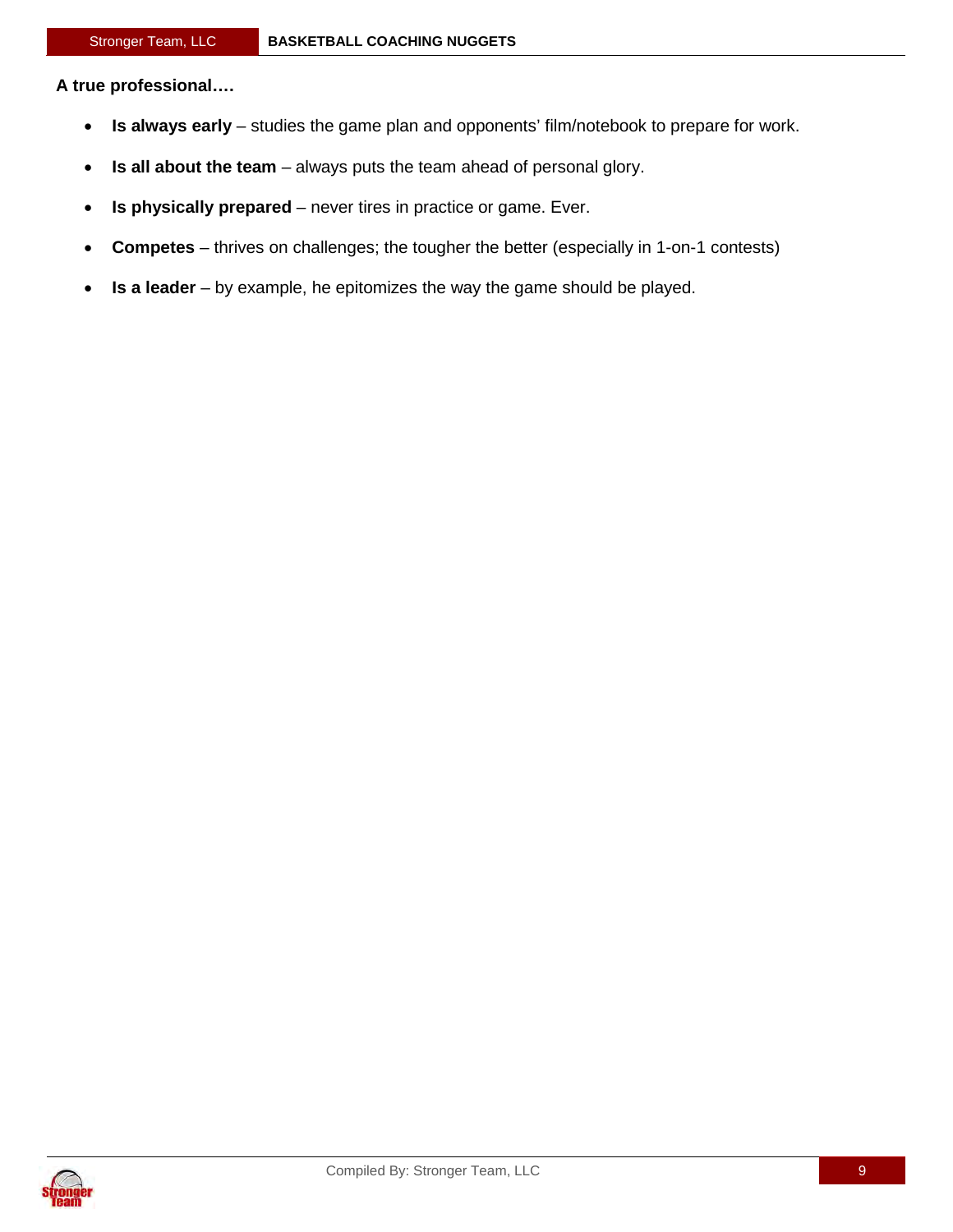# **"Toughness"**

## **By: Jay Bilas | ESPN.com | @JayBilas**

<span id="page-19-0"></span>Jay Bilas is one of the most knowledgeable, and funny, experts on Twitter – a must follow – [www.Twitter.com/JayBilas](http://www.twitter.com/JayBilas)

I have heard the word "toughness" thrown around a lot lately. Reporters on television, radio and in print have opined about a team or player's "toughness" or quoted a coach talking about his team having to be "tougher" to win.

Then, in almost coordinated fashion, I would watch games and see player upon player thumping his chest after a routine play, angrily taunting an opponent after a blocked shot, getting into a shouting match with an opposing player, or squaring up nose-to-nose as if a fight might ensue. I see players jawing at each other, trying to "intimidate" other players. What a waste of time. That is nothing more than fake toughness, and it has no real value.

I often wonder: Do people really understand what coaches and experienced players mean when they emphasize "toughness" in basketball? Or is it just some buzzword that is thrown around haphazardly without clear definition or understanding? I thought it was the latter, and I wrote a short blog item about it a couple of weeks ago.

The response I received was overwhelming. Dozens of college basketball coaches called to tell me that they had put the article up in the locker room, put it in each player's locker, or had gone over it in detail with their teams.

Memphis coach John Calipari called to say that he had his players post the definition of toughness over their beds because he believed that true "toughness" was the one thing that his team needed to develop to reach its potential. I received messages from high school coaches who wanted to relay the definition of toughness to their players and wanted to talk about it further.

Well, I got the message that I should expound upon what I consider toughness to be. It may not be what you think.

Toughness is something I had to learn the hard way, and something I had no real idea of until I played college basketball. When I played my first game in college, I thought that toughness was physical and based on how much punishment I could dish out and how much I could take. I thought I was tough.

I found out pretty quickly that I wasn't, but I toughened up over time, and I got a pretty good understanding of toughness through playing in the ACC, for USA Basketball, in NBA training camps, and as a professional basketball player in Europe. I left my playing career a heck of a lot tougher than I started it, and my only regret is that I didn't truly "get it" much earlier in my playing career.

When I faced a tough opponent, I wasn't worried that I would get hit -- I was concerned that I would get sealed on ball reversal by a tough post man, or that I would get boxed out on every play, or that my assignment would sprint the floor on every possession and get something easy on me. The toughest guys I had to guard were the ones who made it tough on me.

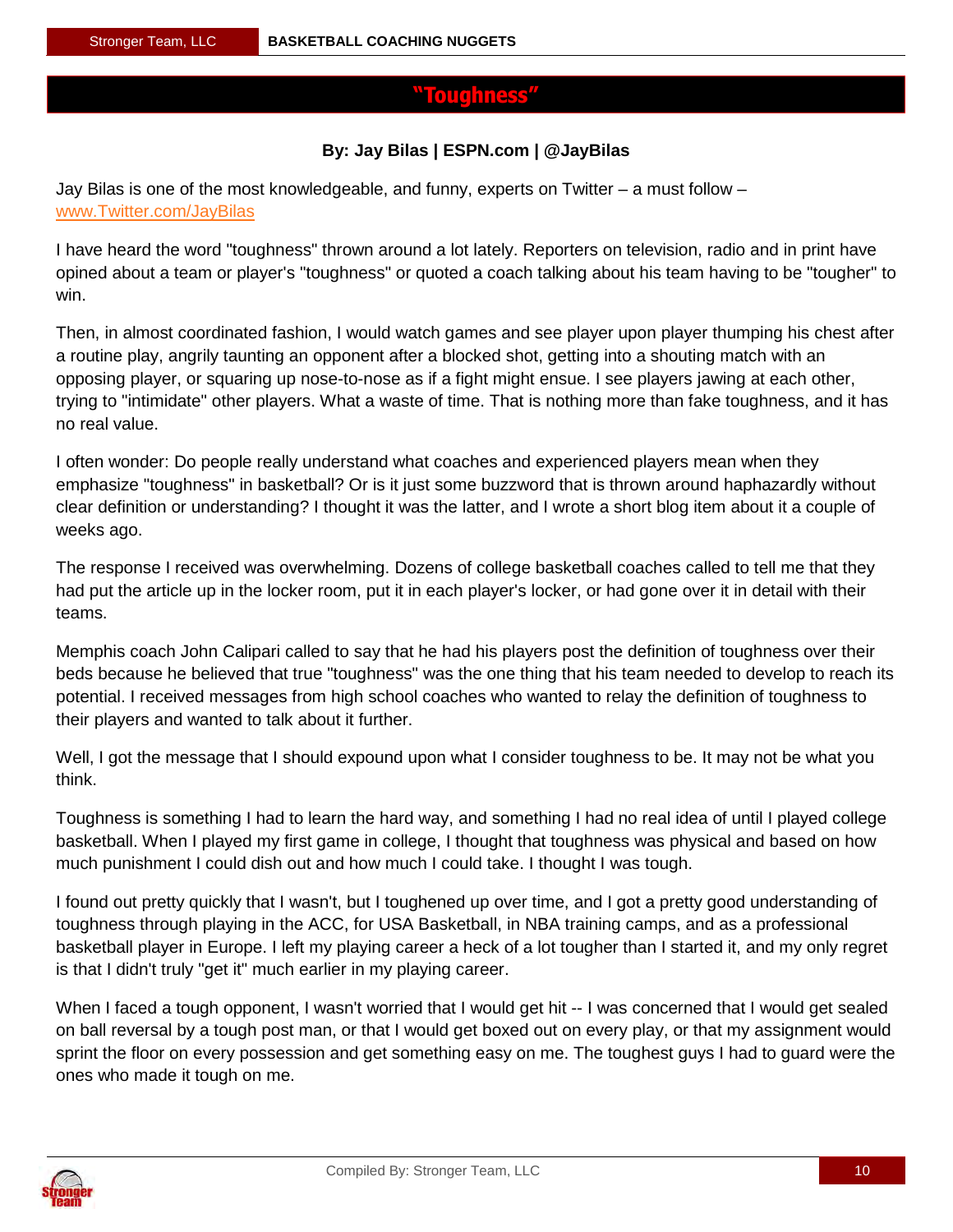Toughness has nothing to do with size, physical strength or athleticism. Some players may be born tough, but I believe that toughness is a skill, and it is a skill that can be developed and improved. Michigan State coach Tom Izzo always says, "Players play, but tough players win." He is right. Here are some of the ways true toughness is exhibited in basketball:

Set a good screen: The toughest players to guard are the players who set good screens. When you set a good screen, you are improving the chances for a teammate to get open, and you are greatly improving your chances of getting open. A good screen can force the defense to make a mistake. A lazy or bad screen is a waste of everyone's time and energy. To be a tough player, you need to be a "screener/scorer," a player who screens hard and immediately looks for an opportunity on offense. On the 1984 U.S. Olympic Team, Bob Knight made Michael Jordan set a screen before he could get a shot. If it is good enough for Jordan, arguably the toughest player ever, it is good enough for you.

Set up your cut: The toughest players make hard cuts, and set up their cuts. Basketball is about deception. Take your defender one way, and then plant the foot opposite of the direction you want to go and cut hard. A hard cut may get you a basket, but it may also get a teammate a basket. If you do not make a hard cut, you will not get anyone open. Setting up your cut, making the proper read of the defense, and making a hard cut require alertness, good conditioning and good concentration. Davidson's Stephen Curry is hardly a physical muscle-man, but he is a tough player because he is in constant motion, he changes speeds, he sets up his cuts, and he cuts hard. Curry is hard to guard, and he is a tough player.

Talk on defense: The toughest players talk on defense, and communicate with their teammates. It is almost impossible to talk on defense and not be in a stance, down and ready, with a vision of man and ball. If you talk, you let your teammates know you are there, and make them and yourself better defenders. It also lets your opponent know that you are fully engaged.

Jump to the ball: When on defense, the tough defenders move as the ball moves. The toughest players move on the flight of the ball, not when it gets to its destination. And the toughest players jump to the ball and take away the ball side of the cut. Tough players don't let cutters cut across their face -- they make the cutter change his path.

Don't get screened: No coach can give a player the proper footwork to get through every screen. Tough players have a sense of urgency not to get screened and to get through screens so that the cutter cannot catch the ball where he wants to. A tough player makes the catch difficult.

Get your hands up: A pass discouraged is just as good as a pass denied. Tough players play with their hands up to take away vision, get deflections and to discourage a pass in order to allow a teammate to cover up. Cutters and post players will get open, if only for a count. If your hands are up, you can keep the passer from seeing a momentary opening.

Play the ball, see your man: Most defenders see the ball and hug their man, because they are afraid to get beat. A tough defender plays the ball and sees his man. There is a difference.

Get on the floor: In my first road game as a freshman, there was a loose ball that I thought I could pick up and take the other way for an easy one. While I was bending over at the waist, one of my opponents dived on the floor and got possession of the ball. My coach was livid. We lost possession of the ball because I wasn't tough enough to get on the floor for it. I tried like hell never to get out-toughed like that again.

The first player to get to the floor is usually the one to come up with any loose ball.Close out under control: It is too easy to fly at a shooter and think you are a tough defender. A tough defender closes out under control,

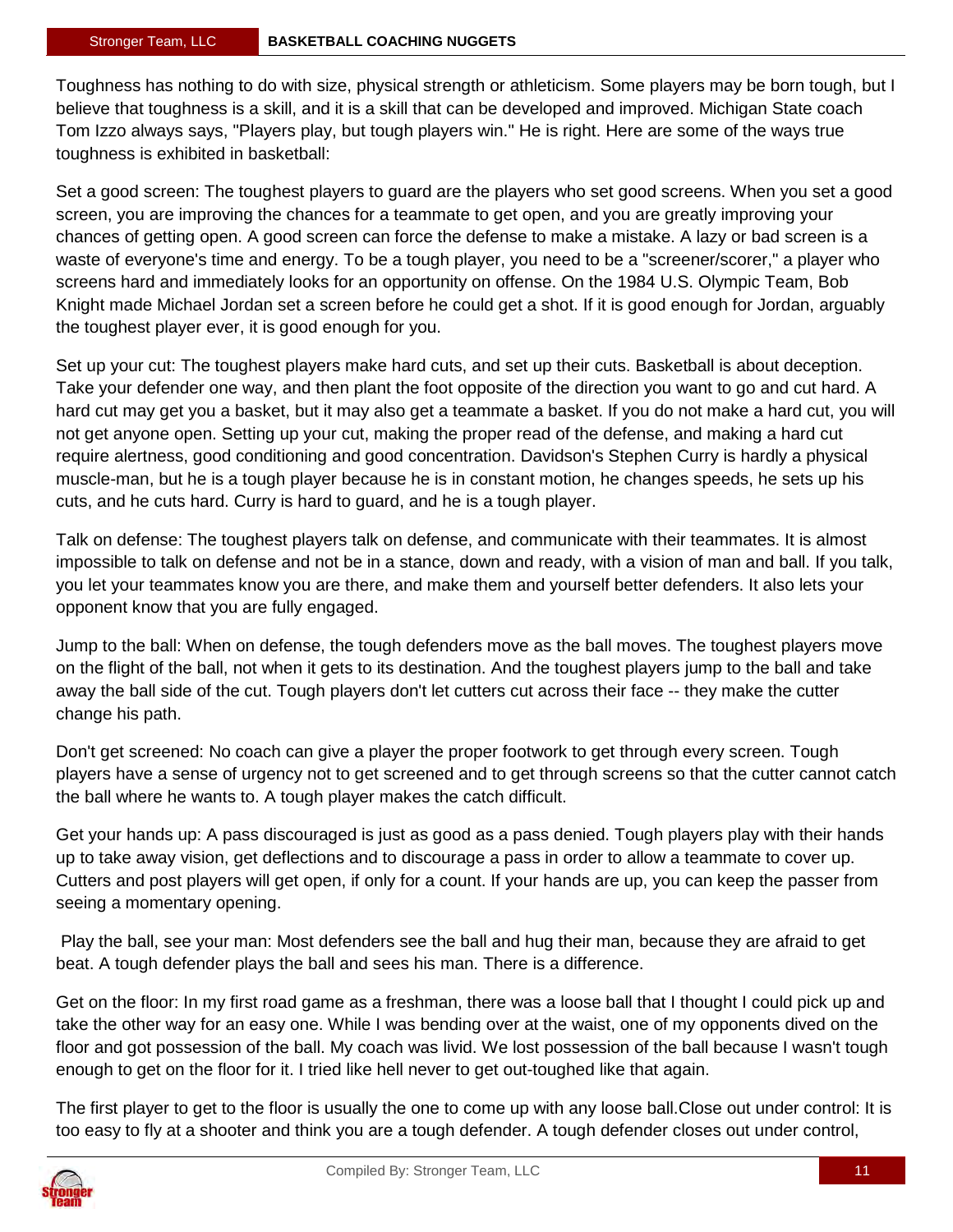takes away a straight line drive and takes away the shot. A tough player has a sense of urgency but has the discipline to do it the right way.

Post your man, not a spot: Most post players just blindly run to the low block and get into a shoving match for a spot on the floor. The toughest post players are posting their defensive man. A tough post player is always open, and working to get the ball to the proper angle to get a post feed. Tough post players seal on ball reversal and call for the ball, and they continue to post strong even if their teammates miss them.

Run the floor: Tough players sprint the floor, which drags the defense and opens up things for others. Tough players run hard and get "easy" baskets, even though there is nothing easy about them. Easy baskets are hard to get. Tough players don't take tough shots -- they work hard to make them easy.

Play so hard, your coach has to take you out: I was a really hard worker in high school and college. But I worked and trained exceptionally hard to make playing easier. I was wrong. I once read that Bob Knight had criticized a player of his by saying, "You just want to be comfortable out there!" Well, that was me, and when I read that, it clicked with me. I needed to work to increase my capacity for work, not to make it easier to play. I needed to work in order to be more productive in my time on the floor. Tough players play so hard that their coaches have to take them out to get rest so they can put them back in. The toughest players don't pace themselves.

Get to your teammate first: When your teammate lays his body on the line to dive on the floor or take a charge, the tough players get to him first to help him back up. If your teammate misses a free throw, tough players get to him right away. Tough players are also great teammates.

Take responsibility for your teammates: Tough players expect a lot from their teammates, but they also put them first. When the bus leaves at 9 a.m., tough players not only get themselves there, but they also make sure their teammates are up and get there, too. Tough players take responsibility for others in addition to themselves. They make sure their teammates eat first, and they give credit to their teammates before taking it themselves.

Take a charge: Tough players are in a stance, playing the ball, and alert in coming over from the weak side and taking a charge. Tough players understand the difference between being in the right spot and being in the right spot with the intention of stopping somebody. Some players will look puzzled and say, "But I was in the right spot." Tough players know that they have to get to the right spot with the sense of urgency to stop someone.

The toughest players never shy away from taking a charge. Get in a stance: Tough players don't play straight up and down and put themselves in the position of having to get ready to get ready. Tough players are down in a stance on both ends of the floor, with feet staggered and ready to move. Tough players are the aggressor, and the aggressor is in a stance.

Finish plays: Tough players don't just get fouled, they get fouled and complete the play. They don't give up on a play or assume that a teammate will do it. A tough player plays through to the end of the play and works to finish every play.

Work on your pass: A tough player doesn't have his passes deflected. A tough player gets down, pivots, passfakes, and works to get the proper angle to pass away from the defense and deliver the ball.

Throw yourself into your team's defense: A tough player fills his tank on the defensive end, not on offense. A tough player is not deterred by a missed shot. A tough player values his performance first by how well he defended.

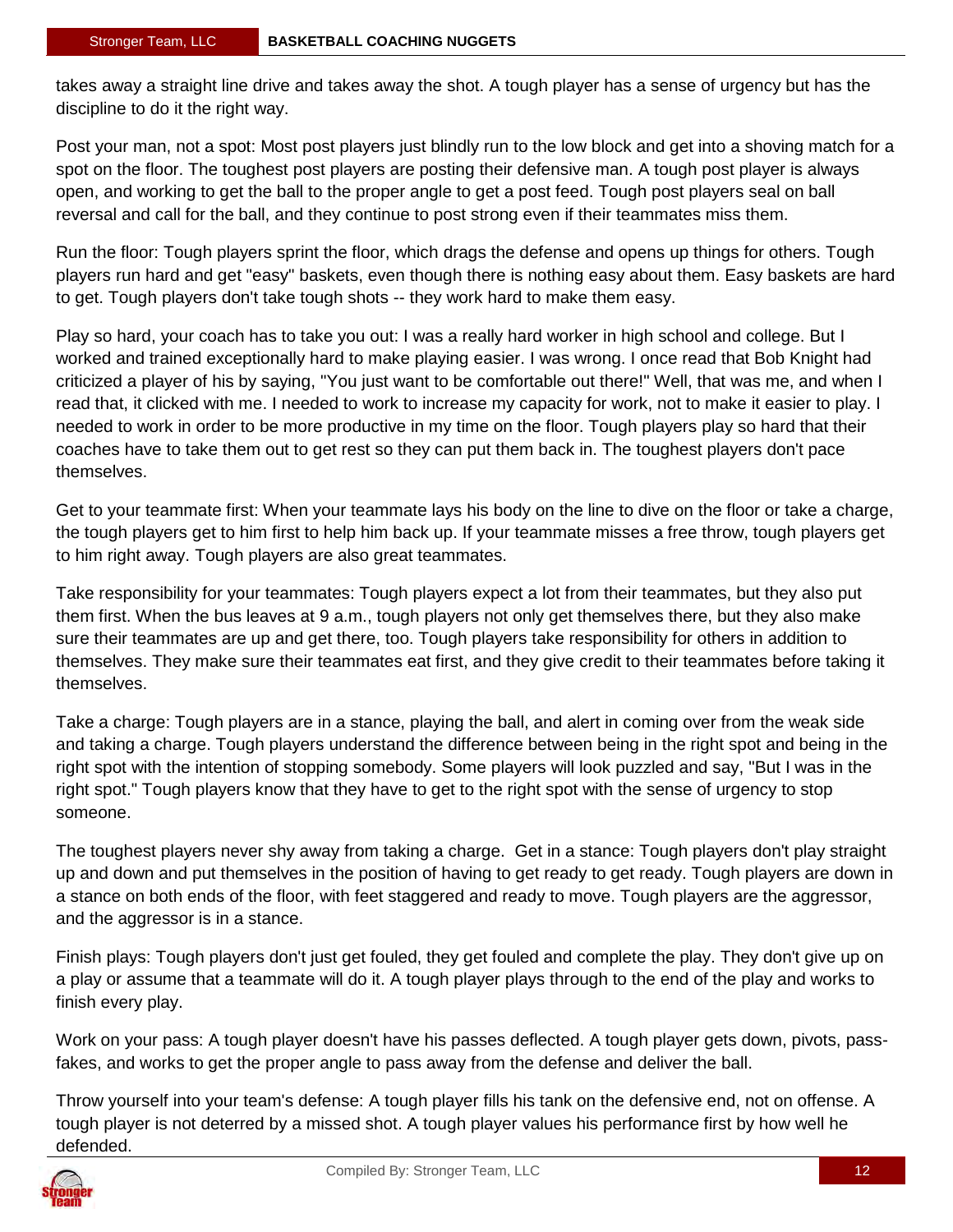Take and give criticism the right way: Tough players can take criticism without feeling the need to answer back or give excuses. They are open to getting better and expect to be challenged and hear tough things. You will never again in your life have the opportunity you have now at the college level: a coaching staff that is totally and completely dedicated to making you and your team better. Tough players listen and are not afraid to say what other teammates may not want to hear, but need to hear.

Show strength in your body language: Tough players project confidence and security with their body language. They do not hang their heads, do not react negatively to a mistake of a teammate, and do not whine and complain to officials. Tough players project strength, and do not cause their teammates to worry about them. Tough players do their jobs, and their body language communicates that to their teammates -- and to their opponents.

Catch and face: Teams that press and trap are banking on the receiver's falling apart and making a mistake. When pressed, tough players set up their cuts, cut hard to an open area and present themselves as a receiver to the passer. Tough players catch, face the defense, and make the right read and play, and they do it with poise. Tough players do not just catch and dribble; they catch and face.

Don't get split: If you trap, a tough player gets shoulder-to-shoulder with his teammate and does not allow the handler to split the trap and gain an advantage on the back side of the trap.

Be alert: Tough players are not "cool." Tough players are alert and active, and tough players communicate with teammates so that they are alert, too. Tough players echo commands until everyone is on the same page. They understand the best teams play five as one. Tough players are alert in transition and get back to protect the basket and the 3- point line. Tough players don't just run back to find their man, they run back to stop the ball and protect the basket.

Concentrate, and encourage your teammates to concentrate: Concentration is a skill, and tough players work hard to concentrate on every play. Tough players go as hard as they can for as long as they can.

It's not your shot; it's our shot: Tough players don't take bad shots, and they certainly don't worry about getting "my" shots. Tough players work for good shots and understand that it is not "my" shot, it is "our" shot. Tough players celebrate when "we" score.

Box out and go to the glass every time: Tough players are disciplined enough to lay a body on someone. They make first contact and go after the ball. And tough players do it on every possession, not just when they feel like it. They understand defense is not complete until they secure the ball.

Take responsibility for your actions: Tough players make no excuses. They take responsibility for their actions. Take James Johnson for example. With 17 seconds to go in Wake's game against Duke on Wednesday, Jon Scheyer missed a 3-pointer that bounced right to Johnson. But instead of aggressively pursuing the ball with a sense of urgency, Johnson stood there and waited for the ball to come to him. It never did. Scheyer grabbed it, called a timeout and the Blue Devils hit a game-tying shot on a possession they never should've had. Going after the loose ball is toughness -- and Johnson didn't show it on that play. But what happened next? He refocused, slipped a screen for the winning basket, and after the game -- when he could've been basking only in the glow of victory -- manned up to the mistake that could've cost his team the win. "That was my responsibility -- I should have had that," Johnson said of the goof. No excuses. Shouldering the responsibility. That's toughness.

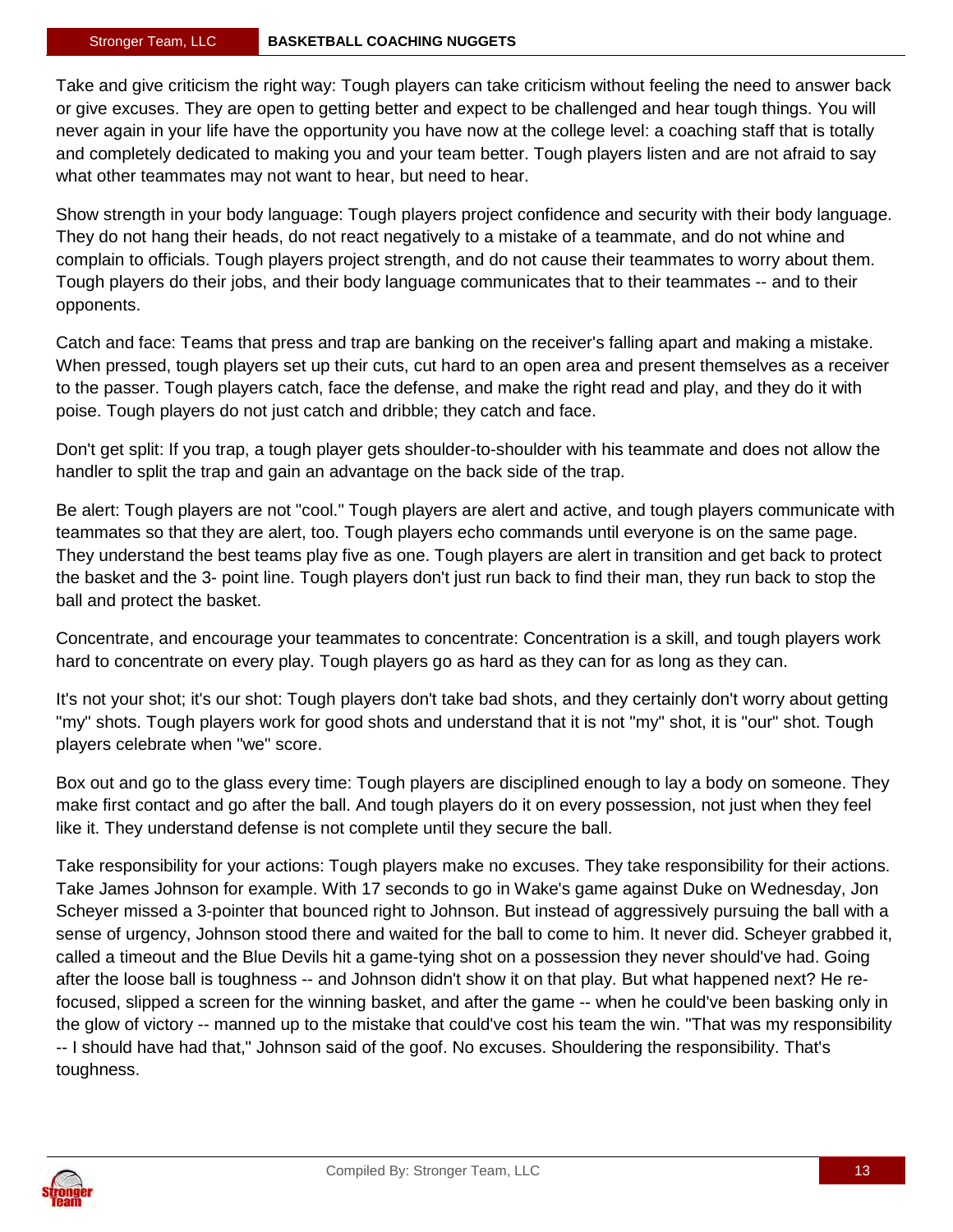Look your coaches and teammates in the eye: Tough players never drop their heads. They always look coaches and teammates in the eye, because if they are talking, it is important to them and to you.

Move on to the next play: Tough players don't waste time celebrating a good play or lamenting a bad one. They understand that basketball is too fast a game to waste time and opportunities with celebratory gestures or angry reactions. Tough players move on to the next play. They know that the most important play in any game is the next one.

Be hard to play against, and easy to play with: Tough players make their teammates' jobs easier, and their opponents' jobs tougher.

Make every game important: Tough players don't categorize opponents and games. They know that if they are playing, it is important. Tough players understand that if they want to play in championship games, they must treat every game as a championship game.

Make getting better every day your goal: Tough players come to work every day to get better, and keep their horizons short. They meet victory and defeat the same way: They get up the next day and go to work to be better than they were the day before. Tough players hate losing but are not shaken or deterred by a loss. Tough players enjoy winning but are never satisfied. For tough players, a championship or a trophy is not a goal; it is a destination. The goal is to get better every day.

When I was playing, the players I respected most were not the best or most talented players. The players I respected most were the toughest players. I don't remember anything about the players who talked a good game or blocked a shot and acted like a fool. I remember the players who were tough to play against.

Anybody can talk. Not anybody can be tough.

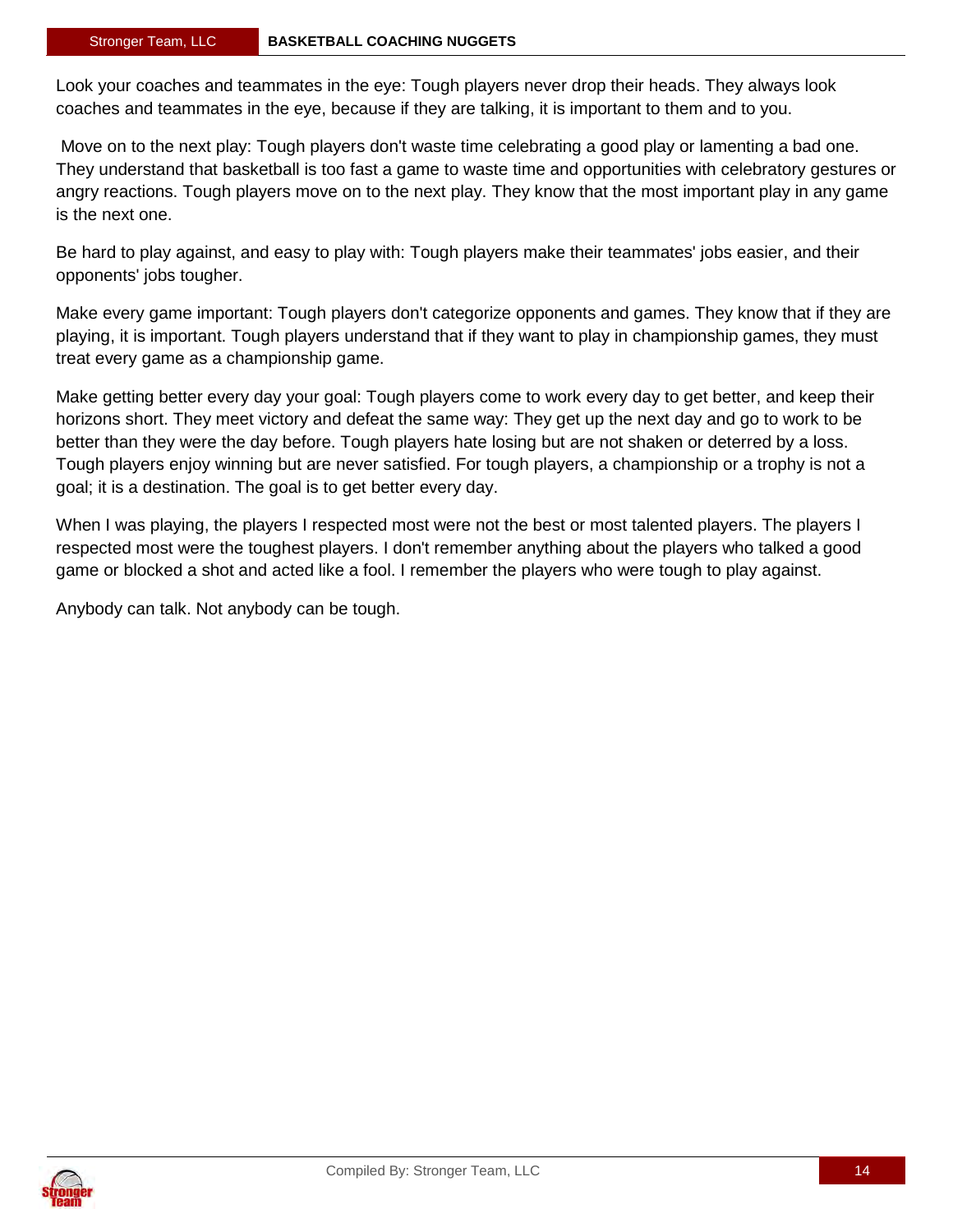

# BASKETBALL COACHING NUGGETS

# VOLUME 9

# **Important**

Any exercise information presented on these pages is intended as an educational resource and is not intended as a substitute for proper medical advice. Consult your physician or health care professional before performing any of the exercises described on these pages or any exercise technique or regimen, particularly if you have chronic or recurring medical conditions. Discontinue any exercise that causes you pain or severe discomfort and consult a medical expert. Neither the author nor advertisers of this document make any warranty of any kind in regard to the content of the information presented and accept no responsibility for its misuse.

# **Additional Resources**

For additional basketball specific strength & conditioning resources, please visit:

- ◆ Stronger Team | Alan Stein's Blog: [http://Blog.StrongerTeam.com](http://blog.strongerteam.com/)
- ◆ Training Products, Guides, Workouts, Programs: [http://Shop.StrongerTeam.com](http://shop.strongerteam.com/)
- ♦ Stronger Team Information, Schedules, Articles, Services: [http://www.StrongerTeam.com](http://www.strongerteam.com/)
- ◆ Free Training Videos:<http://www.youtube.com/StrongerTeamDotCom>

# **Com**

Alan Stein

Blair O'Donovan

Steve Tikoian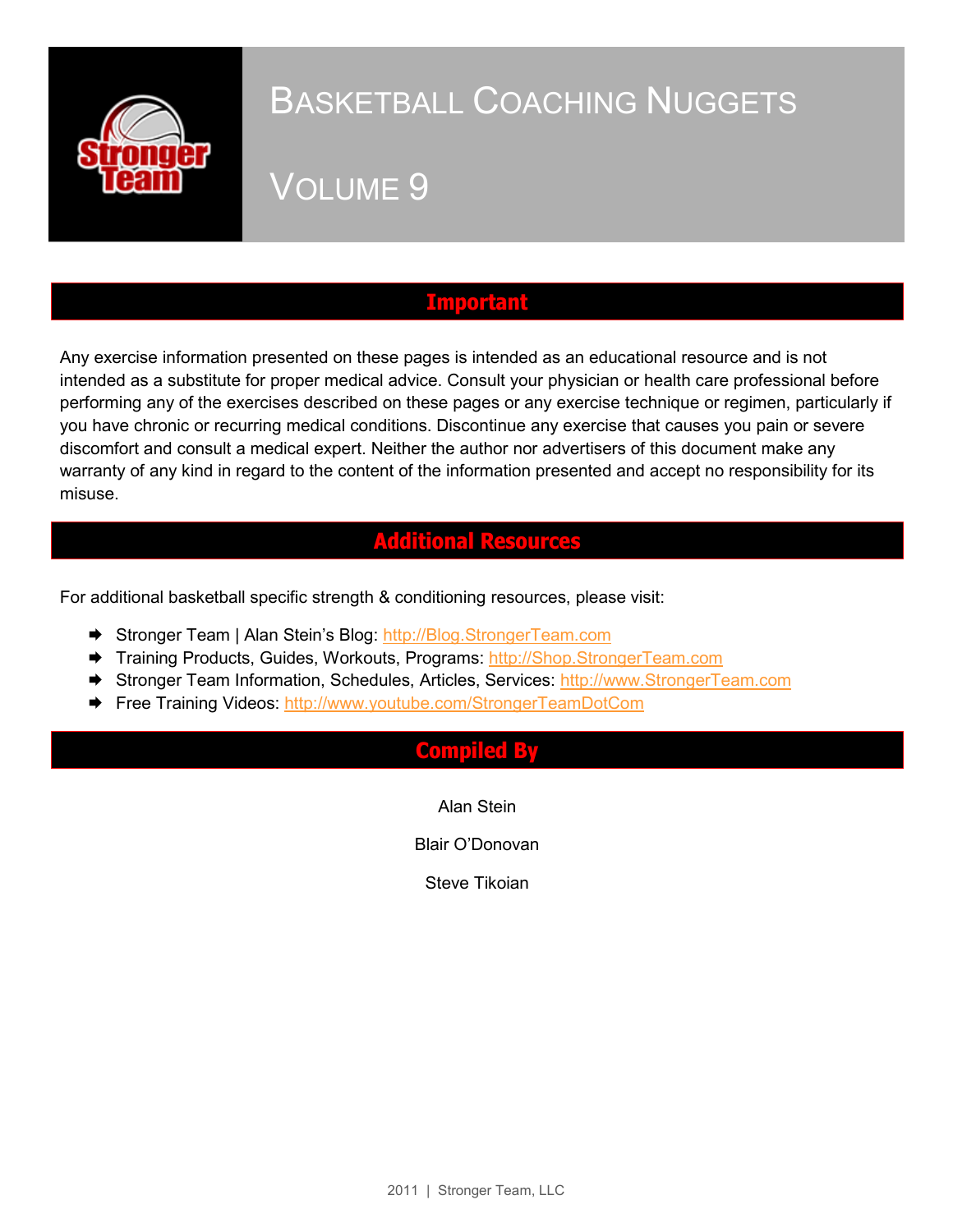# **Introduction**

What follows is a collection of tidbits, hand-outs, and notes I have gathered from some of the game's most brilliant minds. I am thankful to be a part of the coaching fraternity and want to do my part to spread quality information.

## **I am not the author of this material, but have gathered it from a variety of sources, and am just paying it forward.**

If you did not receive this document directly from me (it was forwarded to you by a colleague), you can use the following link to register for future monthly editions:

### <http://www.strongerteam.com/RegisterNuggets.aspx>

If you have any 'basketball nuggets' you would like to submit – please email them directly to me at:

[Alan@StrongerTeam.com](mailto:Alan@StrongerTeam.com)

I appreciate your support. Work on your craft every day and enjoy the journey,

### **Alan Stein**

# **Contents**

- 1. [20 Truths of Basketball](#page-26-0) (Jimmy Dykes)
- 2. [5 Rules for Leading Your Teammates](#page-28-0)
- 3. [Building Team Chemistry](#page-29-0) (Colby Blaine)
- 4. [The Power of Positive Coaching](#page-30-0) (David Bornstein)

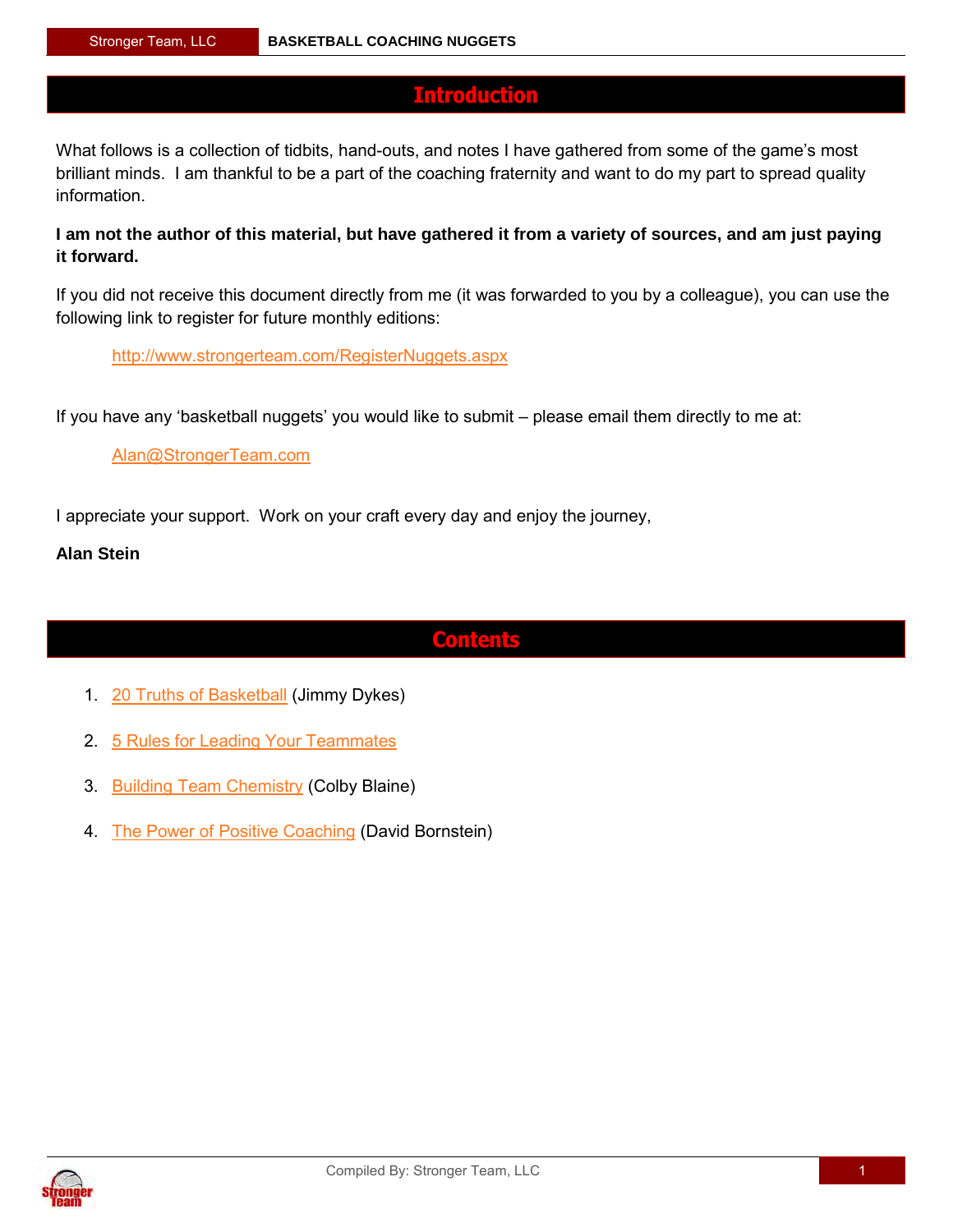# **20 Truths of Basketball**

## **By: Jimmy Dykes**

- <span id="page-26-0"></span>**1.** Coaches want 'everyday' players.
	- Play hard every possession.
	- Go to class every day.
	- Do the right thing all of the time.
- **2.** Coaches must look at themselves first after game.
	- What did I not get done to prepare?
- **3.** If you are not tough, you will not win consistently!
	- Get loose balls.
	- Refuse to get screened.
	- Don't let one mistake compound.
- **4.** If you can't talk it You can't execute it.
- **5.** You must score consistently from 3 areas:
	- Free Throw line
	- Around the basket
	- Open shots
- **6.** Quality of our shots vs. quality of our opponent's shots determines W's and L's.
- **7.** Cut with a purpose. Cut like you are going to get the ball!
- **8.** Must shoot 30% or better from the 3-point line.
	- Shot selection
	- Who is taking the shots?
- **9.** It's not the number of plays you run, it's how well you run them that matters.
	- Execution is everything!
- **10.** Great players embrace contact and get through it. They make plays regardless.
- **11.** Protect against straight line drives to the basket.
	- Guard your yard.
- **12.** Contain the ball in middle third of the floor.

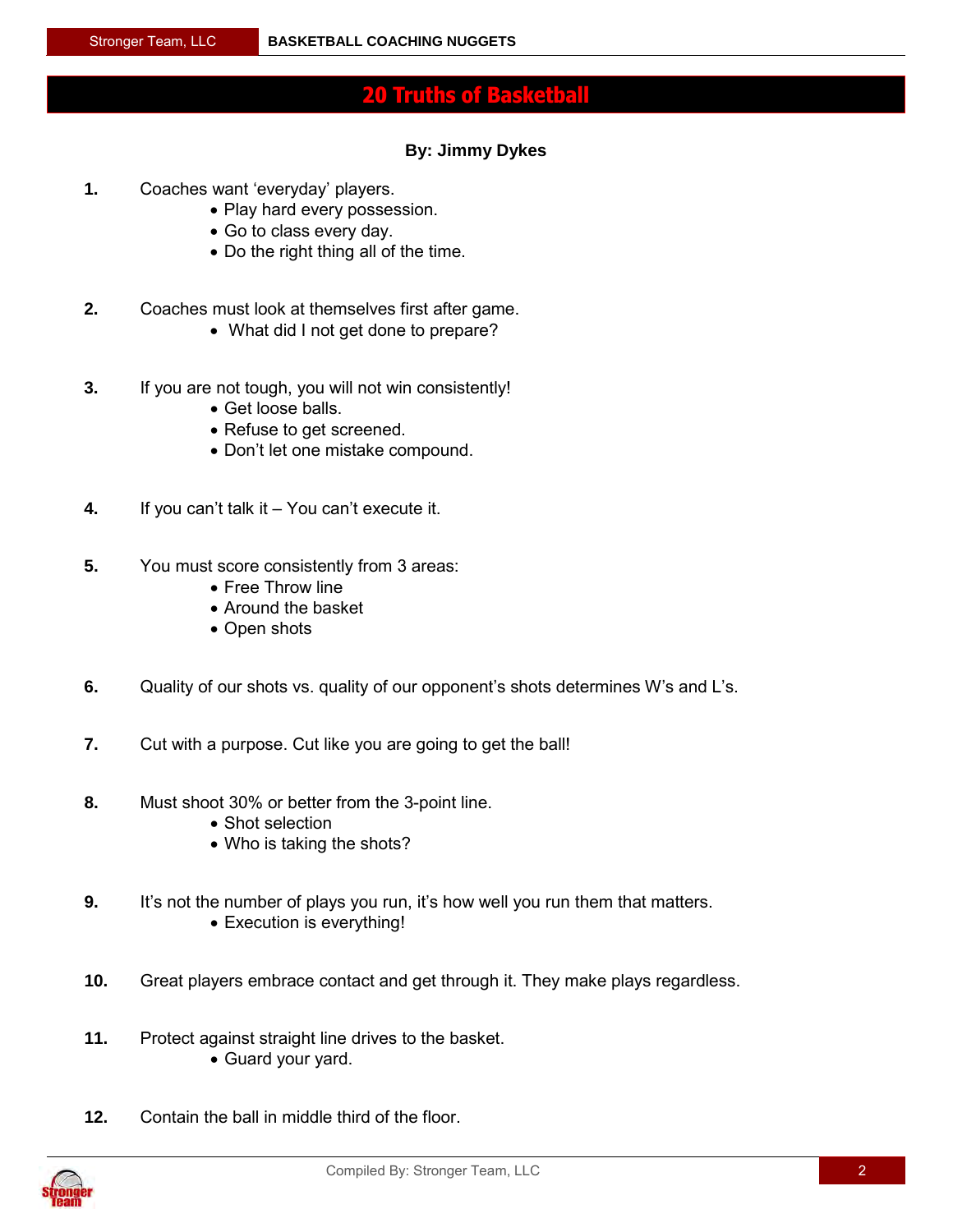- **13.** Communicate on all ball screens.
- **14.** Any form of selfishness must leave. It can't be tolerated!
	- On court
	- Off court

## **15.** Substitutions

- Trust their effort
- Trust their memory
- Trust their talent
- **16.** Emphasize who you are every practice and every game.
	- Create and maintain an identity!
- **17.** Everything in your program is either taught or it's allowed.
- **18.** Fix problems immediately. Don't let something small turn into something big.
- **19.** Work them as hard as you are willing to love them.
- **20.** Hold everyone in your program accountable for everything they do.
	- Yourself
	- Staff
	- Players

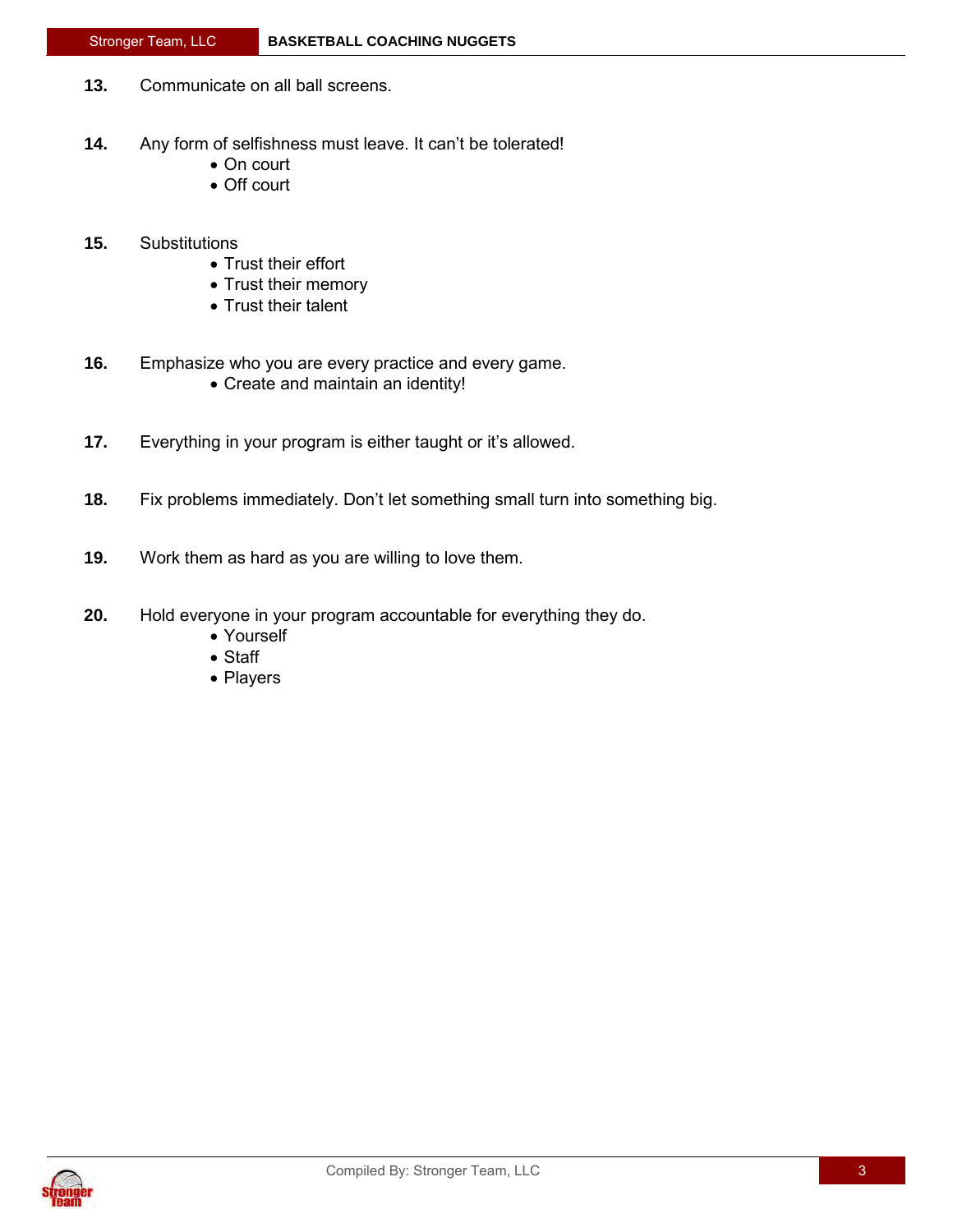# **for Leading Your Teamm**

## <span id="page-28-0"></span>**"It's not enough to do your best; you must know what to do, and THEN do your best." – W. Edwards Deming**

Contrary to what you may have heard, great leaders aren't born. They're made. Exceptional team leaders are shaped by following these five rules.

### **Rule 1: Be Prepared**

Team leaders earn the right to lead by being prepared. The prepared leader is always in the process of improving. They stimulate improvement by always asking more of themselves. What am I doing well? Where do I need to improve? How do my behaviors impact my teammates? Leadership grows out of self-knowledge, character, integrity, discipline, competence and commitment to a personal vision of excellence. When these building blocks are in place you have the foundation to model the way for your teammates.

#### **Rule 2: Build Right Relationships**

The ability to effectively lead your team will be determined by the quality and character of the relationships you build. Exceptional leaders build genuine relationships with teammates based on authenticity and appreciation. Leadership is always a two-way interaction between leaders and followers—between you and your teammates. Exceptional team leaders ground interactions in respect and genuine care, and understand that right relationships emerge when everyone has a mutual influence and impact on each other.

#### **Rule 3: Foster Integrity**

Leaders function at their best when they are consistent in their values, actions, and words. Part of the sport experience is dealing with losses, failures, and disappointments. How you handle and help teammates work through adversity will influence trust and loyalty among team members. Supporting and reassuring teammates in times of doubt will help others learn, grow, and change. Acting with integrity is the glue to building a cohesive team.

#### **Rule 4: Exert Influence**

Your success as a leader will be found in getting teammates to go beyond themselves—to give more to the team than they ever believed they were capable of giving. Leadership is fundamentally about change. A common problem is that most people feel little need to move beyond their comfort zone. This requires motivating teammates by persuading and influencing them to change in some basic ways, challenging them get out of their comfort zone. Your actions and attitudes will exert influence through your personal example providing energy by embodying high standards and demonstrating an unwavering commitment to the team's vision.

## **Rule 5: Know Where You're Going**

The difference between being an average team leader or an exceptional team leader is knowing where you're going. Great team leaders cultivate an attractive and inspiring vision for individual excellence and contribution to the team. This requires understanding the Big Picture and using it as your road map and rudder. To motivate others to follow you need to sell the Big Picture, getting your teammates to believe in the team's purpose, vision and goals.

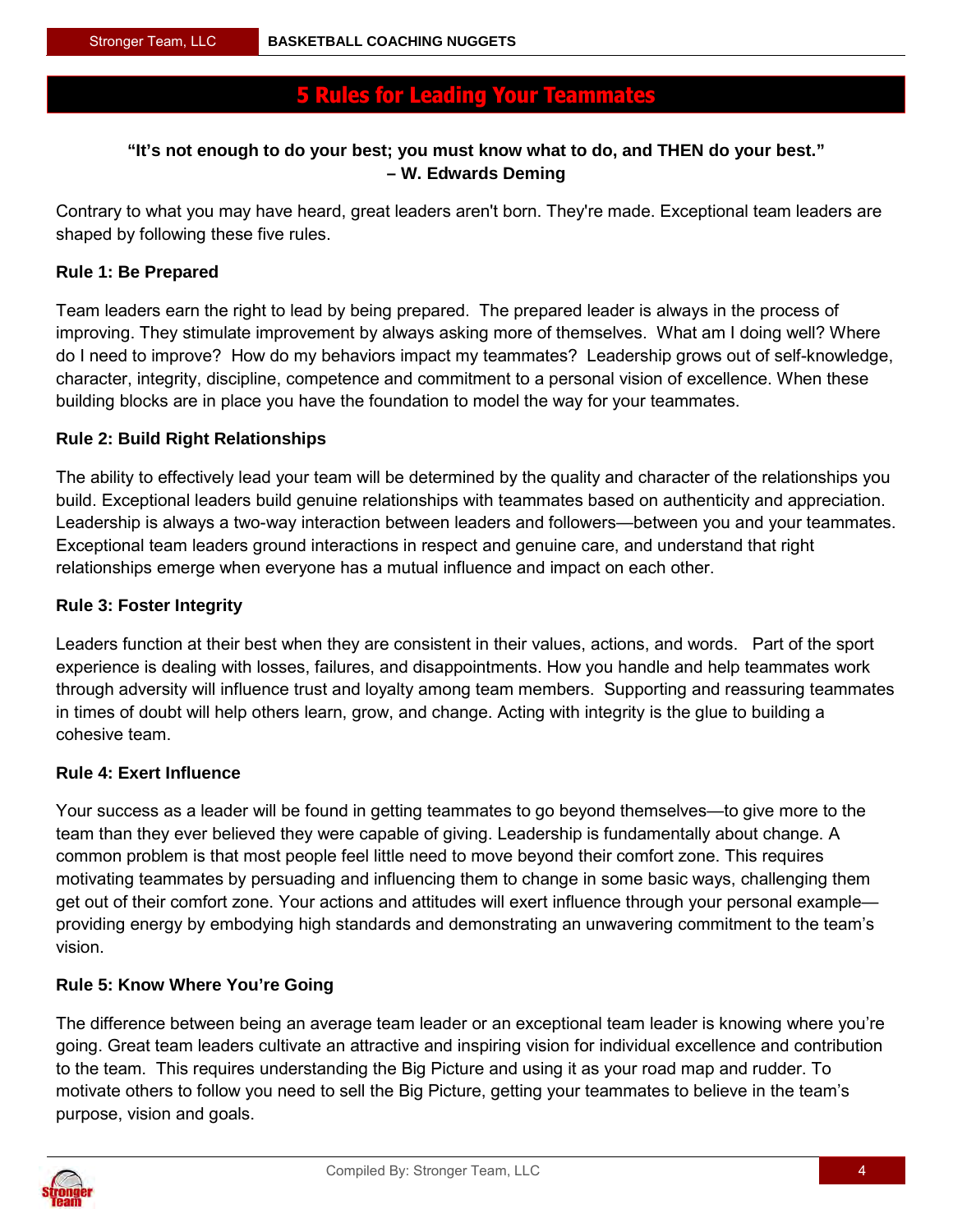# **Building Team Chemistry**

### **By: Colby Blaine, College of Southern Idaho**

#### <span id="page-29-0"></span>**"Players don't play hard because they like each other; they like each other because they play hard."**

Too often coaches and players judge their team's chemistry by how well everyone gets along off the court. It is an unrealistic challenge to get every player to like each other based on personality. When bringing together 12- 15 players from different backgrounds, you shouldn't expect them to all be best friends. However, that doesn't mean you can't develop chemistry. To develop chemistry, you must question each individual's actions on the court. When players know and TRUST that their teammates will make the unselfish play, that's when they will develop that mutual respect for each other on the court. When each player knows that their teammates are willing to lay their body on the line, when they know that their teammates won't point fingers if something goes wrong, when they know that their teammates are in it to win it, that's when they develop CHEMISTRY.

As a coach, you can help develop team chemistry by putting your players in situations to prove their loyalty to the team. Below are 12 unselfish, 'game winning' plays. There should be a HUGE emphasis on making these plays in practice. Once players take pride in making these plays and they begin showing up in games, you will see your team chemistry get stronger and stronger.

### **10 Chemistry Building Plays**

- 1. Take charges
- 2. Dive for loose balls
- 3. Contesting shots
- 4. Setting solid screens
- 5. Delivering a pass to an open teammate
- 6. Filling the right spots when your teammate penetrates
- 7. Sitting in a defensive stance and communicating the entire possession
- 8. Listening to coaches with good eye contact and body language
- 9. Acknowledging teammates when they make great plays
- 10. Helping a teammate up when they're on the floor

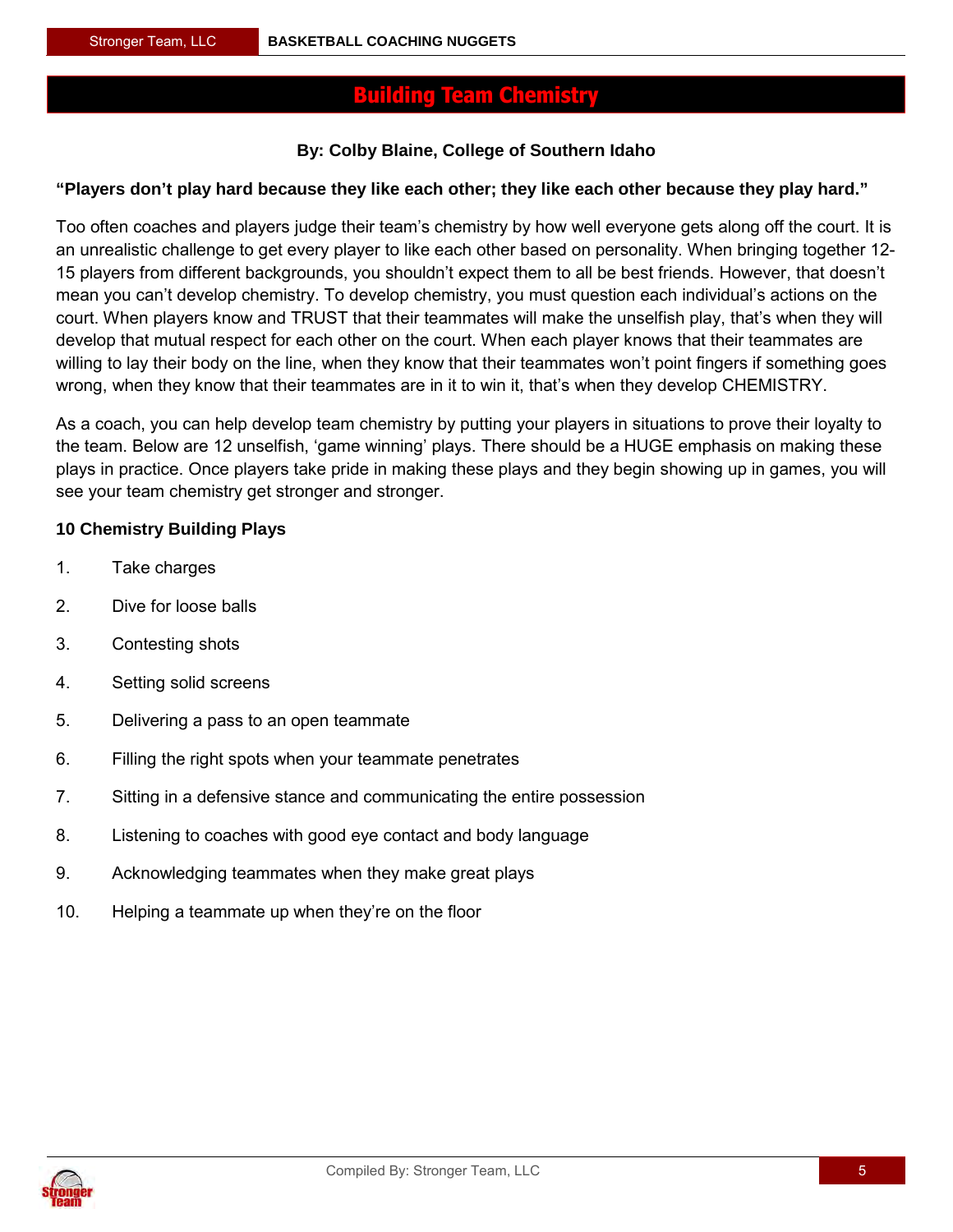# **Power of Positive Coaching**

## **By: David Bornstein of the New York Times**

<span id="page-30-0"></span>Imagine you're coaching a big soccer game, against an undefeated team that has beaten your team in all your previous matches. Your 11-year-olds are playing well and are ahead. Then, in the closing minutes, the official makes a bad call that goes against you and, because of it, you lose. After the game, the parents of your players scream at the official. The kids are disappointed, looking up at you. What do you do?

Or you're coaching tee-ball and one of your 5-year-old players has failed to get a hit so far. Now, he's up again in a crucial situation and is nervous. All eyes are on him. His first swing misses high. The second misses low and knocks the ball off the tee. You call him over to offer some help. What do you say?

Or you're a parent and your 14-year-old daughter has just come off the basketball court. In the final seconds of the game, with her team behind by a point, she was fouled and awarded two free throws. What do you say if she missed both of them and her team lost? What if she triumphed?

Coaches can be enormously influential in the lives of children. If you ask a random group of adults to recall something of significance that happened in their fourth or fifth grade classroom, many will draw a blank. But ask about a sports memory from childhood and you're likely to hear about a game winning hit, or a dropped pass, that, decades later, can still elicit emotion. The meaning that coaches or parents help young people derive from such moments can shape their lives.

But today's youth coaches often struggle to provide sound, evidence-based, and age-appropriate guidance to players. Part of the problem is that of the 2.5 million American adults who serve as volunteer coaches for youth sports, less than 10 percent receive any formal training. Most become coaches because their own child is on the team ― and they basically improvise. I did this in soccer and, through my over-eagerness, almost destroyed my then-6-year-old son's delight for the game.

But a bigger problem is that youth sports have come to emulate the win-at-all-costs ethos of professional sports. While youth and professional sports look alike, adults often forget that they are fundamentally different enterprises. Professional sports are an entertainment business. Youth sports are supposed to be about education and human development.

That's why it is so disturbing that, over the past two decades, that researchers have found that poor sportsmanship and acts of aggression have become common in youth sports settings. Cheating has also become more accepted. Coaches give their stars the most play. Parents and fans boo opponents or harangue officials (mimicking professional events). They put pressure on children to perform well, with hopes for scholarships or fulfilling their own childhood dreams. Probably the most serious indictment of the system is that the vast majority of children ― some 70 to 80 percent ― drop out of sports shortly after middle school. For many, sports become too competitive and selective. In short, they stop being fun.

Ed Buller, an athletic director and football coach at Oak Grove High School in San Jose, Calif., has helped pilot a Positive Coach Alliance program.

What's needed is a culture change. That's the goal of the Positive Coaching Alliance, a modest-size organization that punches well above its weight. P.C.A. has trained 450,000 adults, mostly coaches and youth sports leaders, who reach about 4 million children and youths. The organization is working to spread the

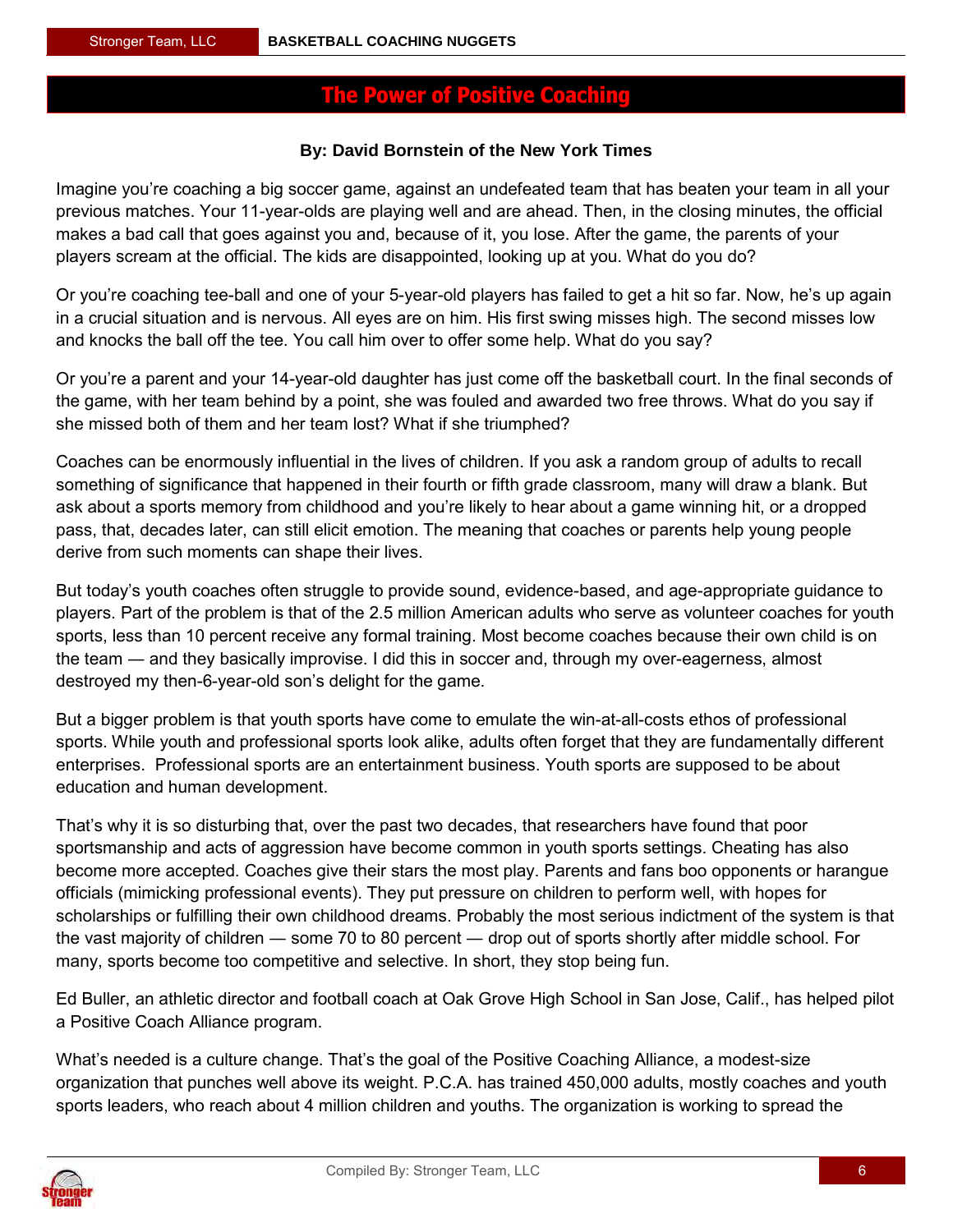message that youth sports is about giving young athletes a positive, character-building experience ― not to become major league athletes, but to become "major league people."

P.C.A. has conducted in-person and on-line trainings with coaches from 1,700 youth sports organizations including Little League Baseball, the American Youth Soccer Association, U.S. Lacrosse, and the Amateur Athletic Union, which has committed to put all of its 50,000 coaches through P.C.A.'s online trainings. The Dallas Independent School District, which oversees 800 youth sports coaches, has enlisted P.C.A. for trainings. "There's been such a push from parents about winning at all costs," explained Jeff Johnson, the district's athletic director. "Sportsmanship sometimes goes out the window. The positive coaching has helped my coaches think about more than just winning."

Many advocates dream of reforming youth sports, but P.C.A. is distinctive for its approach. Through its messaging, it reassures coaches that it's O.K. to win ― that, in fact, a "relentlessly positive" coach will usually be more successful on the scoreboard. As such, P.C.A. has been able to penetrate the hard-nosed culture of competitive sports. The organization is supported by top professional coaches like Phil Jackson who led the Los Angeles Lakers and Chicago Bulls to 11 National Basketball League titles, and Doc Rivers of the Boston Celtics. This gives the organization credibility. Finally, P.C.A. has artfully packaged complex psychological research into simple tools that any coach or parent can put into practice. As a father of an 8-year-old who has happily regained his love of soccer, I can attest to the value of its teachings. Research has found that youth attrition rates are 80 percent lower for children whose coaches practice positive coaching.

P.C.A. was founded by Jim Thompson, a teacher who previously directed the Public Management Program at Stanford Business School. Years before, Thompson had taught in a classroom with severely emotionallydisturbed students, where he became skilled at managing and motivating children. When his son turned 6 and started getting into sports, Thompson discovered parents and coaches violating all the rules he'd learned: putting pressure on children to perform, trying to give kids technical advice while they were anxious or frustrated, rewarding misbehavior by giving it extra attention, making children worry about making mistakes. He started coaching, discovered he loved it, and collected his ideas in a book: "Positive Coaching, Building Character and Self Esteem Through Sports." (He has since authored seven others.) With the support of Stanford's Athletic Department, he launched P.C.A. in 1998.

The core of P.C.A.'s approach is to train "double goal" coaches: coaches who balance the goal of winning, with the second, and more important, goal of teaching life lessons. Coaches are taught to help children focus on improving their own game, helping their teammates improve their game, and improving the game as a whole. (In life, this translates to improving yourself, being a leader who helps others flourish, and working to make society better.) P.C.A. encourages parents to let go of winning and concentrate on life lessons. "There are only two groups of people whose job is to win games, they are coaches and players" says Thompson. "Parents have a much more important job: to guide their child's character development."

Because there are so many opportunities to fail in sports, it is a gold mine of teachable moments.

To deliver these concepts, Thompson built up a network of 100 expert trainers and developed catchy acronyms and simplified conceptual tools. For example, sports psychologists know that athletes who focus on things they can control, as opposed to external factors, are less anxious, more confident, and consequentially, happier and better performers. Thompson wondered how to translate the ideas so they could be picked up by any coach.

He came up with the "ELM Tree of Mastery" to help coaches remember that the feedback that most helps young athletes develop their potential is not praise for good performance or criticism for bad performance.

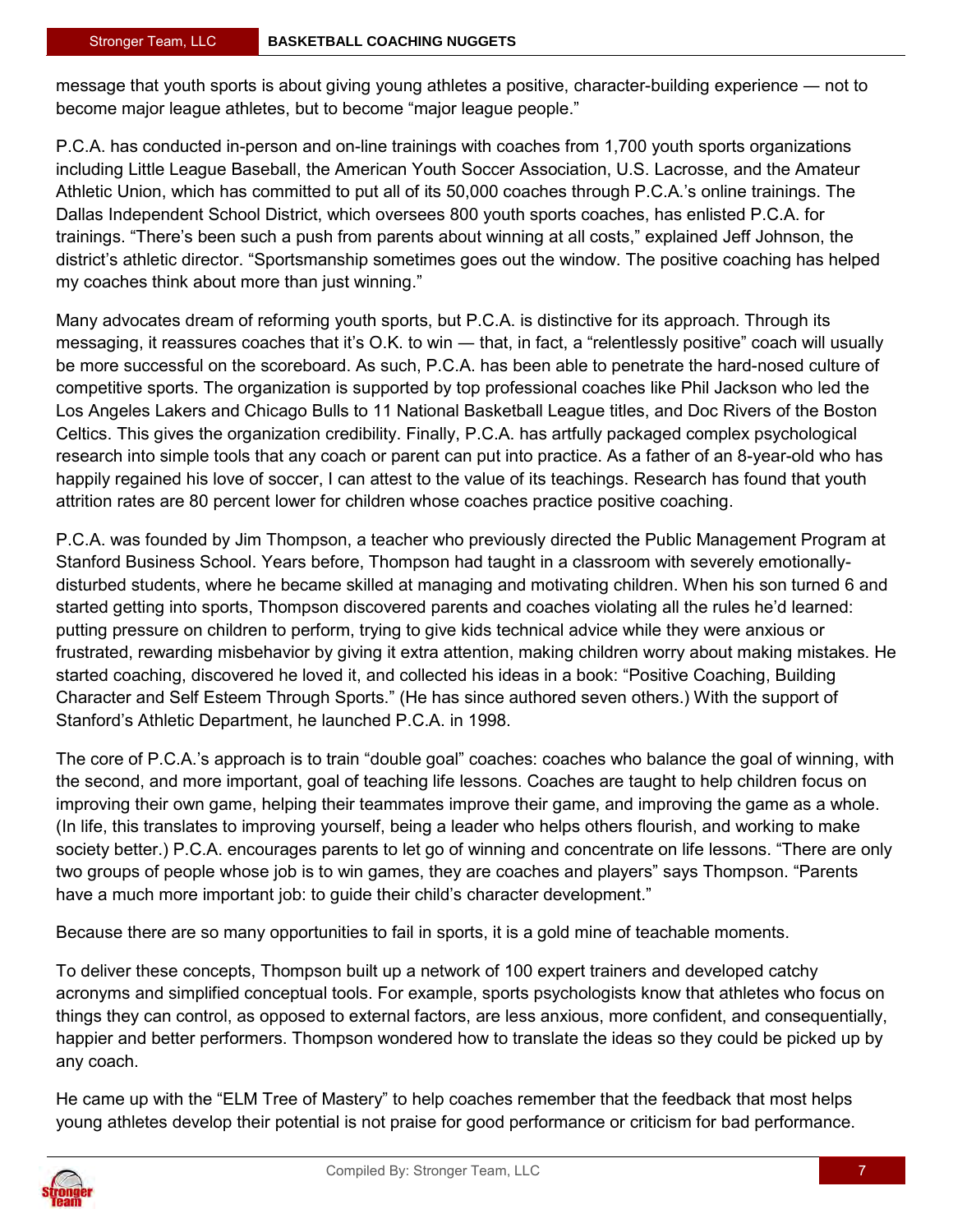What works best is helping children understand that they control three key variables: their level of effort, whether they learn from experiences, and how they respond to Mistakes.

"If a child misses a big play, it's a perfect opportunity to talk about resiliency," explains Thompson. "I know you're disappointed and I feel bad for you, but the question is what are you going to do now? Are you going to hang your head? Or are you going to bounce back with renewed determination?"

"The single most important thing we do is help coaches teach kids not to be afraid to make mistakes," he adds.

In a fast-moving game, things happen in seconds. When a 12–year-old kid makes a mistake on an athletic field, he will immediately look over to his coach or parent. "If the coach is saying, 'Don't worry about it,' it's actually not very helpful," notes Thompson. The key is to get rid of the mistake quickly and decisively. So P.C.A. encourages coaches to establish a "mistake ritual." One technique, adopted by many, is teaching players to "flush" their mistakes. Using a hand gesture that mimics flushing a toilet, a coach can signal from the sideline and players can signal to each other. "So the kid looks at the coach and the coach goes: 'Flush it.' The teammates are saying: 'Hey, Flush it, we'll get it back.' And the kid plays better. Because if you're not beating yourself up, you can focus on the next play." After the game, the coach can talk to the player about what happened and why.

P.C.A.'s techniques are grounded in the idea that every child has a kind of "emotional tank." When it gets drained, it's difficult to take on challenges or perform well. Coaches need to learn to recognize this and adjust accordingly. P.C.A. even has a "magic ratio" ― the ideal ratio of positive (i.e., tank filling) statements to criticism ― should be 5 to 1.

Focusing on filling the emotional tank is not wimpy or soft. Professional coaches, like Phil Jackson, have used it to great success. It takes effort to do well. Coaches need to observe players closely so they can offer specific and honest feedback. (Kids know false praise when they hear it.)

Nor does it mean a coach can't have hard conversations with players. The key is not to withhold criticism, but to deliver it in a way that is helpful. If the child is angry or sulking or defensive, she's not going to be listening very well anyway. "When you ask people to focus on mastery, it's not soft," notes Thompson. "And screaming at a kid is not tough. That's just a lack of impulse control."

Ken Eriksen, head coach for the U.S.A. Softball Women's National Team, has incorporated another technique from P.C.A. called the "criticism sandwich." "I love the philosophy of praise-critique-praise," he told me, speaking by phone from the Pan American Games in Mexico. "Instead of getting into a kid: 'Hey, What's the matter with you? Didn't we just go over this?' I like to take the approach: 'Hey, young lady, you're doing a great job. You know on that approach to a ground ball, maybe I would use a different footwork. Other than that I cannot commend you enough on your hard work.' It works so much better."

"People often think that youth sports are simple, but they are actually very complex," observes Thompson. "The symbolism of sports is so powerful. You've got coaches whose identity is tied to whether their team wins or not. You've got parents who have all this anxiety about their kids being successful and happy, living in a culture that put so much emphasis on winning or getting into the best schools. And you've got the kids who are nervous, worried about establishing their own identity, who want to please their parents, and are afraid about looking bad in public.

"But because sports are so valued, we have the opportunity to change the way people relate to their kids through it. Most research indicates that people coach the way they were coached. So you now have kids who

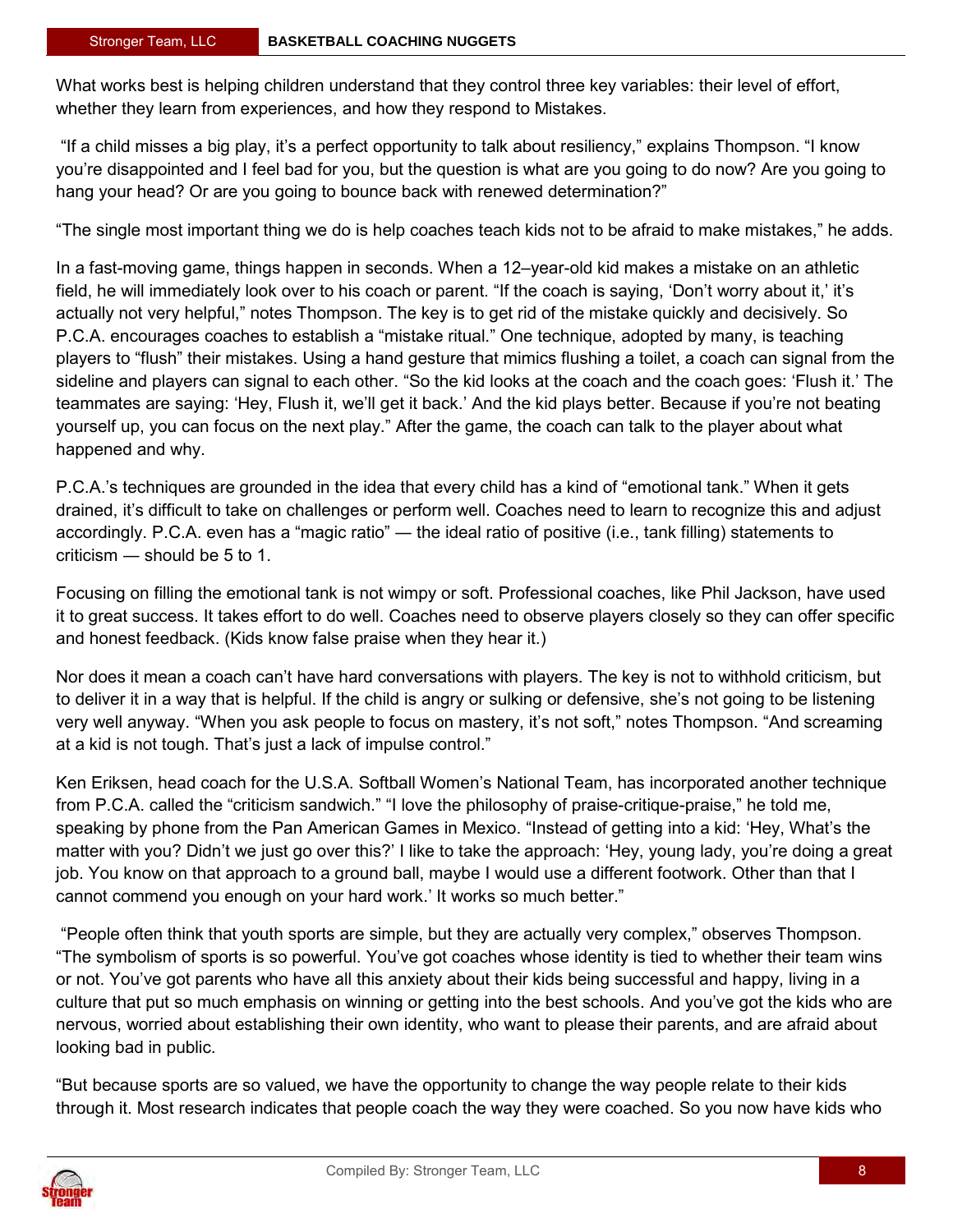are growing up coached with this model and soon they'll become coaches themselves, so I think the general impact on our society could be huge."

Have you had a memorable experience with a coach that stuck with you (good or bad)? On Wednesday, I'll respond to comments, provide some more details about P.C.A.'s techniques, and reveal how Thompson told me he would handle each of the scenarios above.

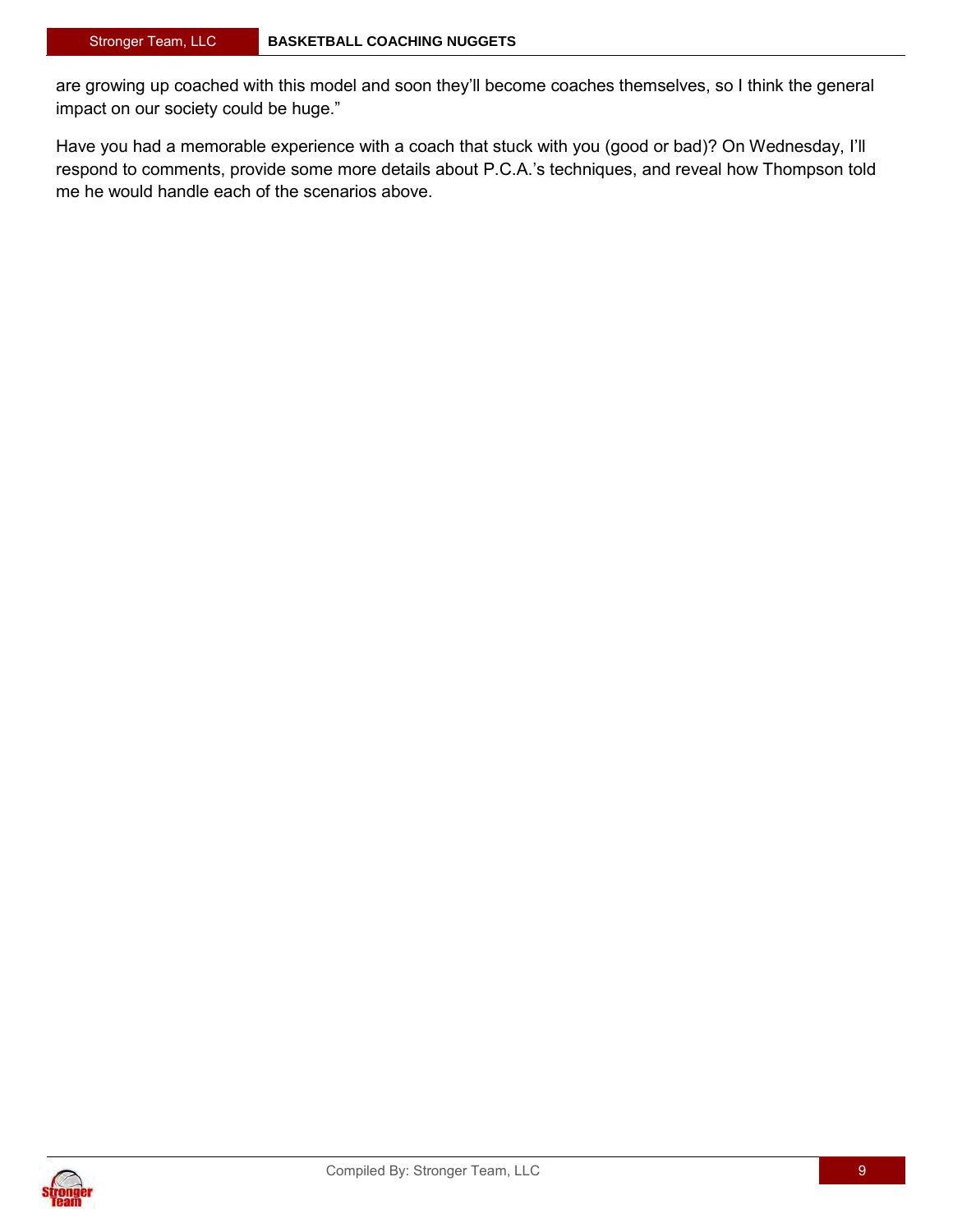

# BASKETBALL COACHING NUGGETS

# VOLUME 10

# **Important**

Any exercise information presented on these pages is intended as an educational resource and is not intended as a substitute for proper medical advice. Consult your physician or health care professional before performing any of the exercises described on these pages or any exercise technique or regimen, particularly if you have chronic or recurring medical conditions. Discontinue any exercise that causes you pain or severe discomfort and consult a medical expert. Neither the author nor advertisers of this document make any warranty of any kind in regard to the content of the information presented and accept no responsibility for its misuse.

# **Additional Resources**

For additional basketball specific strength & conditioning resources, please visit:

- ◆ Stronger Team | Alan Stein's Blog: [http://Blog.StrongerTeam.com](http://blog.strongerteam.com/)
- ◆ Training Products, Guides, Workouts, Programs: [http://Shop.StrongerTeam.com](http://shop.strongerteam.com/)
- ♦ Stronger Team Information, Schedules, Articles, Services: [http://www.StrongerTeam.com](http://www.strongerteam.com/)
- ◆ Free Training Videos:<http://www.youtube.com/StrongerTeamDotCom>

# **Com**

Alan Stein

Blair O'Donovan

Steve Tikoian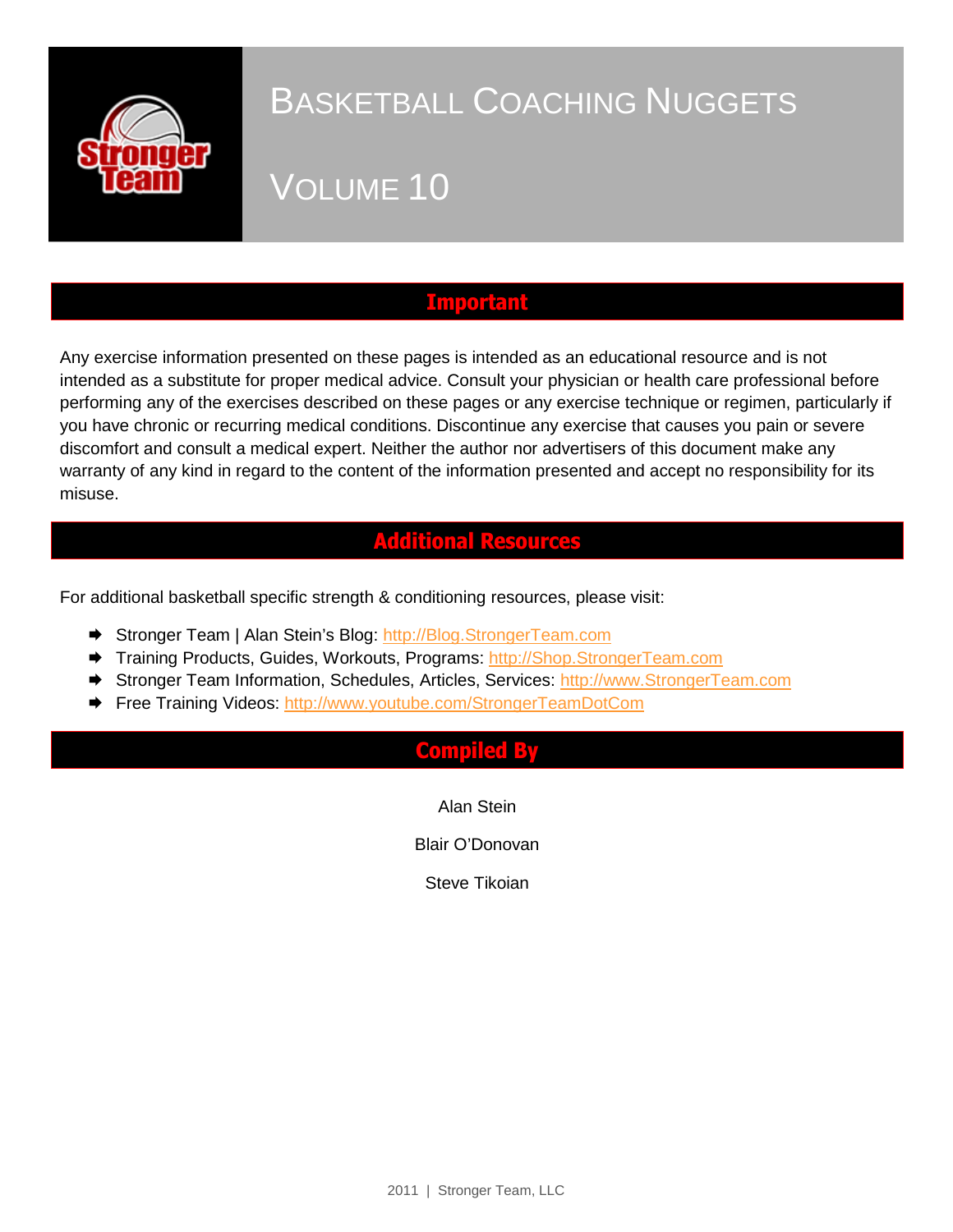# **Introduction**

What follows is a collection of tidbits, hand-outs, and notes I have gathered from some of the game's most brilliant minds. I am thankful to be a part of the coaching fraternity and want to do my part to spread quality information.

## **I am not the author of this material, but have gathered it from a variety of sources, and am just paying it forward.**

If you did not receive this document directly from me (it was forwarded to you by a colleague), you can use the following link to register for future monthly editions:

#### <http://www.strongerteam.com/RegisterNuggets.aspx>

If you have any 'basketball nuggets' you would like to submit – please email them directly to me at:

#### [Alan@StrongerTeam.com](mailto:Alan@StrongerTeam.com)

I appreciate your support. Work on your craft every day and enjoy the journey,

## **Alan Stein**

# **Contents**

- 1. [Greats List](#page-36-0) (Five Star Basketball)
- 2. [Tidbits and Facts about ACL Injuries](#page-39-0)
- 3. [2012 Challenge](#page-40-0) (Alan Stein)
- 4. [I've Learned](#page-41-0) (Alan Stein)
- 5. [Why I Don't Hunt Geese](#page-43-0) (University of Washington)
- 6. [Argentina Passing](#page-44-0) (Jim Ponchak)

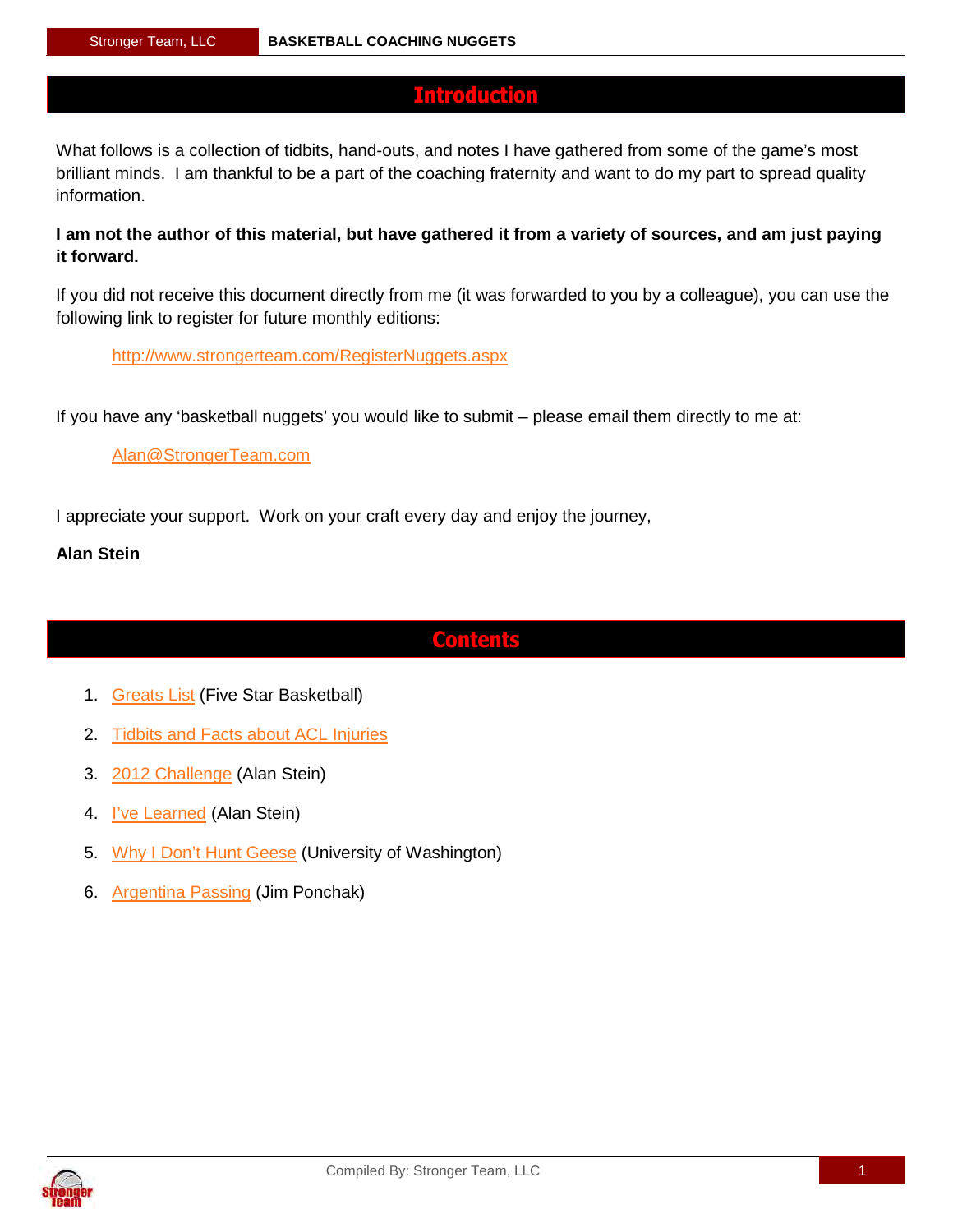# **Greats List**

## **By: Five Star Basketball [http://www.FiveStarBasketball.com](http://www.fivestarbasketball.com/)**

<span id="page-36-0"></span>The following 'greats' list was created by Five Star Basketball – the most storied brand in youth basketball history. Please visit [www.FiveStarBasketball.com](http://www.fivestarbasketball.com/) and join the movement!

### **GREAT POST PLAYERS**

- [Great Post Players](http://hootsuite.com/dashboard) knock down their free throws when they get to the line.
- [Great Post Players](http://hootsuite.com/dashboard) have go-to moves with either hand to use in the paint. They also have a countermove for every move.
- [Great Post Players](http://hootsuite.com/dashboard) enjoy banging on the interior and setting solid screens.
- [Great Post Players](http://hootsuite.com/dashboard) are exceptional at help defense. They stop the ball when it's in the paint!
- [Great Post Players](http://hootsuite.com/dashboard) can hedge on the perimeter and get back to their man QUICKLY.
- [Great Post Players](http://hootsuite.com/dashboard) draw double-teams, recognize them and react quickly to get the ball to an open teammate.
- [Great Post Players](http://hootsuite.com/dashboard) never over dribble.
- [Great Post Players](http://hootsuite.com/dashboard) run the floor rim to rim on offense and defense.

### **GREAT GUARDS**

- [Great Guards](http://hootsuite.com/dashboard) are relentless on both ends of the court.
- [Great Guards](http://hootsuite.com/dashboard) use pump-fakes and ball fakes often. They set up the defense to go one way and pass/go the other way.
- [Great Guards](http://hootsuite.com/dashboard) know not to telegraph their passes. They use their eyes to create deception.
- [Great Guards](http://hootsuite.com/dashboard) welcome defensive pressure. They see it as an opportunity to score an easy bucket for their team.
- [Great Guards](http://hootsuite.com/dashboard) are patient with the basketball. They read the defense & act accordingly.
- [Great Guards](http://hootsuite.com/dashboard) facilitate every facet of the offense.
- [Great Guards](http://hootsuite.com/dashboard) don't try to find the ball, they let the ball find them!
- [Great Guards](http://hootsuite.com/dashboard) are ALWAYS communicating with their teammates to ensure cohesiveness.
- [Great Guards](http://hootsuite.com/dashboard) hustle back on D when they get beat. They set the defensive tone!
- [Great Guards](http://hootsuite.com/dashboard) rebound their position they don't leave that to the 'big guys.'
- [Great Guards](http://hootsuite.com/dashboard) push the ball up the floor and try to find an opening in the defense for themselves or a teammate.
- [Great Guards](http://hootsuite.com/dashboard) get everybody involved by sharing the basketball.

## **GREAT TEAMMATES**

- [Great Teammates](http://hootsuite.com/dashboard) call out screens so their teammate doesn't get clobbered.
- [Great Teammates](http://hootsuite.com/dashboard) don't care whether they start or come off the bench they just want to win!
- [Great Teammates](http://hootsuite.com/dashboard) HYPE their team UP before the game and during halftime.
- [Great Teammates](http://hootsuite.com/dashboard) are an extension of the coach on and off the court.
- [Great Teammates](http://hootsuite.com/dashboard) are positive, supportive, honest, and enthusiastic.

## **GREAT TEAMS**

- [Great Teams](http://hootsuite.com/dashboard) dig in on defense until they get the ball or the buzzer sounds. They NEVER give in b/c they're tired.
- [Great Teams](http://hootsuite.com/dashboard) listen to their coach they understand that he/she is looking out for their best interests!
- [Great Teams](http://hootsuite.com/dashboard) know who they want to get the ball to in the clutch they have a game-plan.
- [Great Teams](http://hootsuite.com/dashboard) close out games and know how to play with a lead. They also know how to fight back when they are down.

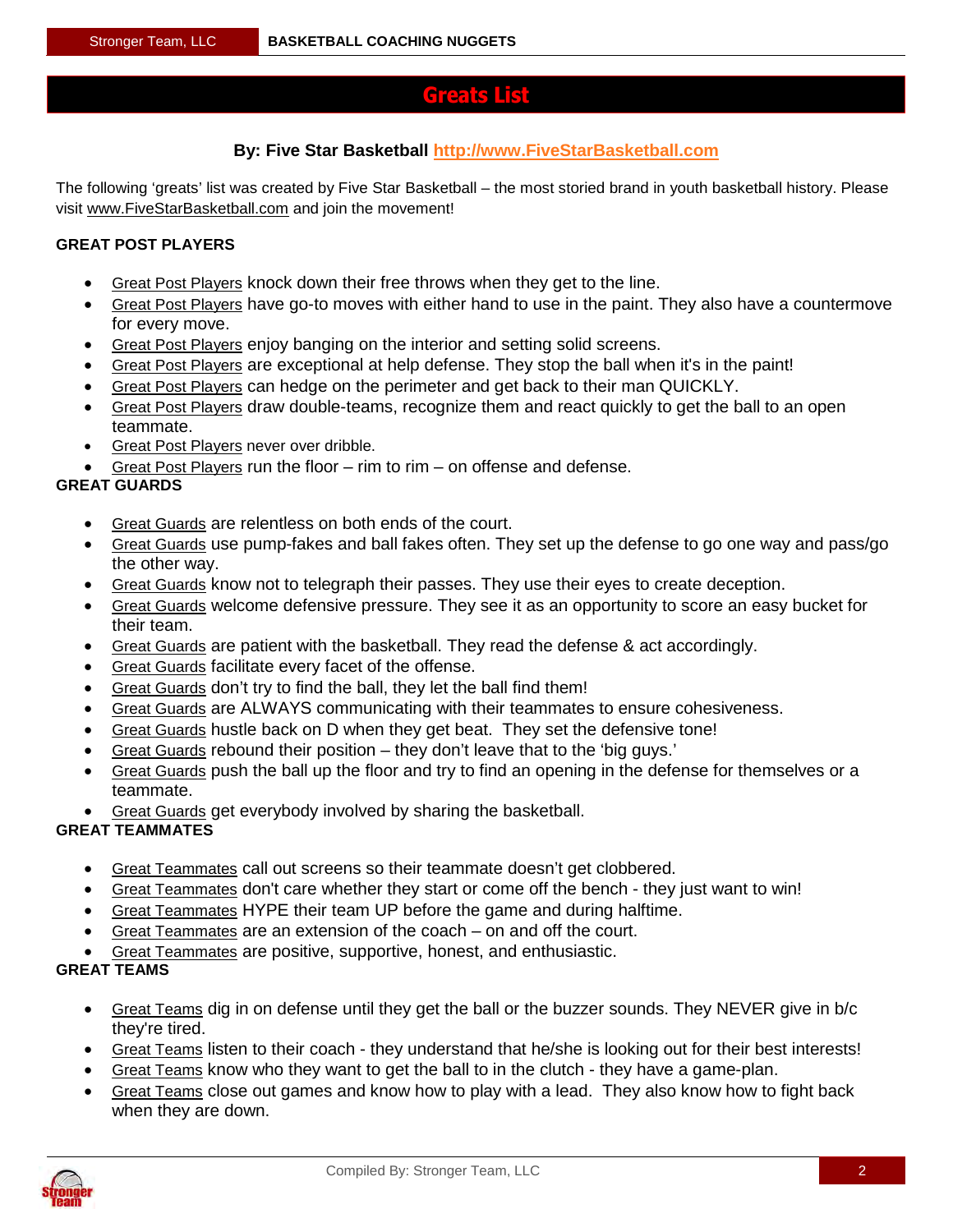• [Great Teams](http://hootsuite.com/dashboard) are willing to share the ball on offense - they don't care who scores they just care that they score.

#### **GREAT PASSERS**

- [Great Passers](http://hootsuite.com/dashboard) make scoring easy. They put the ball where it needs to be, when it needs to be there.
- [Great Passers](http://hootsuite.com/dashboard) can throw every type of pass with either hand depending on the situation.
- [Great Passers](http://hootsuite.com/dashboard) make the simple play, not the flashy play. All they care about is a positive outcome, not how it looks.
- [Great Passers](http://hootsuite.com/dashboard) fake a pass to make a pass.

### **GREAT REBOUNDERS**

- [Great Rebounders](http://hootsuite.com/dashboard) are quick off the floor they anticipate where the ball is going and go get it!
- [Great Rebounders](http://hootsuite.com/dashboard) just don't want the other team to get the ball they clear out space for teammates to get the rebound.
- [Great Rebounders](http://hootsuite.com/dashboard) assume 'shot is taken, shot is missed.'
- [Great Rebounders](http://hootsuite.com/dashboard) protect the ball after the rebound.
- [Great Rebounders](http://hootsuite.com/dashboard) attack the glass on both ends of the floor.
- [Great Rebounders](http://hootsuite.com/dashboard) have soft hands and great body balance.
- [Great Rebounders](http://hootsuite.com/dashboard) always think the ball belongs to them.

• [Great Rebounders](http://hootsuite.com/dashboard) find their man when the shot goes up, make contact, block out, then pursue the ball.

#### **GREAT SCORERS**

- [Great Scorers](http://hootsuite.com/dashboard) can beat you in a myriad of ways they are not one dimensional.
- [Great Scorers](http://hootsuite.com/dashboard) develop exceptional concentration and focus.
- [Great Scorers](http://hootsuite.com/dashboard) don't get discouraged if they miss a shot or two. They always think 'my next shot is good.'
- [Great Scorers](http://hootsuite.com/dashboard) know how to keep the defense off-balance.
- [Great Scorers](http://hootsuite.com/dashboard) attack their opponent's weaknesses.
- [Great Scorers](http://hootsuite.com/dashboard) have multiple weapons and keep defenses guessing.
- [Great Scorers](http://hootsuite.com/dashboard) finish strong, even through contact. They embrace getting fouled!
- [Great Scorers](http://hootsuite.com/dashboard) know how to control, read and react to their defender.
- [Great Scorers](http://hootsuite.com/dashboard) know the moves, angles and tricks to create space.
- [Great Scorers](http://hootsuite.com/dashboard) recognize scoring opportunities and get open easily.
- [Great Scorers](http://hootsuite.com/dashboard) practice game-like situations against tough competition.
- [Great Scorers](http://hootsuite.com/dashboard) make great ball fakes and shot fakes. They use their eyes to deceive.
- [Great Scorers](http://hootsuite.com/dashboard) are comfortable in the paint and can finish around the bucket.
- [Great Scorers](http://hootsuite.com/dashboard) have confidence in their game. A bad game doesn't phase them.
- [Great Scorers](http://hootsuite.com/dashboard) can score from all three levels. They have their 3-pt, mid-range, and interior games on lock.
- [Great Scorers](http://hootsuite.com/dashboard) run hard on the break and get points off of offensive rebounds. They always look for 'easy' buckets.
- [Great Scorers](http://hootsuite.com/dashboard) make free throws. Period.
- [Great Scorers](http://hootsuite.com/dashboard) can get their shots off quickly, but without 'rushing.'

### **GREAT DEFENDERS**

- Great Defenders take pride in deflecting passes.
- Great Defenders have their heads on a swivel and see the entire court (always see their man and the ball).
- Great Defenders play the pick & roll effectively they hedge with a purpose!
- Great Defenders delay the other team from getting into their offensive sets. They keep the offense out of rhythm and control the tempo.
- Great Defenders pay attention to the scouting report and film sessions. They know who the other team's best players are.
- Great Defenders are CONSTANTLY talking they relay information quickly & efficiently.

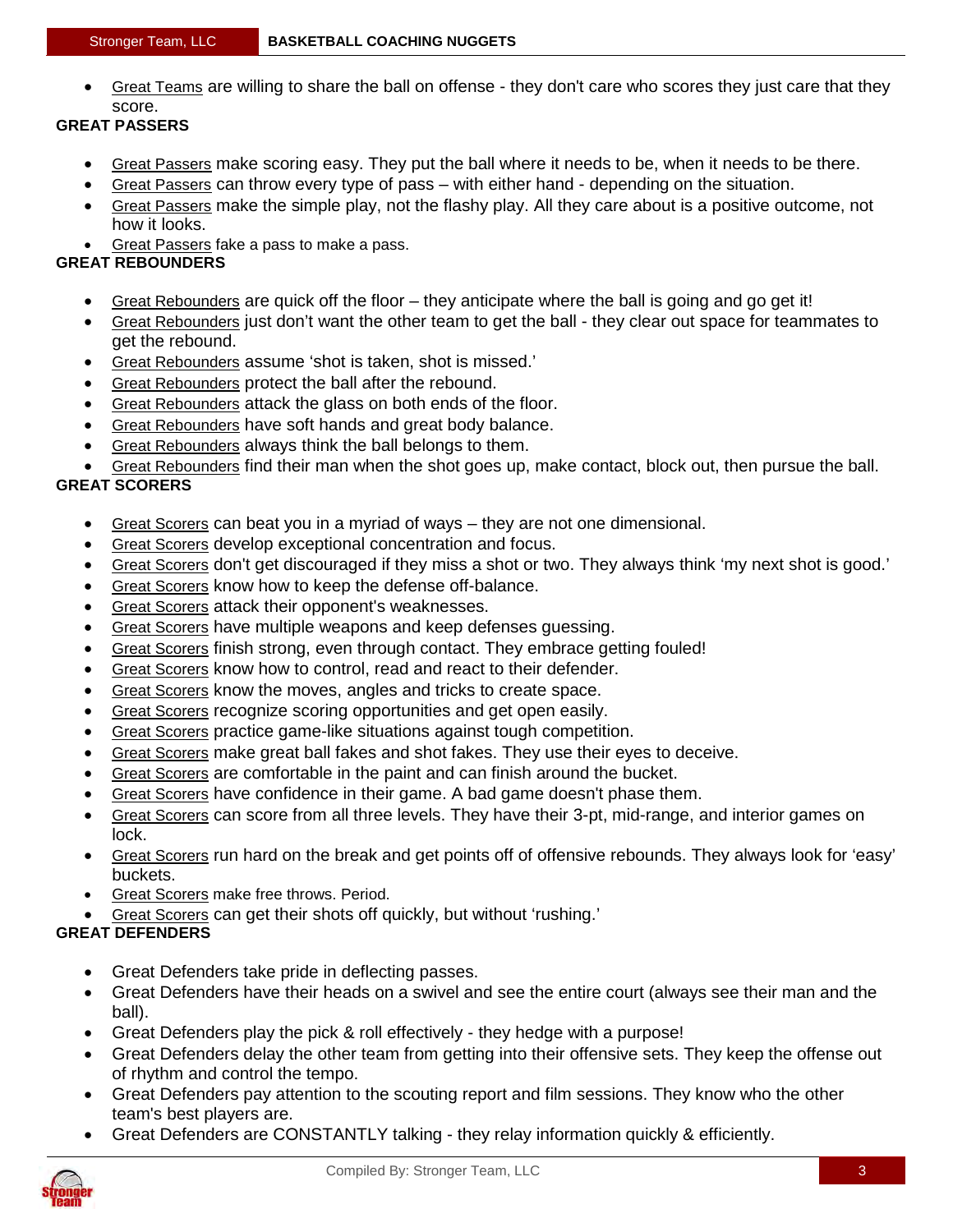- Great Defenders are NOT afraid to take a charge in fact, they embrace it.
- Great Defenders dive on the floor for loose balls whenever the situation presents itself.
- Great Defenders communicate when they are double-teaming or when a screen is coming.
- Great Defenders don't gamble. They make the right play, the easy play, the smart play.
- Great Defenders know that THIS possession is THE most important possession of the game regardless of time and score.
- Great Defenders play aggressively but intelligently.
- Great Defenders never take a play off. Resting is NOT in their vocabulary.
- Great Defenders dictate what the offense is going to do.
- Great Defenders approach each game thinking 'I'm going to shut my guy down tonight.'
- Great Defenders do not let the ball go to the middle of the floor on penetration.
- Great Defenders understand the concept of 'ball-you-man.'
- Great Defenders keep the offense uncomfortable and off balance as often as they can.
- Great Defenders understand that defense wins championships. If the other team can't score, they can't win.
- Great Defenders don't commit lazy or stupid fouls.

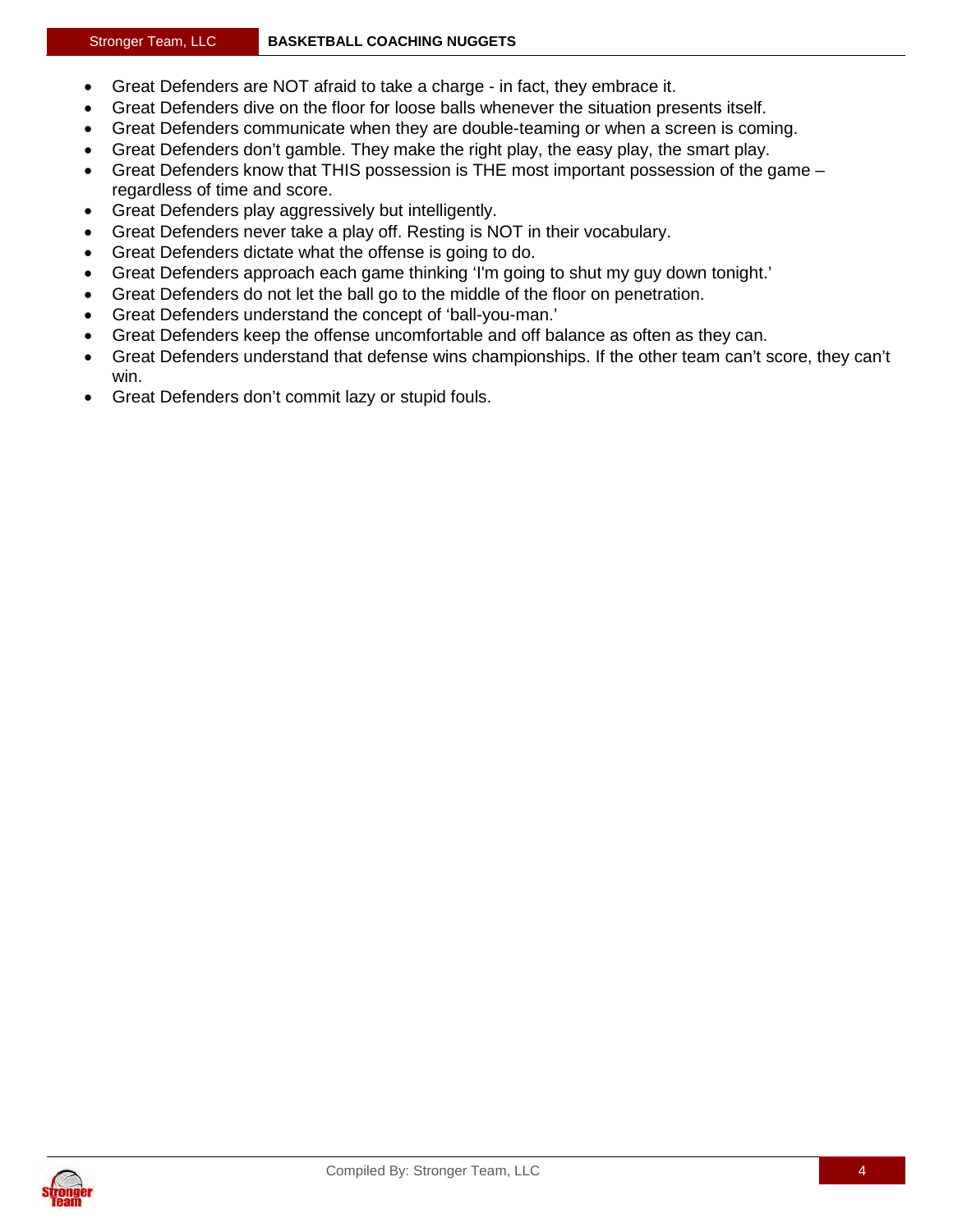# **You Knee'd to Know: Tidbits and Facts about ACL Injuries**

- <span id="page-39-0"></span>• There are an estimated 200,000 ACL injuries every year in the United States.
- Female athletes are 5-8 times more likely to suffer an ACL injury than males.
- 70% of ACL injuries are non-contact, they are a result from improper landing, cutting, & pivoting.
- The ACL provides approximately 90% of the knee joint's stability.
- The highest incidence of ACL injuries is in females 15-25 years old who participate in sports which require jumping, quick change of direction & pivoting.
- The ACL is located inside the knee joint and stabilizes the joint by preventing the shinbone (tibia) from sliding forward beneath the thighbone (femur).
- The cause of most ACL tears is a sudden, abrupt change in force to the knee. This can occur during planting & cutting or when landing from a jump.
- Many genetic factors contribute to ACL injuries in females: a wider pelvis and larger "Q" angle, greater hip varus, knee valgus and foot pronation.
- Many trainable factors contribute to ACL injuries in females: smaller hamstring to quadriceps strength ratio, poor recruitment of the hamstrings during landing & weak hip abductors.
- There is no such thing as an ACL injury PREVENTION program. It is actually an ACL injury REDUCTION program (you can't prevent all injuries).
- A quality ACL injury reduction program should seek to enhance: balance, body / joint awareness, movement technique & muscle strength.
- One of the keys to the success of an ACL injury reduction program is the ability to teach proper jumping and landing mechanics.
- Players need to learn to land with their weight distributed along the mid-foot. They should not land on their toes or ball of their foot.
- An easy way to teach this is to practice landing barefoot on a soft surface. Use a verbal cue of a "quiet" landing".
- Avoid "knocked knee'd" position in both jumping and landing.
- Land with "chest over knees over feet" to improve balance and stability.
- Absorb shock with ankles, knees and hips (quiet landing, no bouncing).
- Land toe to heel (but NOT tip-toed) and quickly distribute weight to entire foot.
- Plant at 90 degrees (perpendicular to where you are going, T-step).
- ACL injury reduction workouts should include mobility exercises for the ankles and hips and stability exercises for the knees.
- ACL injury reduction workouts should also include drills for proper landings, decelerating, and cutting.
- ACL injury reduction workouts should also include exercises to strengthen all of the muscles in the lower extremities and core.

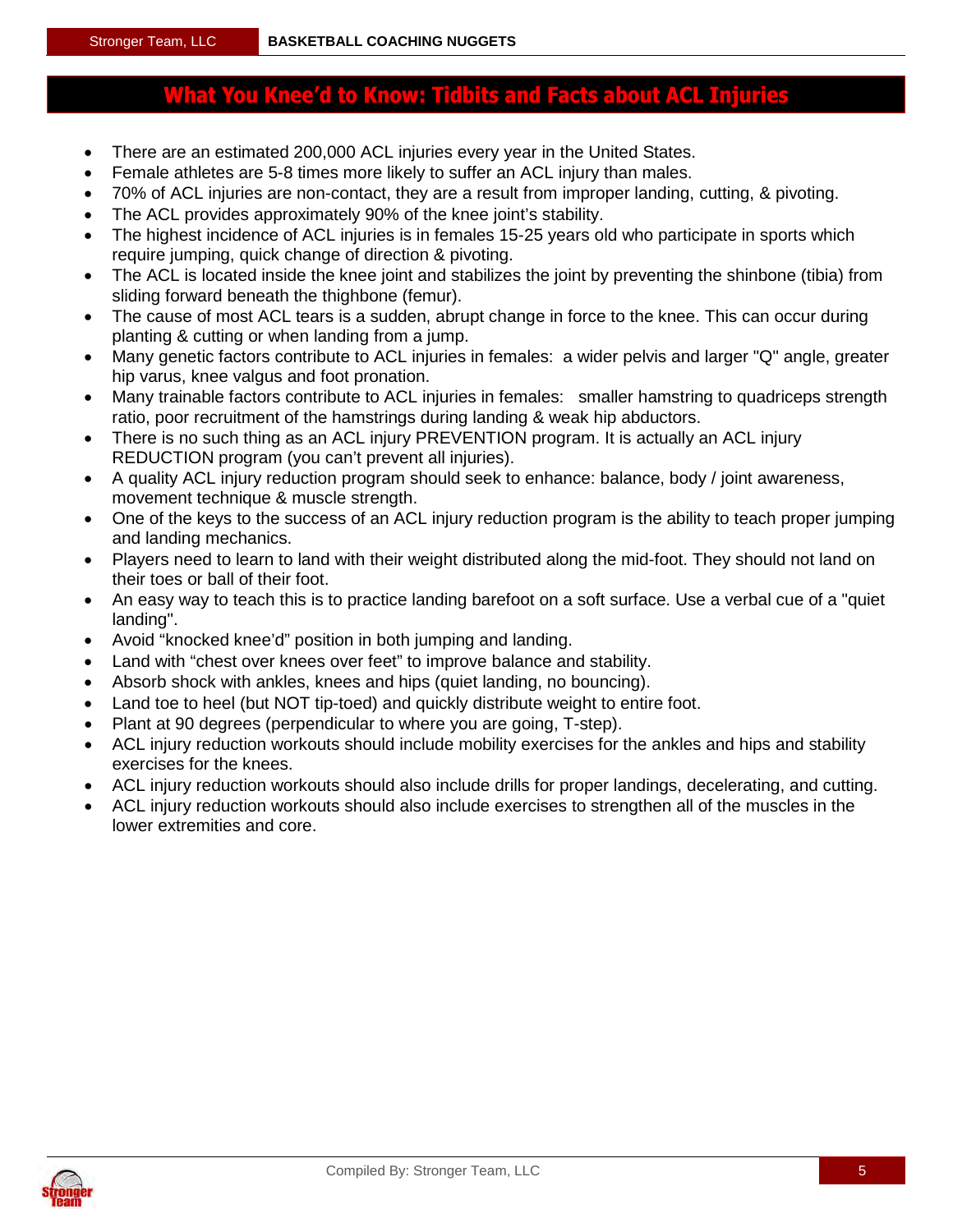# **2012 Challenge**

#### **By: Alan Stein**

<span id="page-40-0"></span>We are mid-way through January and the average person has already given up on their New Year's Resolutions! How are *you* doing with yours?

I have never been big on *resolutions*… but have always loved *challenges*.

## **Here are 18 challenges for you in 2012:**

- #1: Establish one new positive habit every month.
- #2: Eliminate one negative habit every month.
- #3: Make your bed every day.
- #4: Read something positive/inspirational/educational for 30 minutes every day.
- #5: Do NOT text/Tweet while driving (not even at red lights!)… ever.
- #6: Leave your comfort zone (physically, emotionally, or mentally) every day.
- #7: Review your short (< 6 months), intermediate (1-3 years) and long term (> 5 years) goals every week.
- #8: Eat a healthy breakfast every day.
- #9: Tell someone you appreciate them every day.
- #10: Read 12 books AND listen to 12 Audiobooks over the course of the year.
- #11: Review the following days' 'to-do' list every night before you go to bed.
- #12: Limit excess sugar, alcohol, saturated fat, and processed foods every day.
- #13: 'Unplug' from your computer, phone, TV and tablet every evening and spend quality time with your family.
- #14: Sit in complete silence (no phones, computers, TV, etc.) for 15 minutes every day.

#15: Limit watching traditional news outlets: TV, radio or newspaper (trust me, you can stay informed & educated without the unnecessary negativity).

- #16: Accept 100% responsibility for your fitness level, financial status, relationships, and overall happiness.
- #17: Go on a 'Digital Detox' (no electronics of any kind) for one entire week at some point during the year.

#18: Live present every day. Enjoy now. Don't wait for something or someone to make you happy in the future. Be happy NOW.

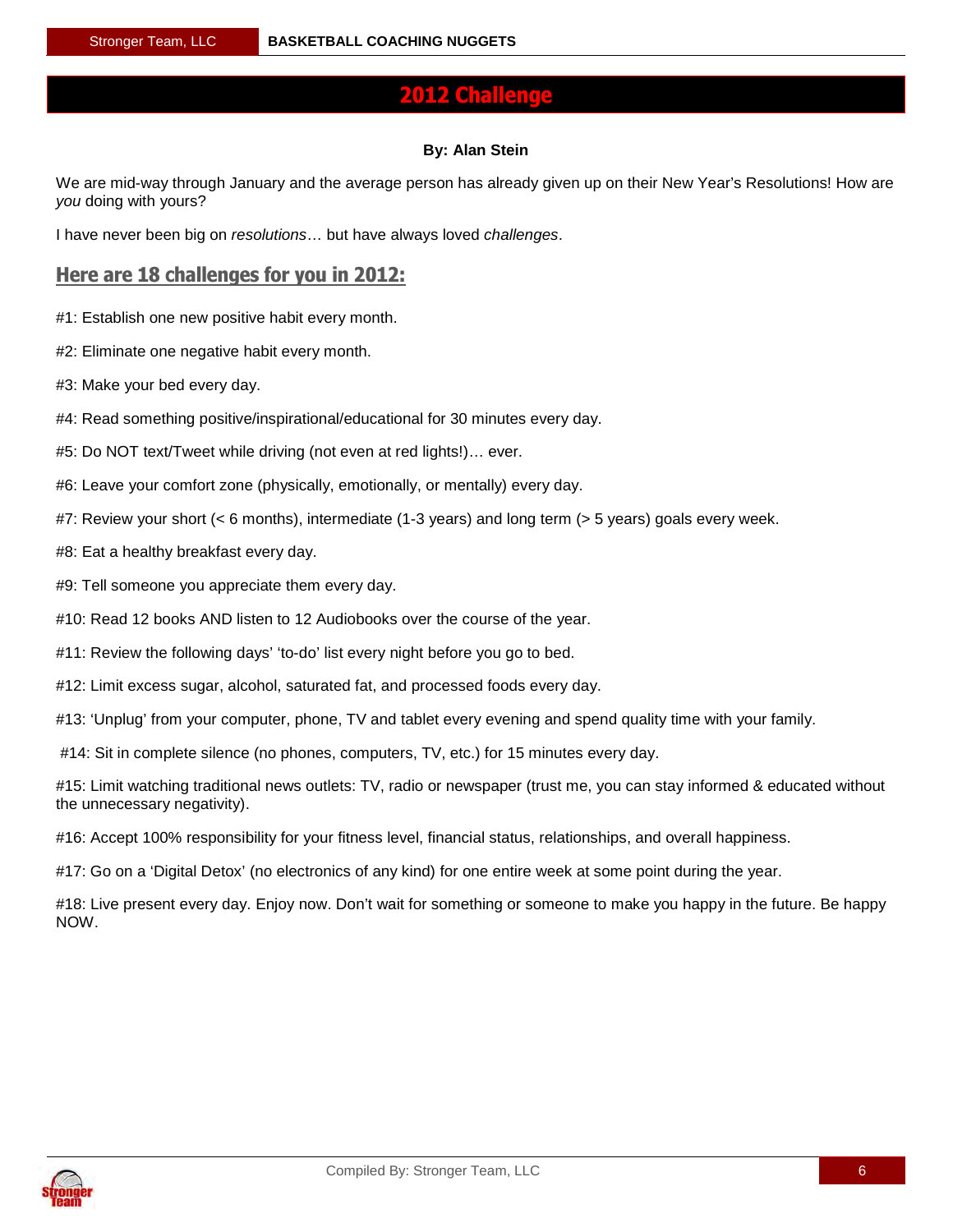# **I've Learned**

#### **By: Alan Stein**

<span id="page-41-0"></span>I recently read the book, Live and Learn and Pass It On by H. Jackson Brown, Jr. (I highly recommend it).

With my 36<sup>th</sup> birthday approaching, I decided to highlight the posts from the book that I found most applicable to me:

- I've learned it doesn't cost anything to be nice.
- I've learned that most of the things I worry about never actually happen.
- I've learned you can get by on charm for about 15 minutes... after that you better know something.
- I've learned that every great achievement was once considered impossible.
- I've learned that the greatest challenge in life is figuring out what is truly important and disregarding everything else.
- I've learned that trust is the single most important factor in both personal and business relationships.
- I've learned that nothing of value comes without effort. Nothing.
- I've learned that a person is only as good as their word.
- I've learned that you should always leave loved ones with loving words... it may be the last time you see them.
- I've learned that the ache of unfulfilled dreams is the worst pain of all.
- I've learned that you can do something in an instant that can give you a lifetime of heartache.
- I've learned that if you care, it shows.
- I've learned that education, experience, and memories are 3 things no one can ever take from you.
- I've learned that it is OK to enjoy your success, but you should never quite believe it.
- I've learned that a good reputation is a tremendous asset.
- I've learned to never ask a tire salesman if you need new tires.
- I've learned that people are as happy as they decide to be.
- I've learned it is easier to stay out of trouble than it is to get out of trouble.
- I've learned there is no elevator to success... you have to take the stairs.
- I've learned that if you don't focus on the money but on doing a great job, the money will come.
- I've learned that if there were no problems there would be no opportunities.
- I've learned that people are more influenced by how much I care rather than how much I know.
- I've learned that people only allow themselves to be as successful as they believe they deserve to be.
- I've learned that is OK to be content with what you have... but never with what you are.
- I've learned that EVERY person's greatest need in life is to feel appreciated.
- I've learned that you will ALWAYS make the time for the things that are truly important to you.
- I've learned that you never get rewarded for the things you intended to do.
- I've learned that you can't expect the very best in life if you don't give your very best in life.
- I've learned that many people give up right before they were about to taste success.
- I've learned the best to appreciate something is to be without it for a while.
- I've learned that it takes just as much time and energy to wish as it does to plan.
- I've learned that you shouldn't speak unless you can improve the silence.
- I've learned that most people don't look for the truth, the simply look for someone to agree with them.
- I've learned that when you have several tasks, do the hardest one first, then the rest will be a snap.
- I've learned that the easiest way to find happiness is to quit complaining.
- I've learned that everyone wants to live on top of the mountain, but all of the happiness and growth occurs during the climb.
- I've learned that children follow examples, not advice.
- I've learned that you shouldn't spend any time today worrying about yesterday.
- I've learned that smile is an inexpensive way to improve your looks.

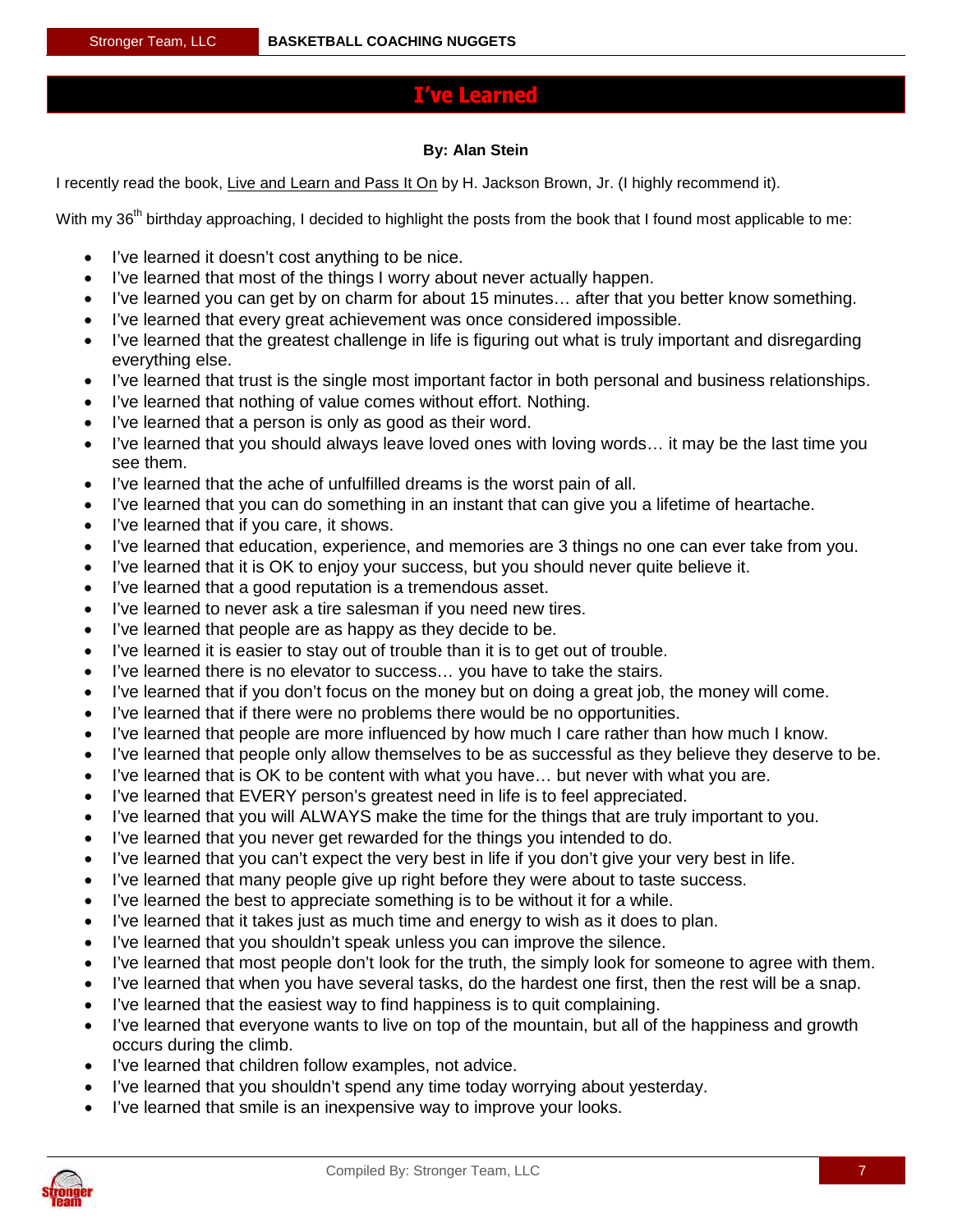- I've learned that I don't have the right to complain about something if I had the power to change it and didn't.
- I've learned the more mistakes I make the smarter I get.
- I've learned that if you wouldn't write it down and sign it, you probably shouldn't say it.
- I've learned that happiness is not how much you have, but your capacity to enjoy what you have.
- I've learned that you can live with the choices you have made yourself, but you live to regret the choices you let others make for you.
- I've learned that if you spend your time looking forward to something else, you miss out on the present.
- I've learned that we judged on what we finish, not what we start.
- I've learned that good advice is no better than bad advice unless you take it.
- I've learned that wisdom is not how much you know but what you do with what you know.
- I've learned that dreams are where we are going, hard is work is how we get there.
- I've learned that good habits are the shortest route to the top.
- I've learned you shouldn't talk about what you are going to do. Do it… then talk.
- I've learned there are only two classes; first class and no class.
- I've learned that giving doesn't count if you don't want what you are giving away.

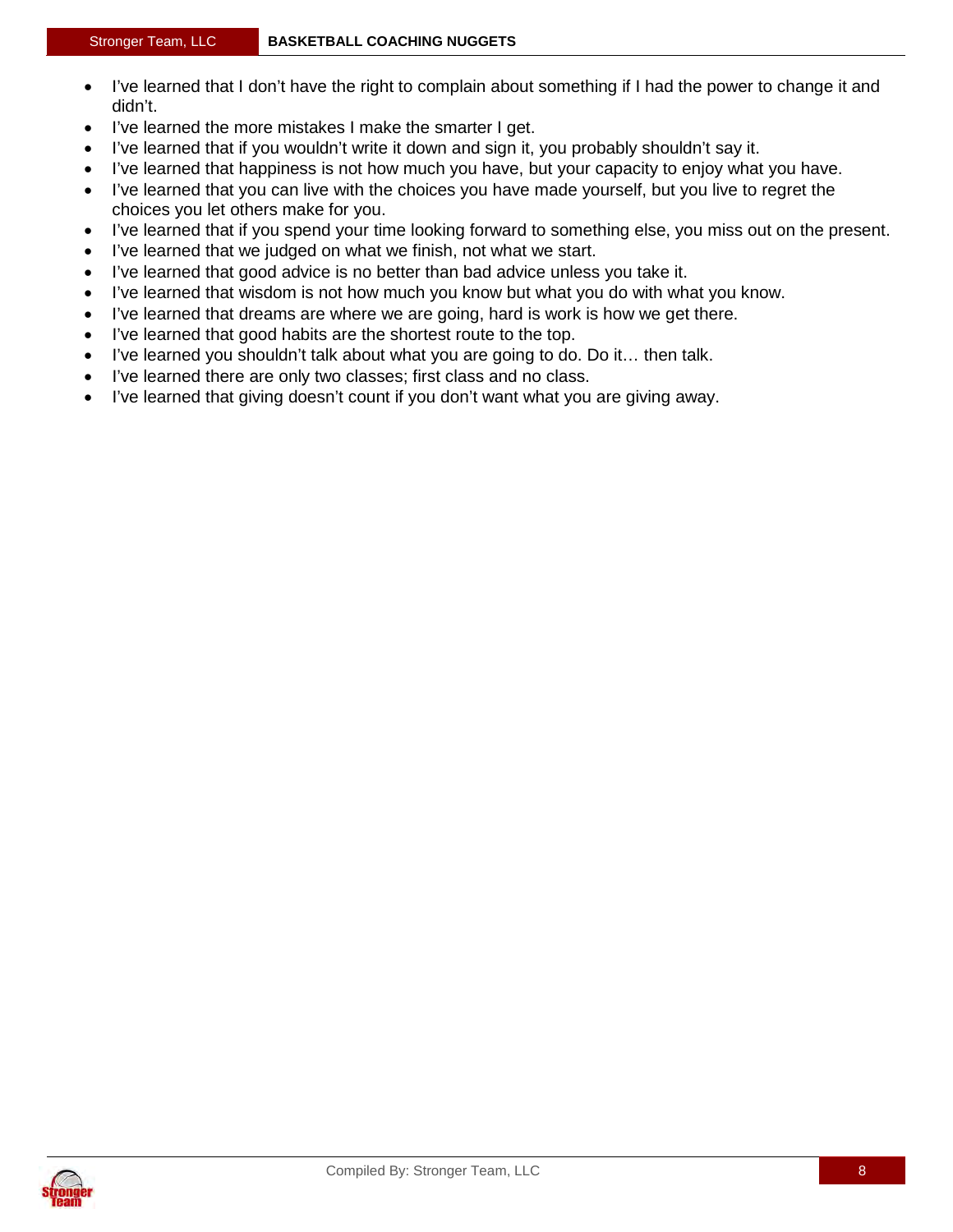# **Why I Don't Hunt Geese**

## **By: University of Washington**

<span id="page-43-0"></span>\*\*\*As geese flap their wings, they create uplift for the bird following. By flying together in a V formation, the flock's flying range is 71% greater than that of any bird flying alone.

When we share a common direction and sense of community, we can get where we are going more quickly and easily because we are traveling on the energy of another.

\*\*\*When a goose falls out of formation, it suddenly feels the drag and resistance of trying to fly alone, and quickly gets back into form to take advantage of the lifting power of the birds in front.

When we have as much sense as geese, we will stay in formation with those who are headed where we want to go; we will be willing to accept their help as well as give ours to others.

\*\*\*The geese formation honk to encourage those up front to keep their speed. When the lead goose gets tired, it rotates back into formation and another goose files out the point position.

When we take turns doing the hard tasks, when we encourage others, we become stronger through shared leadership.

\*\*\*When a goose gets sick or wounded, two geese drop out of formation and follow it down to help and protect it. They stay with it until it is able to fly again or dies. They then launch out on their own to find another formation or to catch up with the flock.

When we have learned the value of teamwork, we too will stand by each other in challenging times. Let us fly in formation and remember to drop back to help those who need it.

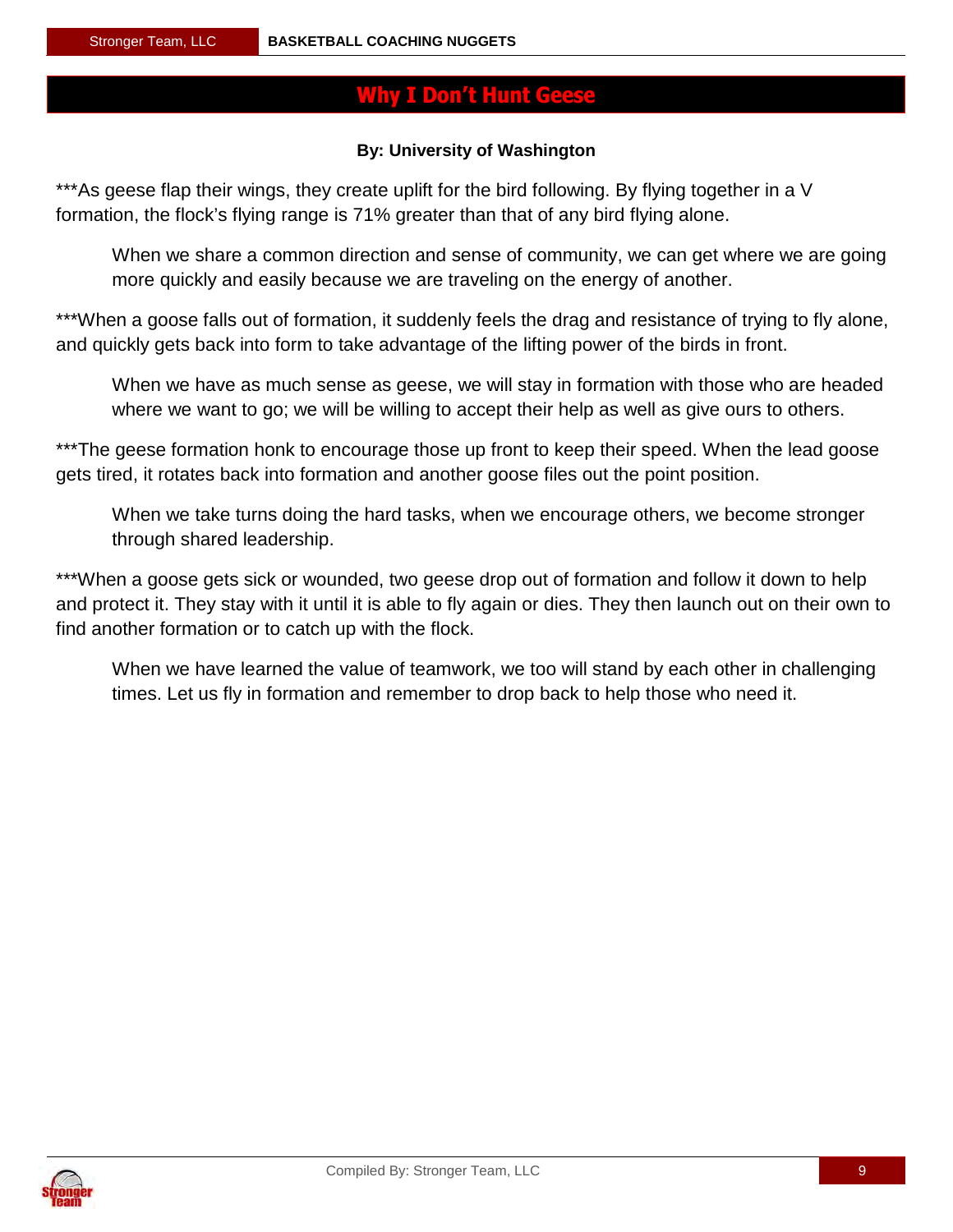# **Argentina Passing**

# **By: Jim Ponchak <http://www.twitter.com/coachponchak>**

# <span id="page-44-0"></span>**Setup:**

- There are 8 players on the court, 1 in each corner and 1 halfway between each corner
- The drill is run with 2 balls, the balls always start with players who are opposite each other
- Every pass has a name (call the name of the person you are passing to before you pass the ball)
- The players must stay inbounds and throw straight line passes
- The drill can be run in the half-court or full-court
- The drill should be run for 45 seconds to 1 minute



- Pass the ball to the right
- Sprint across the court and exchange spots with the player across the court
- Passers are allowed 1 pump fake if the receiver is not there

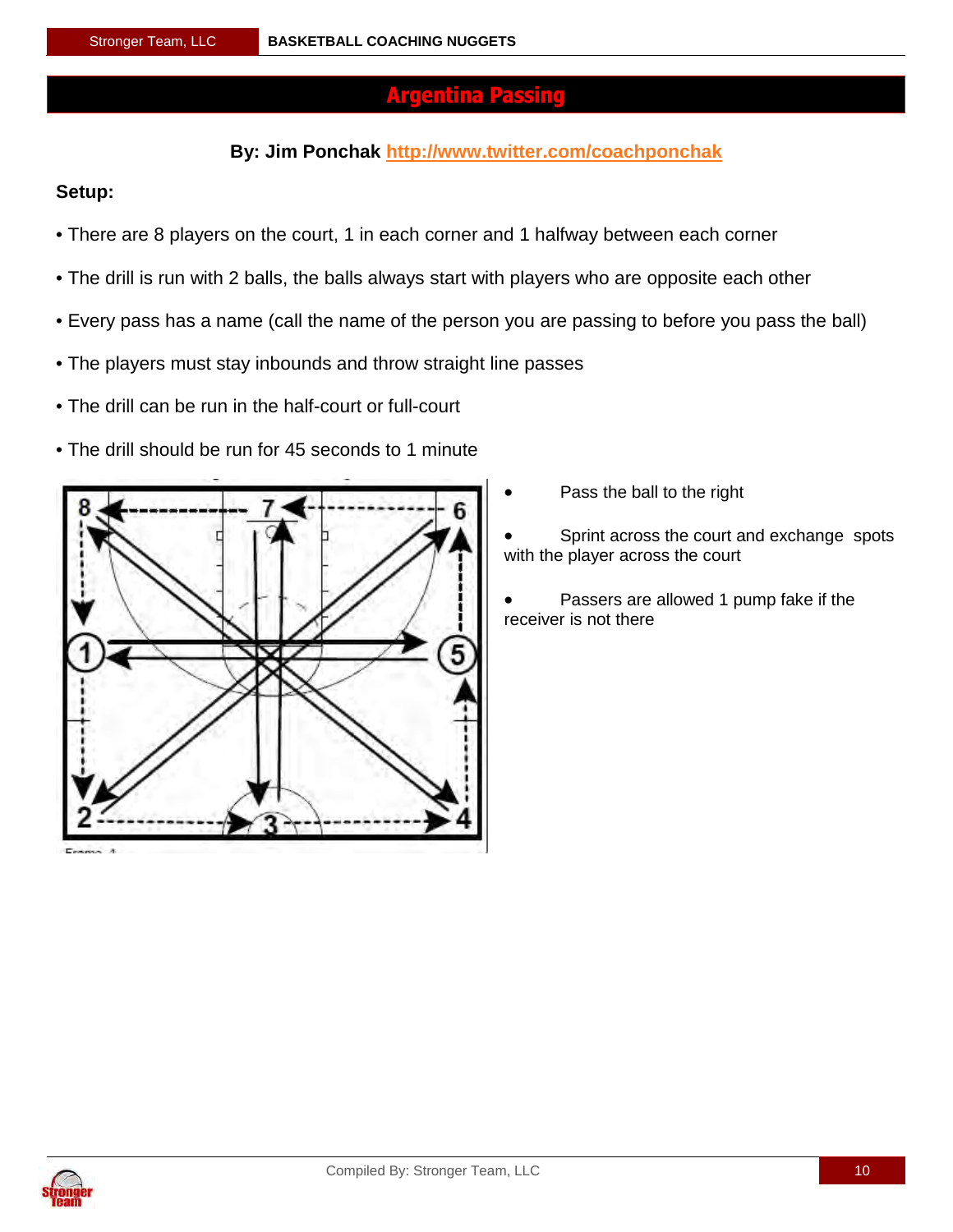

# BASKETBALL COACHING NUGGETS

# VOLUME 11

# **Important**

Any exercise information presented on these pages is intended as an educational resource and is not intended as a substitute for proper medical advice. Consult your physician or health care professional before performing any of the exercises described on these pages or any exercise technique or regimen, particularly if you have chronic or recurring medical conditions. Discontinue any exercise that causes you pain or severe discomfort and consult a medical expert. Neither the author nor advertisers of this document make any warranty of any kind in regard to the content of the information presented and accept no responsibility for its misuse.

# **Additional Resources**

For additional basketball specific strength & conditioning resources, please visit:

- ◆ Stronger Team | Alan Stein's Blog: [http://Blog.StrongerTeam.com](http://blog.strongerteam.com/)
- ◆ Training Products, Guides, Workouts, Programs: [http://Shop.StrongerTeam.com](http://shop.strongerteam.com/)
- ♦ Stronger Team Information, Schedules, Articles, Services: [http://www.StrongerTeam.com](http://www.strongerteam.com/)
- ◆ Free Training Videos:<http://www.youtube.com/StrongerTeamDotCom>

# **Com**

Alan Stein

Blair O'Donovan

Steve Tikoian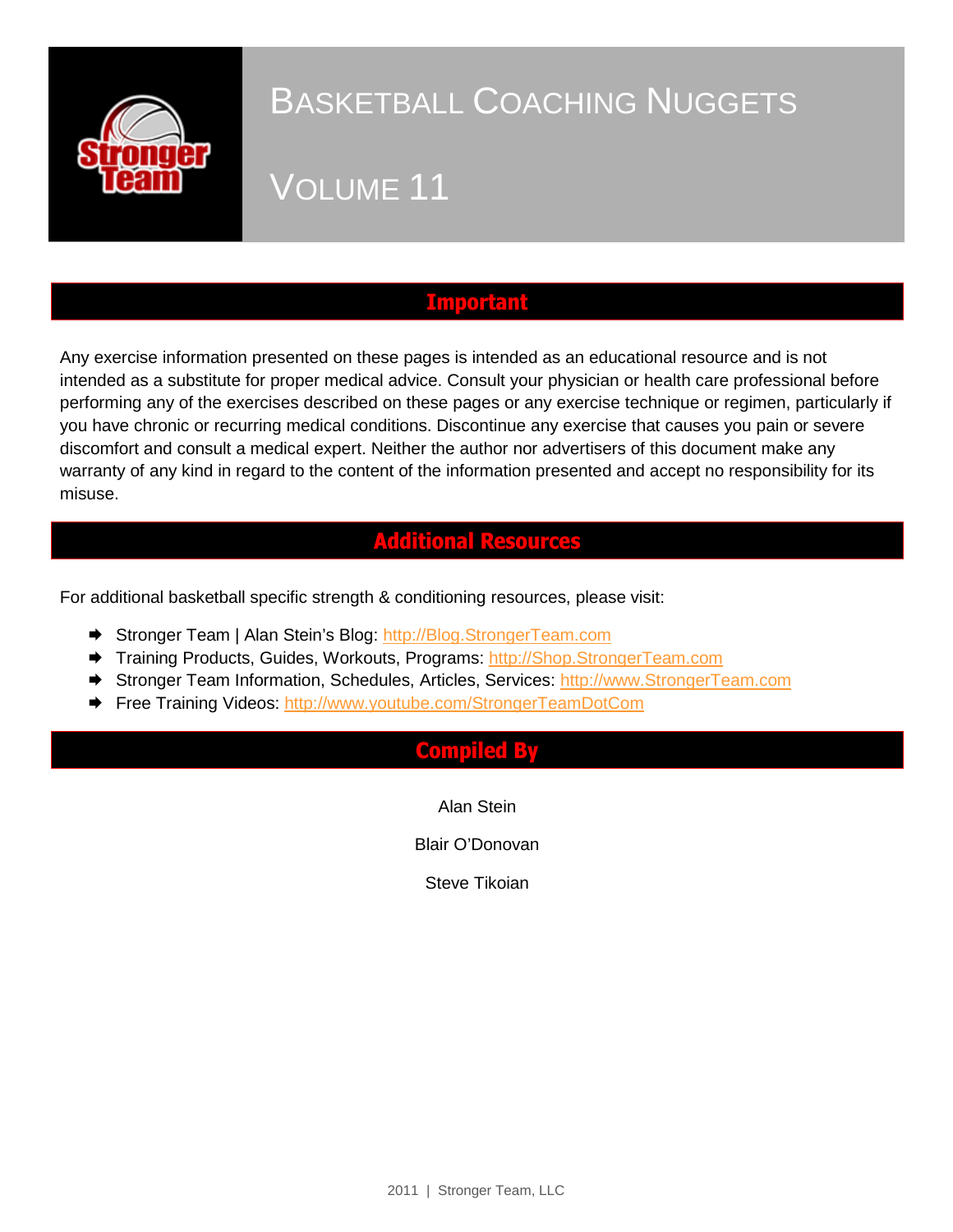# **Introduction**

What follows is a collection of tidbits, hand-outs, and notes I have gathered from some of the game's most brilliant minds. I am thankful to be a part of the coaching fraternity and want to do my part to spread quality information.

## **I am not the author of this material, but have gathered it from a variety of sources, and am just paying it forward.**

If you did not receive this document directly from me (it was forwarded to you by a colleague), you can use the following link to register for future monthly editions:

#### <http://www.strongerteam.com/RegisterNuggets.aspx>

If you have any 'basketball nuggets' you would like to submit – please email them directly to me at:

#### [Alan@StrongerTeam.com](mailto:Alan@StrongerTeam.com)

I appreciate your support. Work on your craft every day and enjoy the journey,

## **Alan Stein**

# **Contents**

- 1. [10 Important Questions Coaches Must Answer](#page-47-0) (Tom Crean and Ralph Pim)
- 2. [Coaches of Excellence](#page-49-0) (Rod Olson)
- 3. [Alan Stein: Coaching U Newsletter](#page-52-0)
- 4. Real [Toughness](#page-54-0) (James E. Loehr)
- 5. [Rule of 10,000 Hours](#page-55-0) (Mike Neighbors)

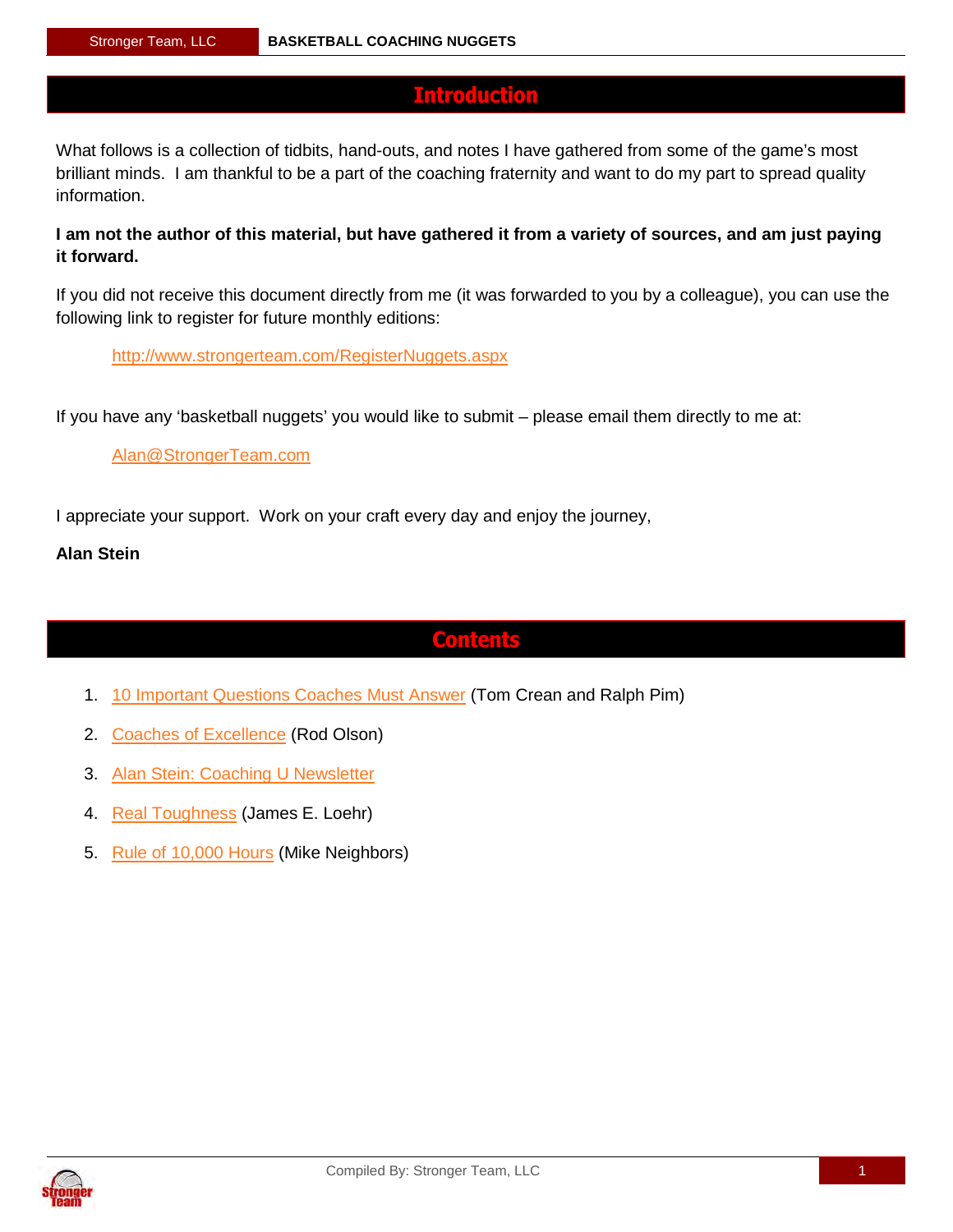# **10 Important Questions Coaches Must Answer**

#### **By: Tom Crean and Ralph Pim**

- <span id="page-47-0"></span>1. Why do you want to coach? Explain the driving force for wanting to be in the coaching profession.
- 2. Are you willing to dedicate yourself 24 hours a day, seven days a week, if necessary for your players and fellow coaches?
- 3. Is your family willing and able to bear the sacrifices?
- 4. Are you willing to lead by example in everything that you do? This will require you to live your life in a "fishbowl" with your professional and personal life always open to view.
- 5. Do you have the personal courage to live by your core values and make tough decisions regardless of the consequences?
- 6. Are you passionate about teaching and dedicated to helping others improve their lives?
- 7. Do you possess the knowledge, energy, and tenacity to lead your program to excellence?
- 8. Are you willing to take full responsibility for everything that happens, or doesn't happen, in your program?
- 9. Do you understand that loyalty is a two-way street?
- 10. Are you entering the profession fully understanding the risks in coaching and knowing that you may be relieved of your job at any time?

#### **How good are you with adapting to change in your program?**

*By Matt Monroe, Head Sophomore Coach – Saint Patrick High School (Chicago)*

A major key in developing your program and sustaining success is your ability to be adaptable as a coach. Too many coaches want their players to adapt to their system. Not enough coaches understand that they need to be flexible enough to mold many parts of their system to suit the type of players that they have.

#### **5 Reasons to be Adaptable:**

- 1. You're able to maximize your players' strengths and hide their weaknesses.
- 2. You're able to keep your program fresh.
- 3. You become more versatile as a coach.
- 4. It increases your players' enjoyment: They like playing a way that fosters their success (ex. Athletic players like to run and pressure, shooters often like to score off screens, slashers enjoy offenses that utilize a lot of drive and kick action, etc.) Players are more comfortable in a system that fits them.
- 5. You have the ability to give players some ownership in your program.

Every year we meet at the end of the season and evaluate all aspects of our program. We take a look at what went well and what didn't; and we explore the reasons why. Once our program evaluation is complete, we look into the future and discuss what our team is going to look like next year. We spend much of the off-season studying other programs and discussing how we can adapt what we do to maximize the ability and potential of our players.

Being adaptable does not mean compromising the foundation on which your program is built. There are many areas in which we're more than flexible with. However, there are principles that we are unwilling to waver on. Some ideals that we will not change are: the way we expect our players to carry themselves on and off the court, practice structure and intensity, the importance of work ethic and teamwork, and player development to name a few. You need to decide which of your program principles are "concrete," or ones that you will always adhere to, and which principles are "flexible," or ones that you're willing to modify or abandon depending on the type of team that you have.

#### **8 Things to Consider When Evaluating Your Program**:

1. Player individual strengths and weaknesses

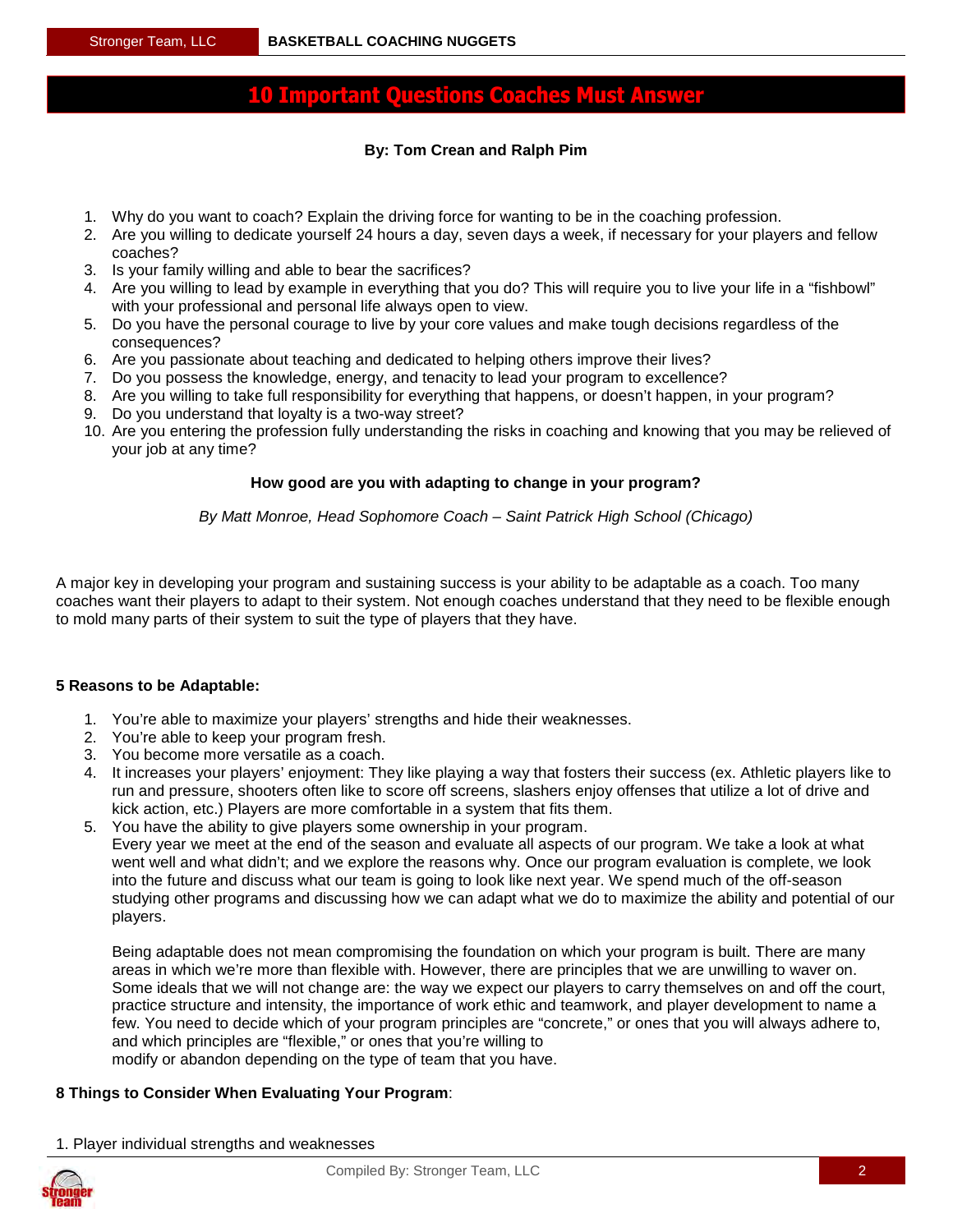- 2. Team strengths and weaknesses
- 3. "Concrete" principles
- 4. "Flexible" principles
- 5. Strengths and weaknesses of your coaching staff
- 6. Conference style of play
- 7. Player IQ
- 8. "Uncontrollables" (gym set up, court time, schedule, etc.)

#### **Once you decide on the changes and modifications you want to make to your program, you must:**

- Study it inside and out
- Communicate the plan clearly to your assistant coaches and players
- Overemphasize good actions that support the new parts of your system<br>• Be patient and understand that it will take time to fully implement everytherm
- Be patient and understand that it will take time to fully implement everything you want to.

#### **Additional thoughts on having an adaptable program:**

- Understand that what works for someone else might not necessarily work for you.
- Don't typecast yourself as a coach be willing to change and grow.
- Implement a system that teaches your players how to play.
- Be open to new ideas study, study, study!
- Keep many of your program principles constant each year, but be flexible on others.
- What worked for you in the past might not work for you.

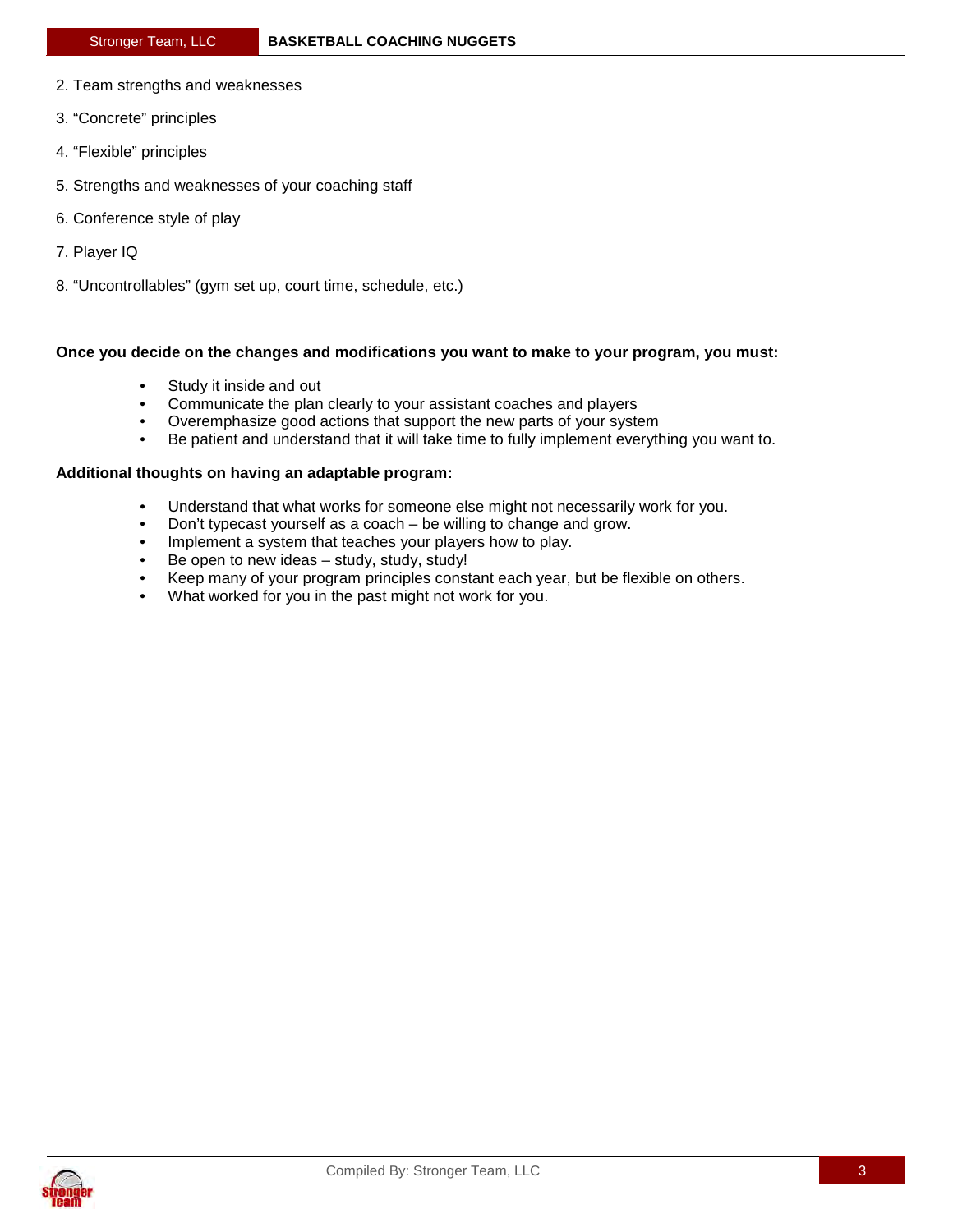# **Coaches of Excellence by Rod Olson**

#### **By: Brian Vecchio, Assistant Men's Basketball Coach Manitou Springs H.S.**

#### **"You can't plays today's game by yesterday's rules"**

#### <span id="page-49-0"></span>**What is a Coach of Excellence?**

- Same person in sport, home, and work
- Keeps perspective and makes it fun
- Prioritizes developing servant leaders
- Mentally tough-comfortable with being uncomfortable
- 3:1 ratio of praise to criticism

#### **21st Century Coach of Excellence**

- "Easy to please, hard to satisfy"
- Consistency breeds excellence, excellence breeds trust, trust breeds loyalty
- "Great leaders can't give away what they don't possess themselves"
- Must have a failure philosophy! (Admit it. Fix it. Don't repeat it!)
- Great coaches find ways to get players "all in"
- Establish your OWN identity
- Two non-negotiables: Humility and non-stop learner
- You are too close if you can't hold players accountable!
- Manipulates situations daily that athletes will encounter
- Can teach all types of learners at once (audio, visual, intrapersonal)
- Can get players "on fire" about something!
- Coach to player-player will retain 70% of what you said
- Player 1-Player 2-will retain 85% of what is said
- Player 2-another player after having learned skill-95% retention rate
- Principles and values don't change, the "how evolves"
- Sterile communication on a team=sterile results
- Each coach is at a different place in the journey! Get better every day!
- Coach attitude and effort before X's and O's

#### **3 Dimensional Coaching (**3 questions to ask yourself)

- 1. Why do you coach? (Inside-Out Coaching)
- 2. What is your philosophy?
- 3. How do you measure success?

#### **Level I**

- Competency (strategy, techniques, biomechanics
- Lots of info out there for coaches to improve
- 80-85% of coaches

#### **Level II**

- Mind of the Athlete
- **Psychology**
- 10% of coaches

## **Level III**

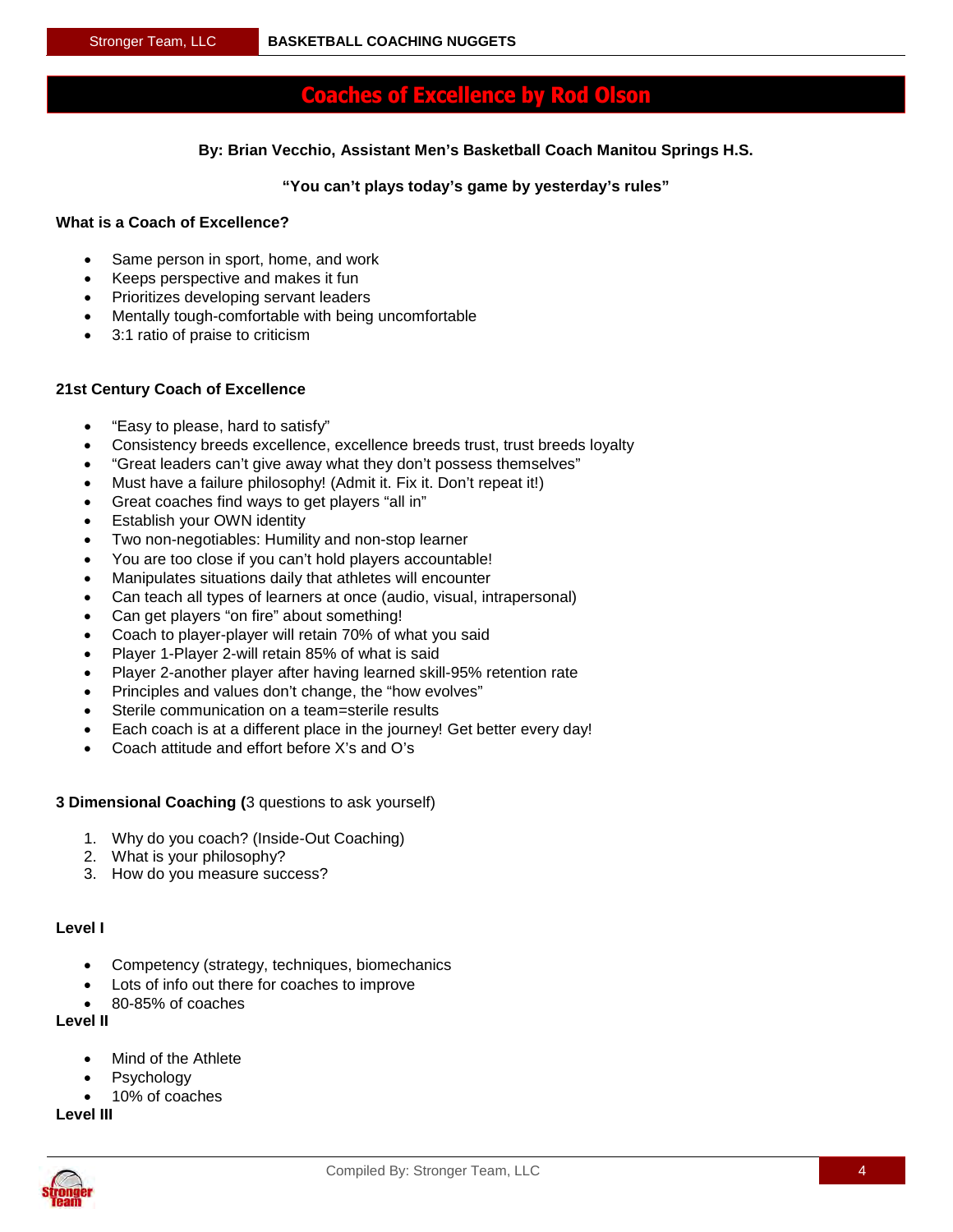- Relationship EXPERT
- Critique without resentment
- "Do you know "what time it is?"
- 5% of all coaches

#### **Coaching Thoughts**

- There is a double standard about teaching and coaching. Must be both!
- Create a climate and culture that values people over productivity
- Want to know if you are a good coach...ask your worst player
- Only job w/ higher divorce rate is law enforcement
- Do you have a bat phone? (Direct line of communication w/ team)
- Are you just "coaching" or do you "care"?
- Do you have self-control routines for yourself?
- Assistant coaches are in charge of HC in heated moments
- Give feedback
- No feedback-coach that rolls out balls and lets "athletes be"
- Over feedback- "paralysis by analysis"
- Best know just the right time and right thing to say!
- "You're either coaching it, or allowing it to happen"
- Coach Obvious/Knowledge of Result- "Catch the ball"
- Knowledge of Process-checklist, specific feedback, drill that isolates problem
- Speak Greatness into others
- Cursing and sarcasm not effective with 21st century kid. Tune you out!
- Replace "but" with "now" when talking to players. "I like your release, now try to get your elbow over your knee"
- Be Uncommon. Sprint back after a made basket.
- "See what people can be, not what they are."

#### **21st Century Players**

- Top 2 ways they communicate USE THEM; DON'T FIGHT THEM
	- o Facebook-Every team should have a page!
	- o Texting
- Right and wrong is determined by age 13
- What happened to the "gym rat"? Players have evolved and changed
- 50 million sports participants ages 6-14, by age 15 only 7 million
- #1 predictor of success is self-talk
- Now dealing with 2nd crop of "trophy generation"

#### **10 Expectations 21st Century Athletes Have**

- 1. They want to contribute immediately
- 2. They want to feel important and do important things
- 3. They want to receive feedback immediately
- 4. They want to be treated as an individual
- 5. They want to have access to the head the coach
- 6. They want to experience meaningful relationships
- 7. They want a plan of measureable growth steps
- 8. They want to learn from their peers
- 9. They want to see results quickly
- 10. They want coaches to be innovative and have high expectations

#### **Additional Thoughts**

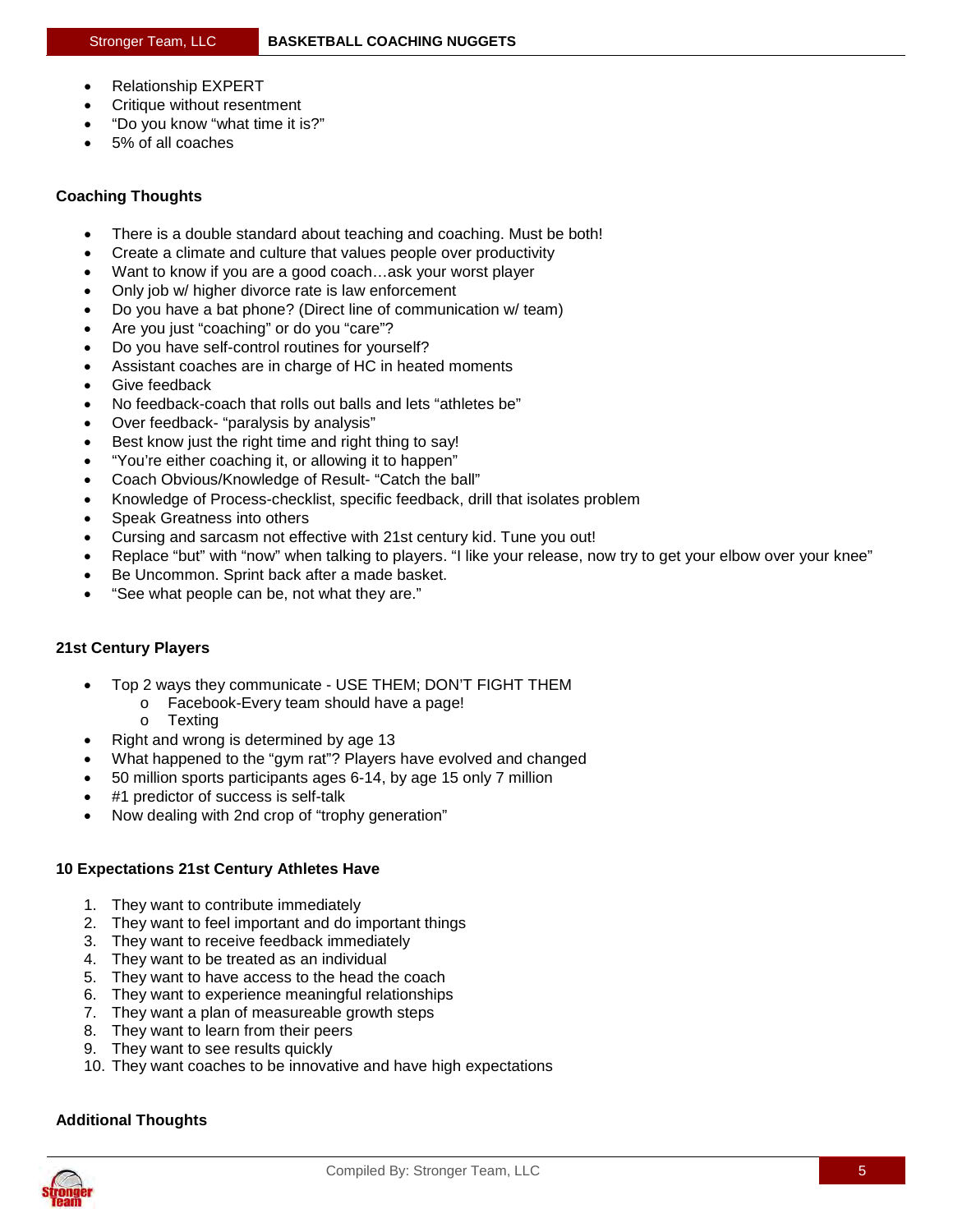- 90% of plane crashes in US are caused by pilot error. Have a checklist!
- Can't have a "scoreboard hangover mentality". The past can't affect the future!
- "I want to honor your time".as a way of reengaging listeners when you speak
- Old coaches must learn from new coaches and vice versa (community of learners)
- "I won't know if I'm a good parent until I see my grandchild act up in front of my son."

#### **Giving Feedback-Think Before You Speak**

**T**-True

**H**-Helpful

**I**-Inspire

**N**-Necessary

**K**-Kind

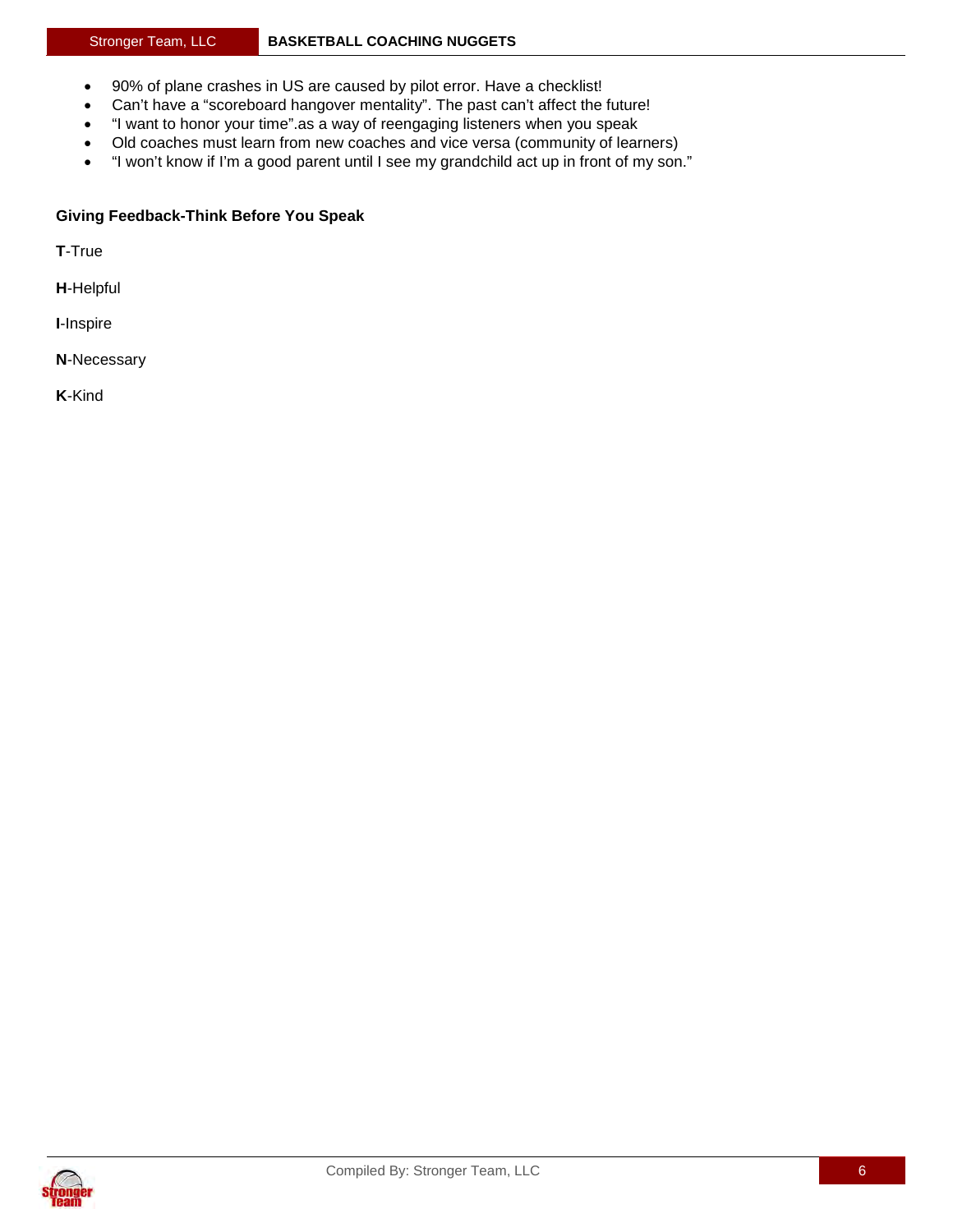# **Alan Stein: Coaching U Newsletter**

<span id="page-52-0"></span>The following piece was a feature by Alan Stein for a recent **Coaching U Newsletter**. Their FREE newsletter is a tremendous resource. You can sign up for it at [http://CoachingULive.com](http://coachingulive.com/) and follow them at [www.Twitter.com/Coaching\\_U.](http://www.twitter.com/Coaching_U)

#### **Winner's Mentality**

A winner's mentality is a focused form of confidence. And confidence must be earned through demonstrated performance, discipline, effort, and consistency. A winner's mentality comes from a daily commitment to excellence. You can't just wake up and have a winner's mentality, you have to *earn* it.

The fascinating part is, confidence is contagious. Unfortunately so is a lack of confidence. You work hard, smart, and consistently… and you win more often than not. The more you win, the higher your confidence. The winner's mentality feeds itself.

A winner's mentality also means that you are more focused on what *you* do than on what your *opponent* does. Winners focus on what they can control:

- **Effort**
- **Attitude**
- **Preparation**
- **Execution**

As Coach John Wooden once said, *"Don't worry about them, let them worry about you."* That my friends, is a winner's mentality!

Being a winner is believing that on any given night, you can beat anyone. But it is also being humble enough to admit that on any given night, anyone can beat you.

Most importantly, teams with a winner's mentality only care about one thing – *winning*. No personal agendas. The team always comes first. Every player (and coach) on the team knows their role, accepts their role, takes pride in their role, and fulfills their role to the best of their ability – no exceptions.

#### **Play Through Adversity**

Do you want the good news or the bad news?

The bad news? *Every* team will experience some form of adversity… *every* game. It's inevitable.

The good news? *"If handled correctly, adversity can be the prerequisite to great things."*

You must embrace adversity. Don't expect anything to be easy. Assume the other team will go on runs, that's part of the game. Expect that your team will go through shooting slumps, that's part of the game as well. You obviously want to do your best to prevent both, but just know they *will* happen!

Do you think a boxer goes into the ring thinking he's not going to get hit? Of course not. He knows he's going to get punched. Same is true in hoops. Expect the 'punch.' And keep fighting!

Now, when the other team goes on a run or your team goes in a slump, follow this simple advice:

#### *"When you find yourself in a hole, the first thing you need to do is stop digging."*

Opponents' runs and your slumps are often caused because you stop doing the little things. Every player needs to immediately focus on being solid:

• **Making the right play on both ends of the floor.** 

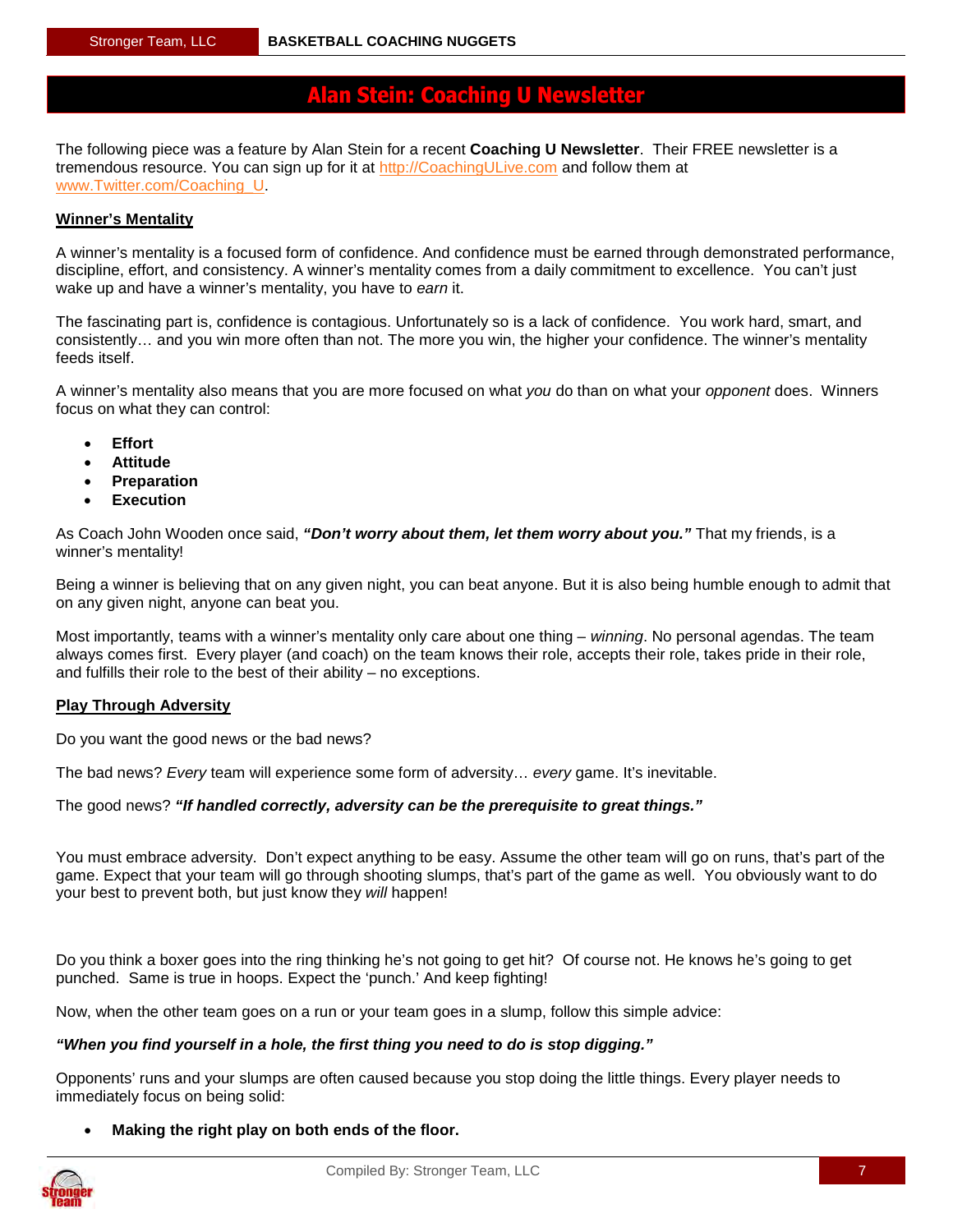- **Making the easy pass.**
- **Boxing out on every shot.**
- **Setting solid screens.**
- **Running the floor in both directions.**
- **Hustling on and off the floor during time-outs.**
- **Having good body language and eye contact with your coach.**
- **Contesting all shots.**

In many instances, a recommitment to being solid will end the adversity and turn things back around!

Lastly, the key to both the **winner's mentality** and to **playing through adversity** is *mental toughness*. Many coaches define mental toughness as the ability to tolerate physical discomfort or screaming expletives. But I disagree.

Mental toughness is simply the ability to **Play Present**. To focus on what you have 100% control over – your effort and your attitude. To focus on the next play. To focus on the process of winning, not the outcome. When you Play Present, you maximize your potential.

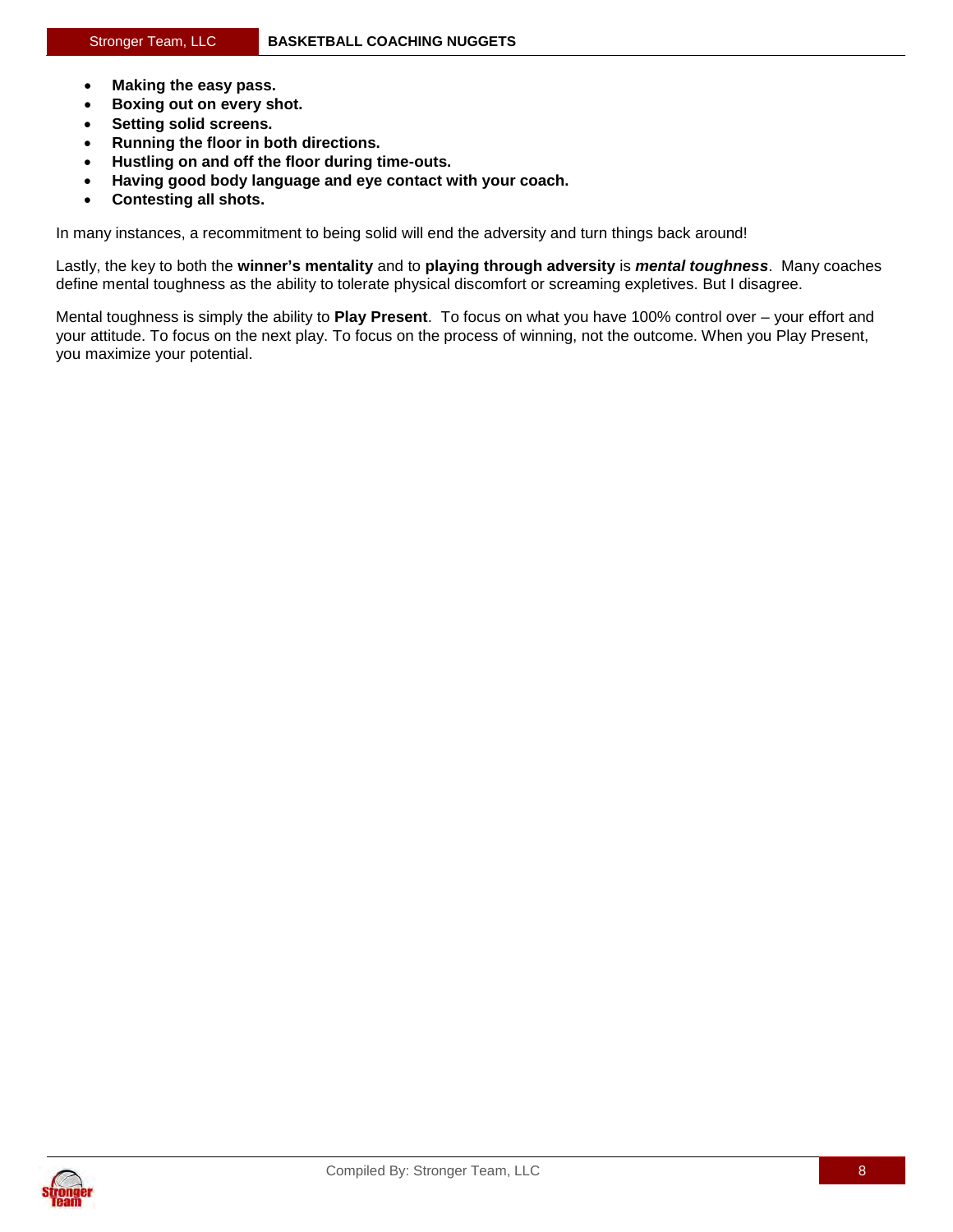# **Real Toughness**

#### **By: James E. Loehr**

- <span id="page-54-0"></span>• **Real Toughness** is consistently performing well under pressure.
- Many players fall short of their dreams because they couldn't execute under pressure. They lacked **Real Toughness**.
- **Real Toughness** includes concentration, competitiveness, confidence, and poise under pressure.
- **Real Toughness** is the greatest strength an athlete can have.
- **Real Toughness** training is the art and science of increasing your ability to handle all kinds of stress physical, mental, and emotional.
- A key to **Real Toughness** is your ability to improve your 'recovery from stress' routine not only in between games, but in between plays!
- **Real Toughness** training will make your mind, body, and emotions more flexible, responsive, resilient, and stronger.
- Talent is your genetic potential (what Mother Nature 'gave' you). But **Real Toughness** is a skill… it can be improved through proper training.
- There are countless myths about the definition of **Real Toughness**. It has nothing to do with being mean, cold, hard, ruthless, calloused, or insensitive.
- **Real Toughness** is about being flexible, responsive, and resilient under pressure.
- **Real Toughness** is about emotional flexibility, emotional strength, emotionally responsiveness, and emotional resiliency.
- **Real Toughness** is the ability to consistently perform toward the upper range of your talent and skill regardless of competitive circumstances.
- **Real Toughness** is a skill that allows you to maximize your talent.
- **Real Toughness** is the ability to consistently access and use empowering emotions during competition.
- **Real Toughness** is finding a psychological and physiological balance to maximize your performance consistently.
- **Real Toughness** is about developing 'performer' skills the ability to perform at your maximum regardless of how you 'feel.' Great athletes are great 'actors!'
- **Real Toughness** requires disciplined thinking and imagery skills.
- **Real Toughness** is not letting hostile crowds, poor officiating, perceived jet lag, or a tough opponent affect your performance.
- **Real Toughness** is tough thinking and tough acting!
- You can only sustain **Real Toughness** with proper recovery sleep/naps, proper diet, stretching, foam roll, etc.
- Personal awareness is the first and most important step in achieving **Real Toughness**.
- **Real Toughness** can only be achieved by being in great physical shape. Your fitness determines your mental toughness ceiling.

The preceding concepts were taken from the book, **The New Toughness Training for Sports by James E. Loehr.** Ironically, the book isn't 'new' as it came out in the early 1990's... but is still an invaluable resource. I highly recommend it!

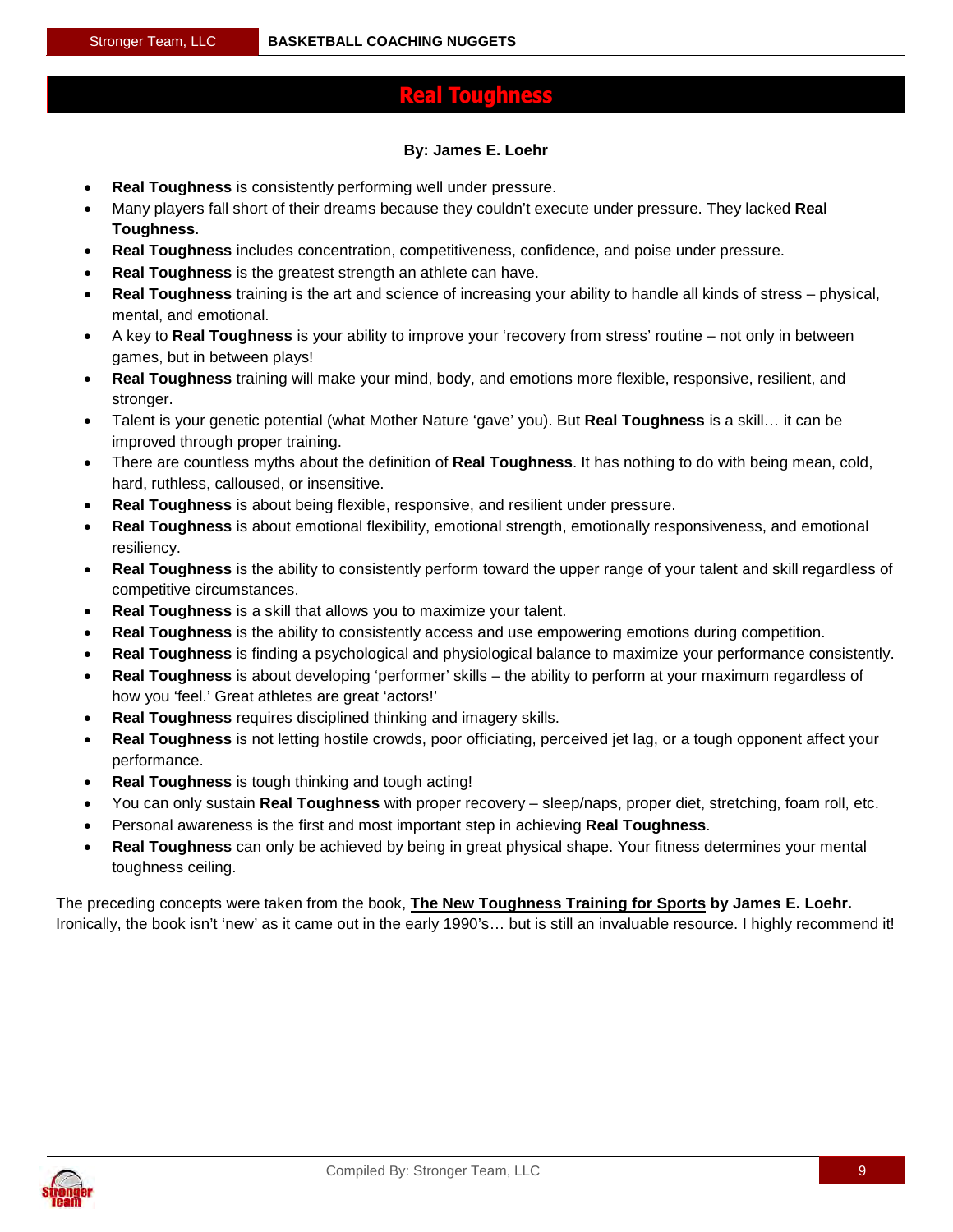# **Rule of 10,000 Hours**

#### **By: Mike Neighbors**

<span id="page-55-0"></span>Over the last two years, I have mentioned in the NEWSLETTER the author Malcolm Gladewell is my favorite new writer in years. His mind works in a unique way and has a great ability to make his somewhat scientific approaches readable and entertaining. I think much of his work pertains directly to what we as coaches face on a day to day basis in dealing with players, the society they are growing up in, and the challenges that we are presented with 24/7. His books OUTLIERS, TIPPING POINT, and BLINK have provided us with techniques and insights that have helped us in developing team chemistry, navigating obstacles that arise during adversity, and making those tough decisions that separate coaches.

This is a direct link to his webpage to learn more about him and his works... <http://www.gladwell.com/outliers/index.html>

In his book OUTLIERS, Gladewell dedicated a chapter to the RULE OF 10,000 HOURS and

I immediately began applying it to coaching. Gladewell used the research and studies of K. Anders Ericsson. Ericcson began his research at Berlin's Academy of Music. Using the

music students that attended, Ericcson divided a group of violinists in three groups:

1) STARs with world class potential

2) merely "good"

3) unlikely to ever play professionally

He then did a survey of each of three groups asking them to roughly estimated the number of hours they had practiced up until this point in their life. Will the same question posed to all three groups he learned:

- A) roughly all began at the same age (5 years old)
- B) all practiced about the same amount of time for the next 3 years

C) after 3 years the three groups separated virtually across the boards in the three categories that they found themselves in

D) by the age of 20 those still practicing over 30 hours a week found themselves as the STARS with world class potential

He then took his study to the pianists at the school… same results

Every focus group he surveys produced across the board results reflecting the same out- comes. From this it became easy to deduce that you could NOT find a "natural" who made it to the top without 10,000 hours of practice. You could also NOT find a "grinder" who outworked people with more talent. It took a certain level of excellence for them to be accepted to attend the prestigious music academy, but it was the practice (or level of commitment) that separated them once they got there.

Gladewell then takes you through a series of examples of people (many of whom I have al- ways considered NATURALS) and HOW they were able to get their 10,000 hours of experience to reach their excellence.

Wolfgang Amadeus Mozart was someone I always believed to be a "prodigy" but although he was composing and playing at the age of six it wasn't until a much older age of 21 that his masterpieces began to flow… guess when? Almost exactly to the 10,000 hour rule.

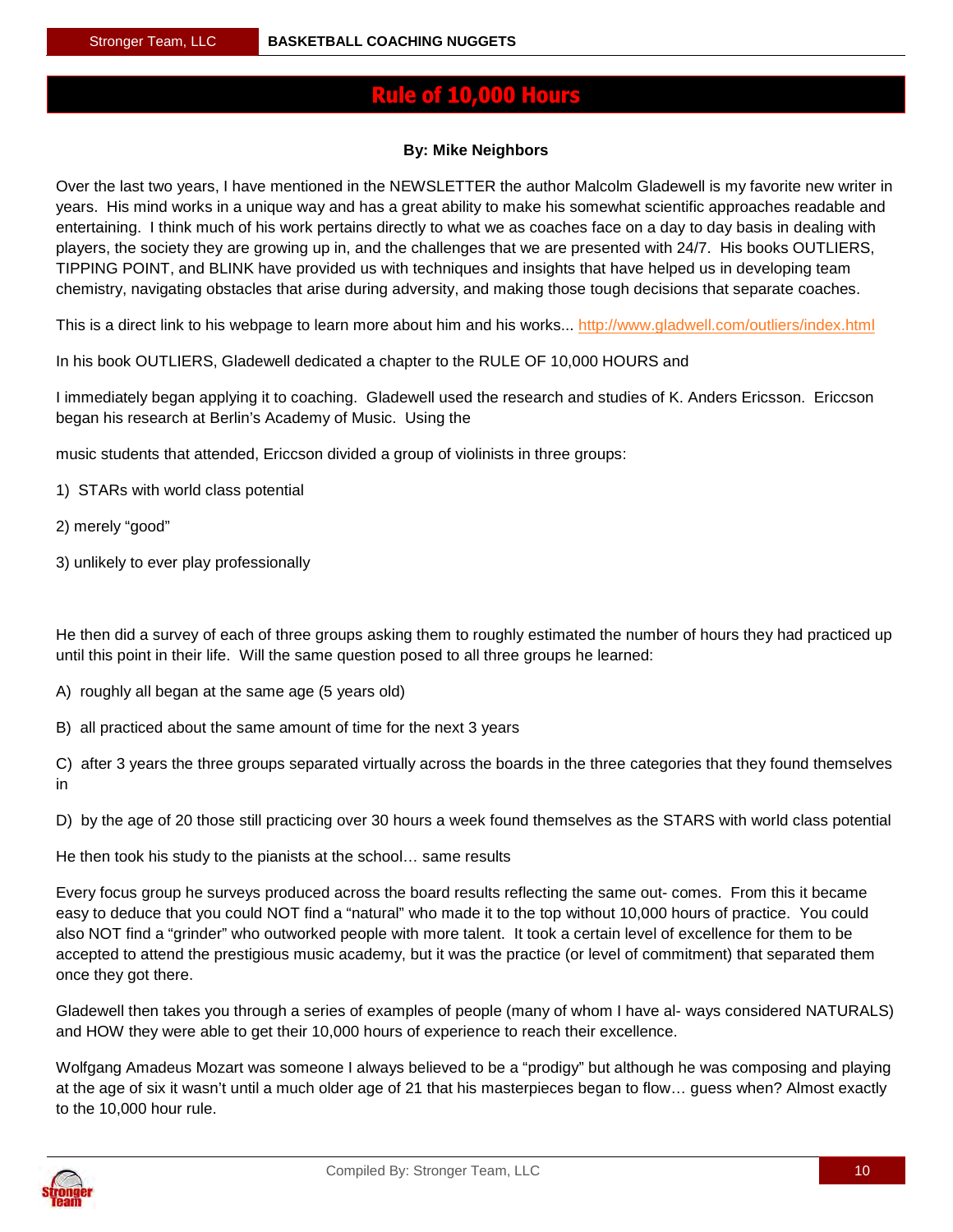The Beatles were not the overnight success I always believed. They didn't just invade the United States with their floppy haircuts and reach excellence. They had been together for 7 years and reached their 10,000 hours as a lucky break of having to play in Hamburg gigs for 7 to 8 hour straight at times to make enough money to survive. In just three years of returning to Hamburg they logged over 1,200 performances!!

Bill Gates. Father was a wealthy lawyer, mother was daughter of a well to do banker. As a result he lands at Lakeside Private School. It just so happened the Seattle area school was also home to computer lab during a time when most universities didn't even have one. Through a series of chance meetings he and Paul Allen end up logging more computer time than anyone in the world because they were at an age when they had the time and the opportunity to reach their 10,000 hours before anyone else could. Needless to say they made the most of that!!!

There are many more you can read about in the book.

This got me to thinking about basketball players. Did this rule of 10,000 hours apply to athletes as well?

I started with the math side of 10,000 hours. Let's say that someone worked 1000 hours a year. That is 2:43 per day every day (which no single person is able to actually do especially at an early age). Even with that number that would take 10 years for a player to reach a level of excellence. So for a player to be reaching a level of excellence by the time they become recruit-able for colleges, they need to have started around the age of 6. Now factor in the fact that most players don't practice two and a half hour a day at that age, it's a little more realistic that they are going to be reaching their peaks closer to 18 or 19… Now factor in that many of today's school districts not only do not provide but DISCOURAGE competitive play at a young age… Now factor in limited youth coaching opportunities… Now factor in the very real free of burning out a young athlete. Now, it is easier for me to understand why our players come in as freshmen to compete with upper classmen who are reaching their level of excellence. It is easier to understand why a player who didn't pick a ball up until they were 12 cannot be expected to be near a level of excellence.

Now look at yourself as a coach. Have you put in 10,000 hours? If you have, was it around that time frame that you seemed to "really get it?"

If this line of thinking intrigues you and you believe would give you some insights into the worlds of your players and maybe even help you understand yourself, you need to pick up a Malcolm Gladewell's book OUTLIERS… If you enjoy that one, move on to BLINK… then finish it up with TIPPING POINT.

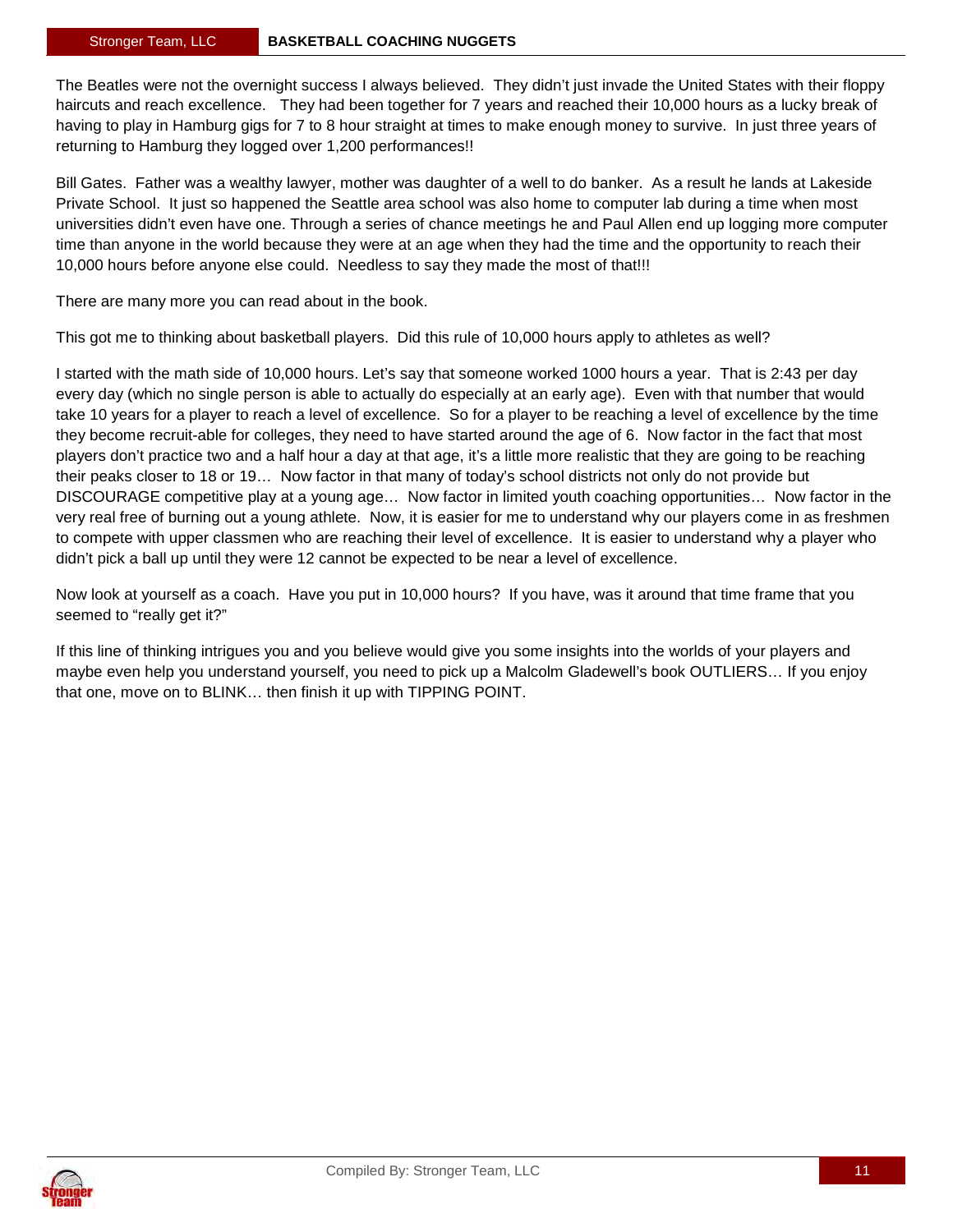

# BASKETBALL COACHING NUGGETS

# VOLUME 12

# **Important**

Any exercise information presented on these pages is intended as an educational resource and is not intended as a substitute for proper medical advice. Consult your physician or health care professional before performing any of the exercises described on these pages or any exercise technique or regimen, particularly if you have chronic or recurring medical conditions. Discontinue any exercise that causes you pain or severe discomfort and consult a medical expert. Neither the author nor advertisers of this document make any warranty of any kind in regard to the content of the information presented and accept no responsibility for its misuse.

# **Additional Resources**

For additional basketball specific strength & conditioning resources, please visit:

- ◆ Stronger Team | Alan Stein's Blog: [http://Blog.StrongerTeam.com](http://blog.strongerteam.com/)
- ◆ Training Products, Guides, Workouts, Programs: [http://Shop.StrongerTeam.com](http://shop.strongerteam.com/)
- ♦ Stronger Team Information, Schedules, Articles, Services: [http://www.StrongerTeam.com](http://www.strongerteam.com/)
- ◆ Free Training Videos:<http://www.youtube.com/StrongerTeamDotCom>

# **Com**

Alan Stein

Blair O'Donovan

Steve Tikoian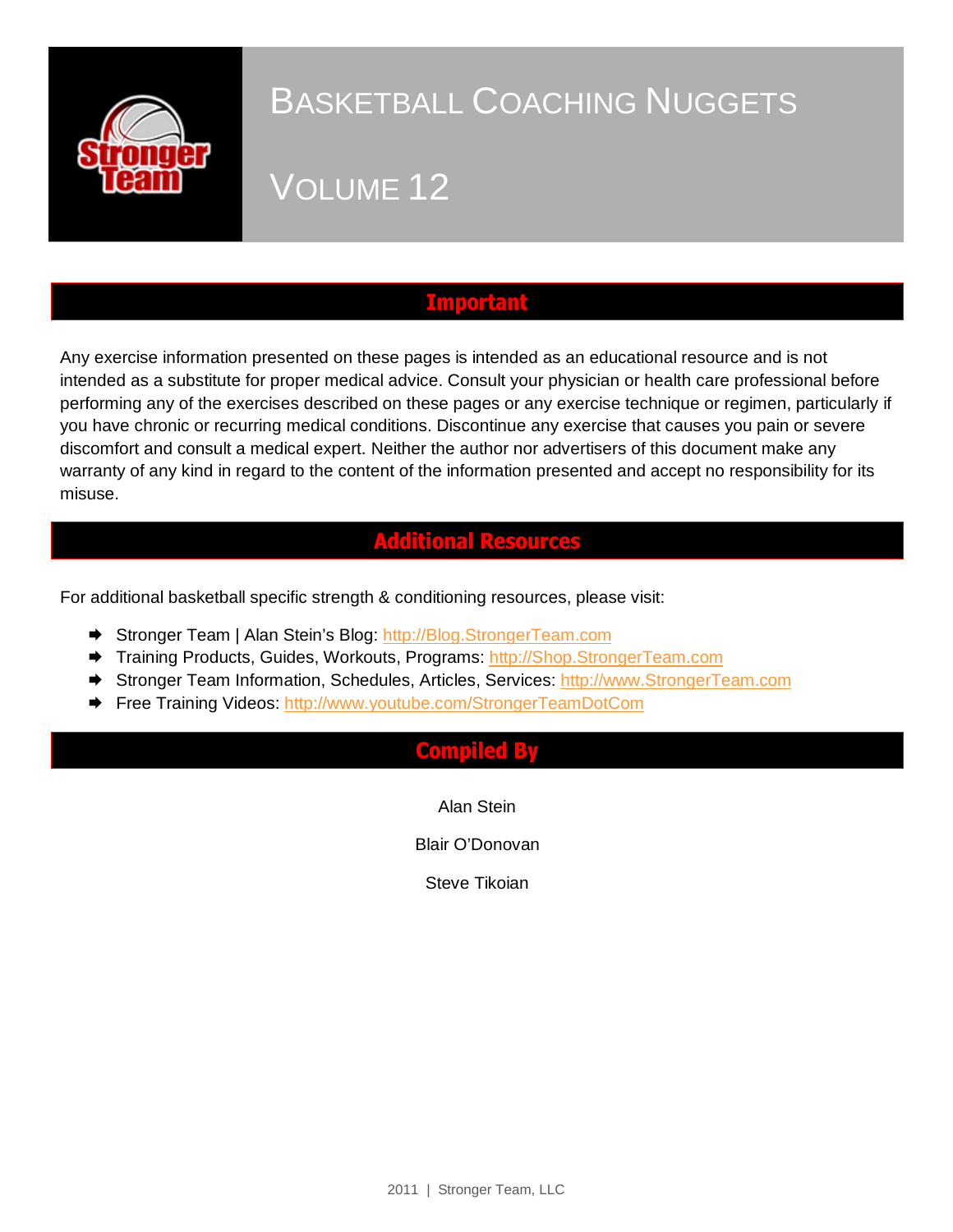# **Introduction**

What follows is a collection of tidbits, hand-outs, and notes I have gathered from some of the game's most brilliant minds. I am thankful to be a part of the coaching fraternity and want to do my part to spread quality information.

## **I am not the author of this material, but have gathered it from a variety of sources, and am just paying it forward.**

If you did not receive this document directly from me (it was forwarded to you by a colleague), you can use the following link to register for future monthly editions:

#### <http://www.strongerteam.com/RegisterNuggets.aspx>

If you have any 'basketball nuggets' you would like to submit – please email them directly to me at:

[Alan@StrongerTeam.com](mailto:Alan@StrongerTeam.com)

I appreciate your support. Work on your craft every day and enjoy the journey,

**Alan Stein**

# **Contents**

- 1. [35 Things I Learned from Coach Knight](#page-59-0)
- 2. [Great Point Guards](#page-61-0)
- 3. [Assistant Coaches Code](#page-62-0)

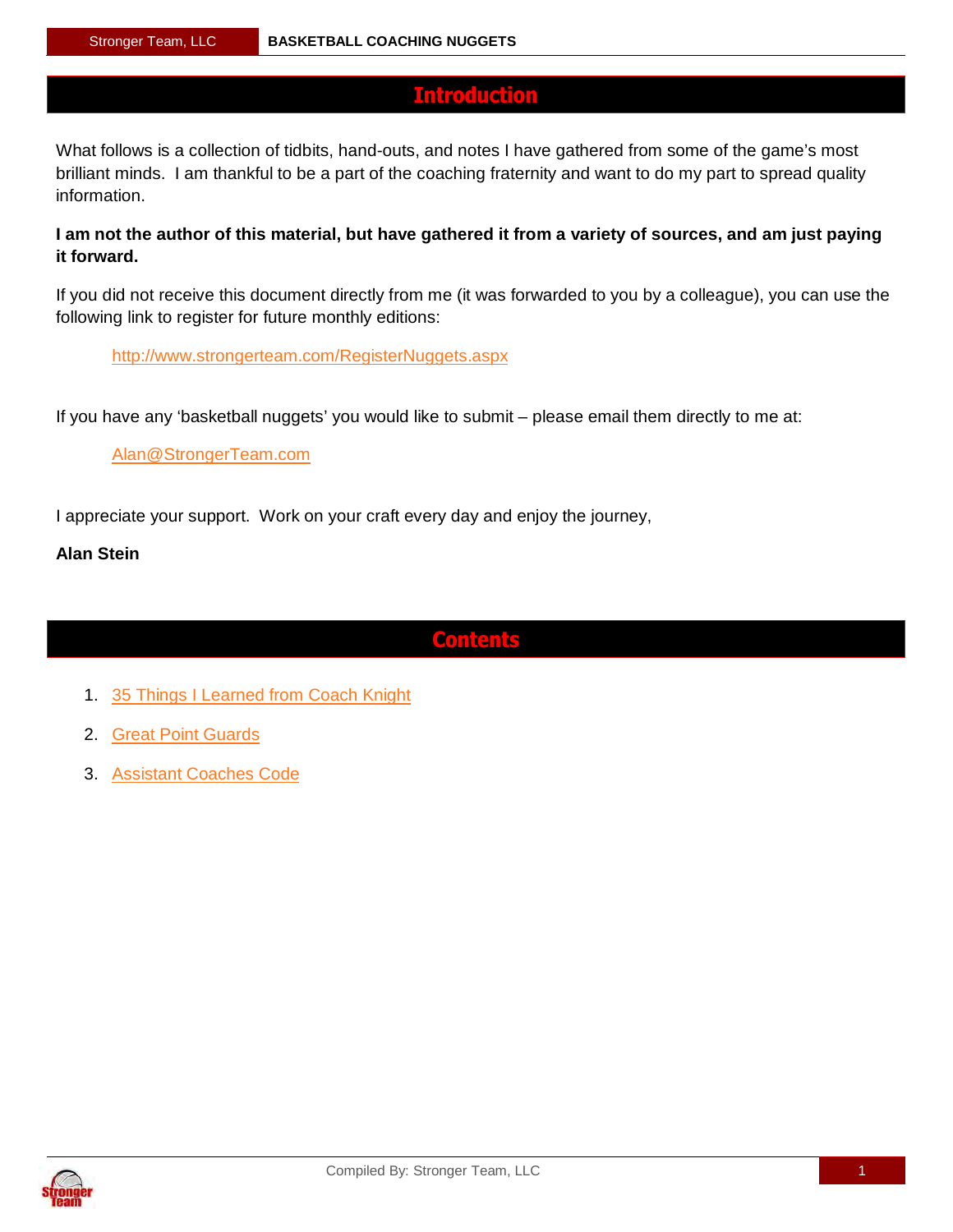# **35 Things I Learned from Coach Knight**

<span id="page-59-0"></span>I'm thankful to have had the opportunity to hear Coach Bob Knight speak at a Nike Championship Basketball Clinic in Tunica, MS on May 5, 2012. He provided a flurry of invaluable coaching nuggets!

I'm happy to pay his wisdom forward. I have always believed that "a candle loses nothing by lighting another candle." Coaches *should* share!

Coach Knight was introduced as a 'teacher's teacher and a coach's coach.' That was the perfect description.

Here are several take-a-ways from his presentation:

- 1. "The single most important aspect of coaching is running effective practices."
- 2. "The goal is to make practice more difficult, physically and mentally, than anything your players will face during a game."
- 3. "I always designed my practice plans the night before and then made tweaks a few hours before practice began."
- 4. "I never let a player shoot by themselves; they had to have a rebounder. Shooting by yourself is not game specific."
- 5. "I hate casual shooting. EVERY shot must be preceded by working to get open and catch and shoot under game like conditions."
- 6. "Everything in my practices were designed for advantage vs. disadvantage. Putting players in a disadvantage forces them to communicate and concentrate.
- 7. "I began every practice for 40 years with simple 4 corner passing drill that required absolute concentration."
- 8. Coach Knight to player, "Son, if you can't listen and follow instructions then you can't play."
- 9. "My practices were not set up to be easy or enjoyed."
- 10. "The shot fake is the least used skill on offense. Why would you ever shoot under pressure? An effective shot fake creates an offensive advantage."
- 11. "We did partner shot fake drills for a few minutes every practice."
- 12. "Offensively, stay away from the baseline. The baseline is the best defender in the game!"
- 13. "What is the best thing you can do in a close game? DRIVE to the basket and put pressure on the defense! Not jack up jump shots."
- 14. "Driving to the basket creates easier shots, better passing angles, and puts the other team in foul trouble."
- 15. "90% of all defensive fouls are committed with the hands. We do several drills every practice with the players' hands behind their backs."
- 16. "Defense should be played with your feet and your brain, not your hands."
- 17. "Every drill we do involves full court transition. Even if we are working on half-court offense, the defense will go in transition after a rebound or made shot."
- 18. "Basketball is a full court game, so every drill must be done full court."
- 19. "At any point during practice, call a time-out. Huddle the players and give them 4 or 5 specific instructions. Then send them back on the court. "Wait 15 seconds and then ask them to write down the 4 or 5 things you asked them to do. It is scary how little they will recall."
- 20. "Players must be able to carry out simple instructions from the bench to the court. If they can't, then they can't play."
- 21. Defense 101: "When the ball hits the floor, defensive help is mandatory."
- 22. "Shoot FT's at scheduled intervals during practice, not before/after. Do it when they are tired. Add pressure to every FT (run sprints, etc.)."
- 23. "First stat I look at after the game did we make more FT's than our opponent shot? If so, we usually won."

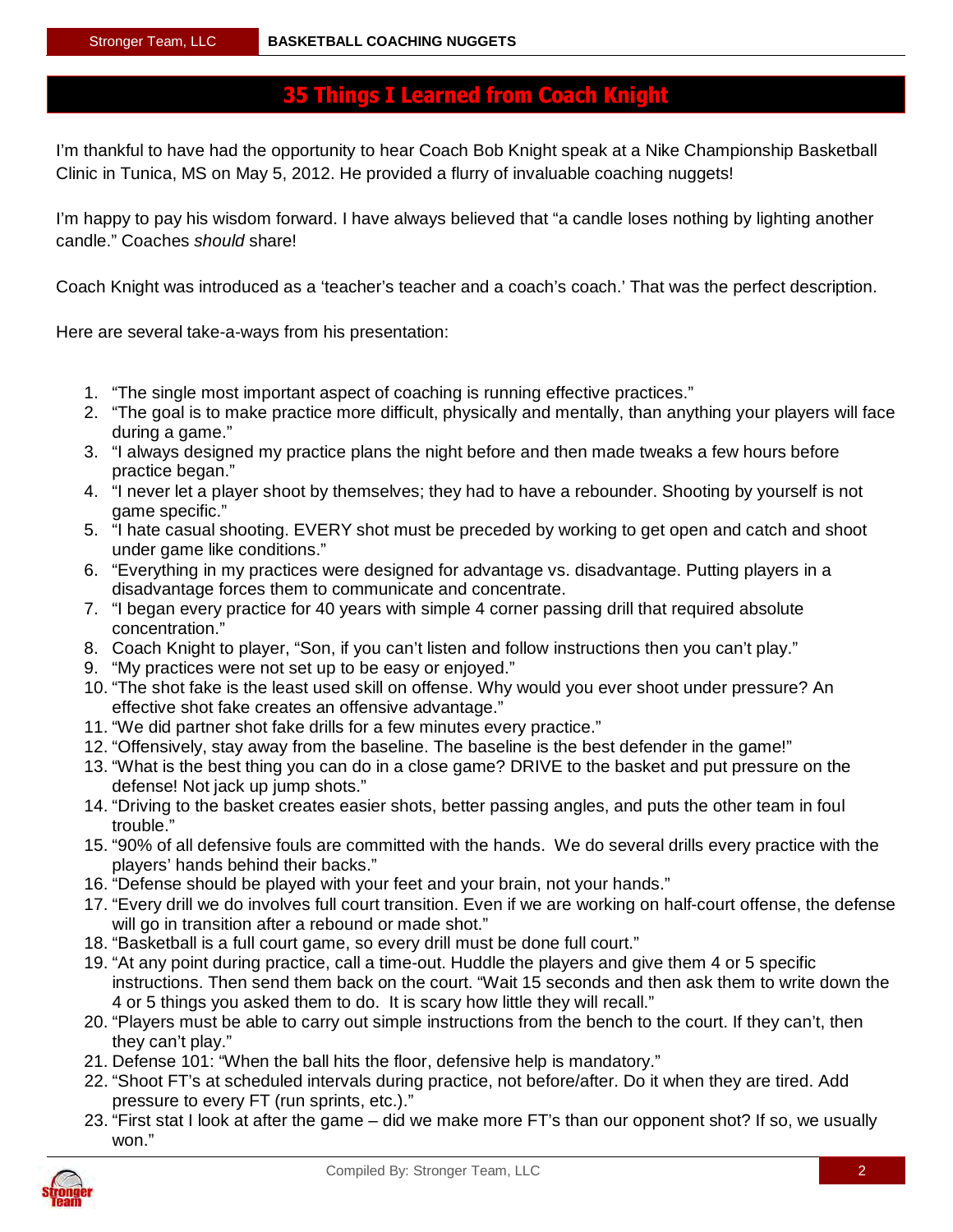- 24. "Michael Jordan is the greatest player to play any team sport."
- 25. "Every halftime, find something the team needs to improve. Also acknowledge something they did well."
- 26. "From October to Christmas break, our practices were 2 hrs and 15 min. Every practice after that was 1 hr 15 or 1 hr and 30 min tops."
- 27. Offense 101: "Move the ball against the zone. Move players against man to man."
- 28. Offense 101: "Passing is your best weapon against man to man. Dribble penetration is your best weapon against zone."
- 29. "When playing vs. man to man, the defense decides who guards who. When playing against zone, the offense decides who guards who."
- 30. "Pass fakes make the zone move. Use them!"
- 31. Coach Knight to player, "Son, you should try thinking sometime. It's really a neat experience."
- 32. "Screening is the most underutilized, yet most effective weapon an offense has."
- 33. "The toughest offense to guard is one that has 5 players constantly moving. 5 players that must be guarded."
- 34. "Don't complicate winning."
- 35. "More games are lost my dumb than are won by smart."

A final thought: Coach Knight put more emphasis on the mental part of the game, on listening and following directions, than any coach/clinician I had ever seen!

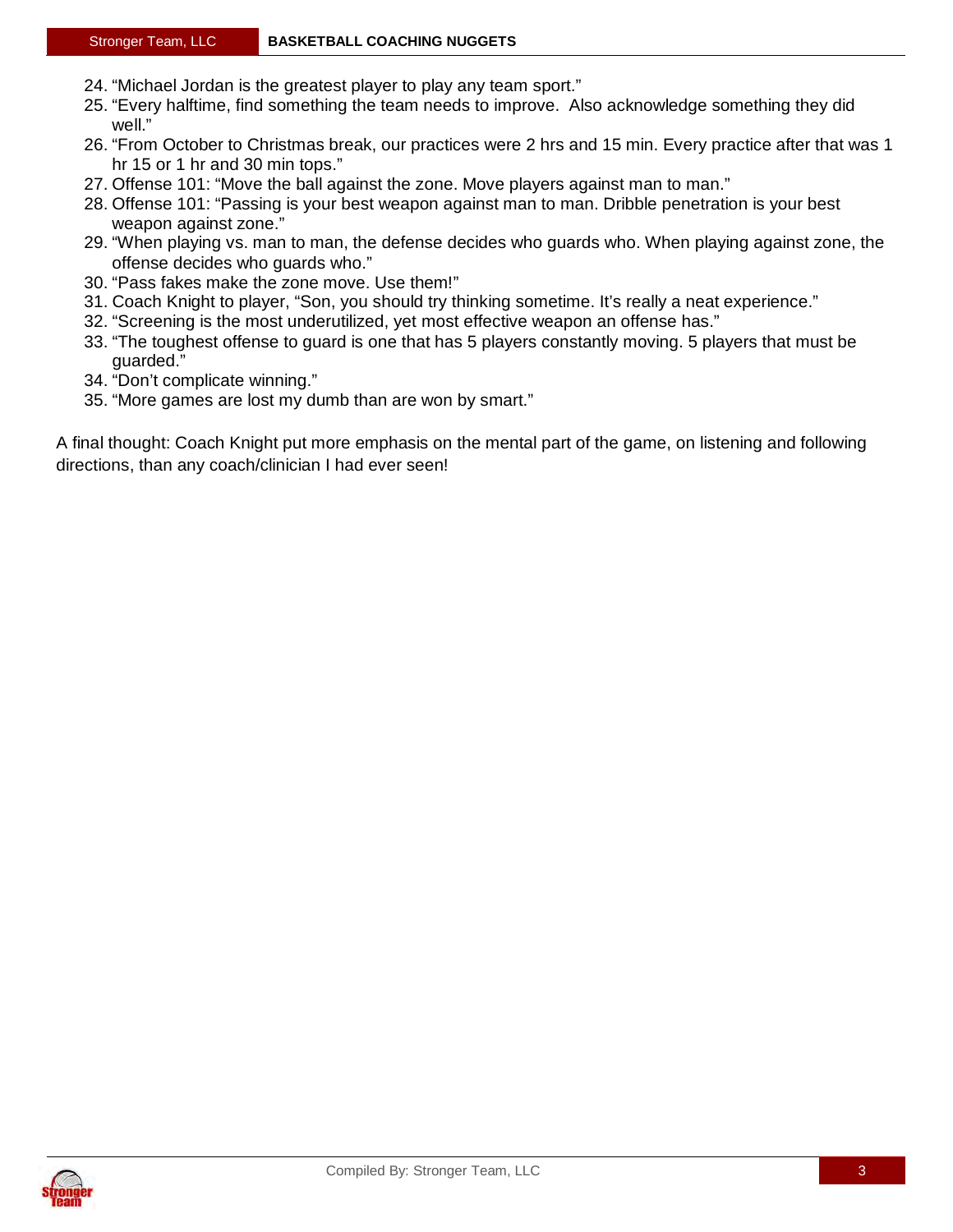# **Point Guards**

## **By: NBA veteran coach, Gordon Chiesa (@gchiesaohmy) Shared By: Phillip Beckner**

- <span id="page-61-0"></span>• The NBA is a Point Guard driven league
- The hardest position in the NBA to learn and master is the "point quard position"
- There are two kinds of Point Guards:
	- 1. "New School" aggressive, looking to score points early by creating off the dribble.
	- 2. "Old School" try to execute the offense by getting other players shots early. As the shot clock winds down, they become more aggressive in looking for their shot.
- The Point Guard position is about "winning intangibles." The best ones make it special by their assists, leadership, clutch shooting, and defense!
- About NBA Point Guards: You never want your point guard to be so "Shot Happy" that he doesn't get his teammates involved first in the flow of the "Team Offense".
- **Good Point Guards** will always see the floor, control the tempo of the game, make timely jump shots, and uncanny lay-ups in the lane.
- **Good Point Guards** should have an assist to turnover ratio of 3 to 1.
- **Good Point Guards** play the game "one pass ahead". They feel/see the "play" before it happens.
- **Good Point Guards** learn to limit their own personal "emotional fogs" during games by playing forward, not backwards. Stay focused to lead!
- **Good Point Guards** respect the ball. Their focus is to get as many offensive possessions as possible by not committing "reckless turnovers".
- **Good Point Guards** understand how/when to count internally, when the shot clock is winding down. This "mental countdown" creates confidence.
- **Good Point Guards** master the intellectual, physical and verbal challenges of playing the position by consistently making "big plays".
- **Good Point Guards** have that "instinctive mental balance" of understanding when to look to score, and when to get their teammates going.
- **Good (Back-up) Point Guards** have an underrated impact towards winning by being ready to play due to injuries, foul trouble, and speed match-ups!
- **Good Point Guards** add value to their teams by scoring and creating in the open floor. They're "tempo changers" of velocity and emotions.